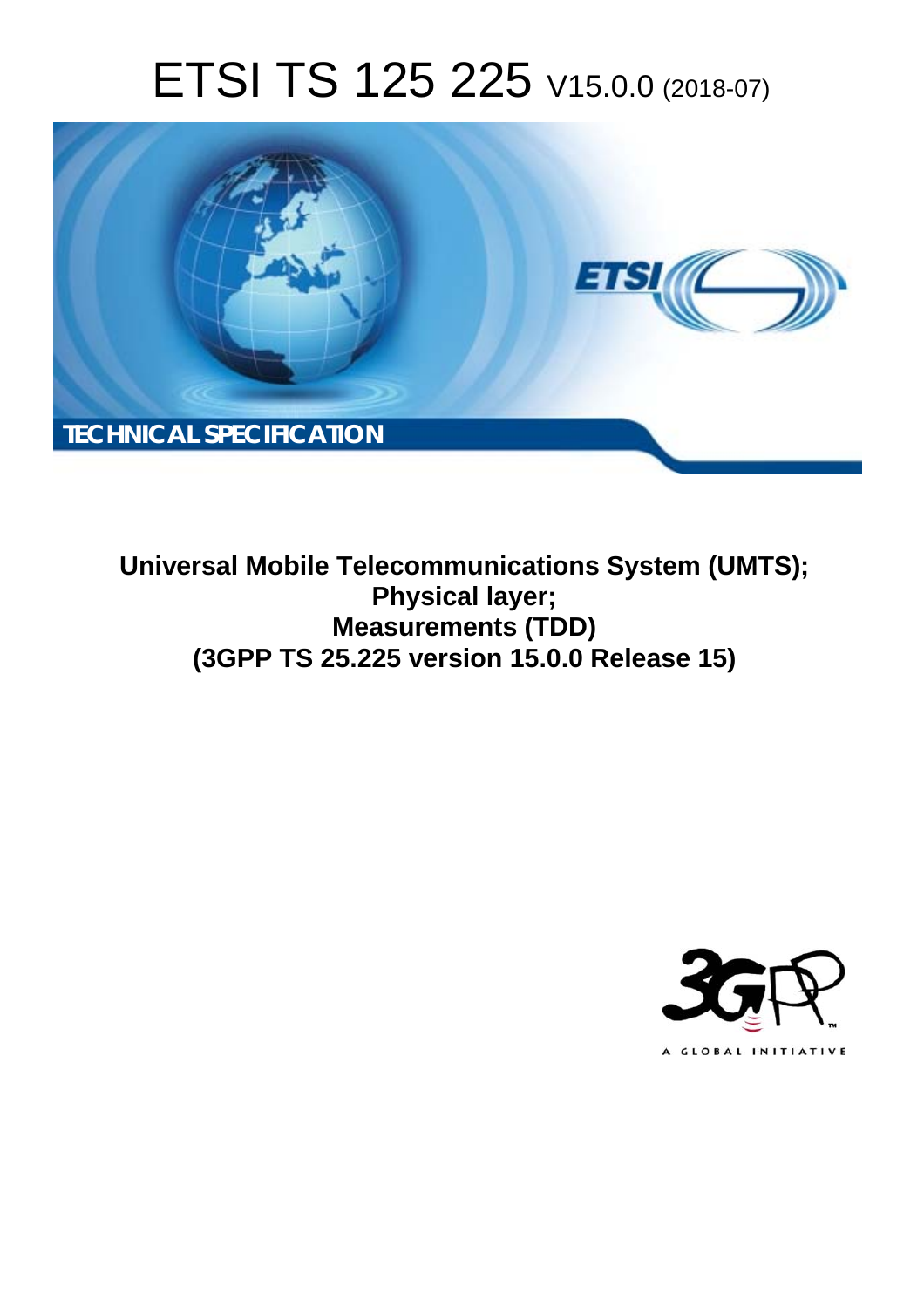Reference RTS/TSGR-0625225vf00

> Keywords UMTS

#### *ETSI*

#### 650 Route des Lucioles F-06921 Sophia Antipolis Cedex - FRANCE

Tel.: +33 4 92 94 42 00 Fax: +33 4 93 65 47 16

Siret N° 348 623 562 00017 - NAF 742 C Association à but non lucratif enregistrée à la Sous-Préfecture de Grasse (06) N° 7803/88

#### *Important notice*

The present document can be downloaded from: <http://www.etsi.org/standards-search>

The present document may be made available in electronic versions and/or in print. The content of any electronic and/or print versions of the present document shall not be modified without the prior written authorization of ETSI. In case of any existing or perceived difference in contents between such versions and/or in print, the only prevailing document is the print of the Portable Document Format (PDF) version kept on a specific network drive within ETSI Secretariat.

Users of the present document should be aware that the document may be subject to revision or change of status. Information on the current status of this and other ETSI documents is available at <https://portal.etsi.org/TB/ETSIDeliverableStatus.aspx>

If you find errors in the present document, please send your comment to one of the following services: <https://portal.etsi.org/People/CommiteeSupportStaff.aspx>

#### *Copyright Notification*

No part may be reproduced or utilized in any form or by any means, electronic or mechanical, including photocopying and microfilm except as authorized by written permission of ETSI. The content of the PDF version shall not be modified without the written authorization of ETSI. The copyright and the foregoing restriction extend to reproduction in all media.

> © ETSI 2018. All rights reserved.

**DECT**TM, **PLUGTESTS**TM, **UMTS**TM and the ETSI logo are trademarks of ETSI registered for the benefit of its Members. **3GPP**TM and **LTE**TM are trademarks of ETSI registered for the benefit of its Members and of the 3GPP Organizational Partners. **oneM2M** logo is protected for the benefit of its Members.

**GSM**® and the GSM logo are trademarks registered and owned by the GSM Association.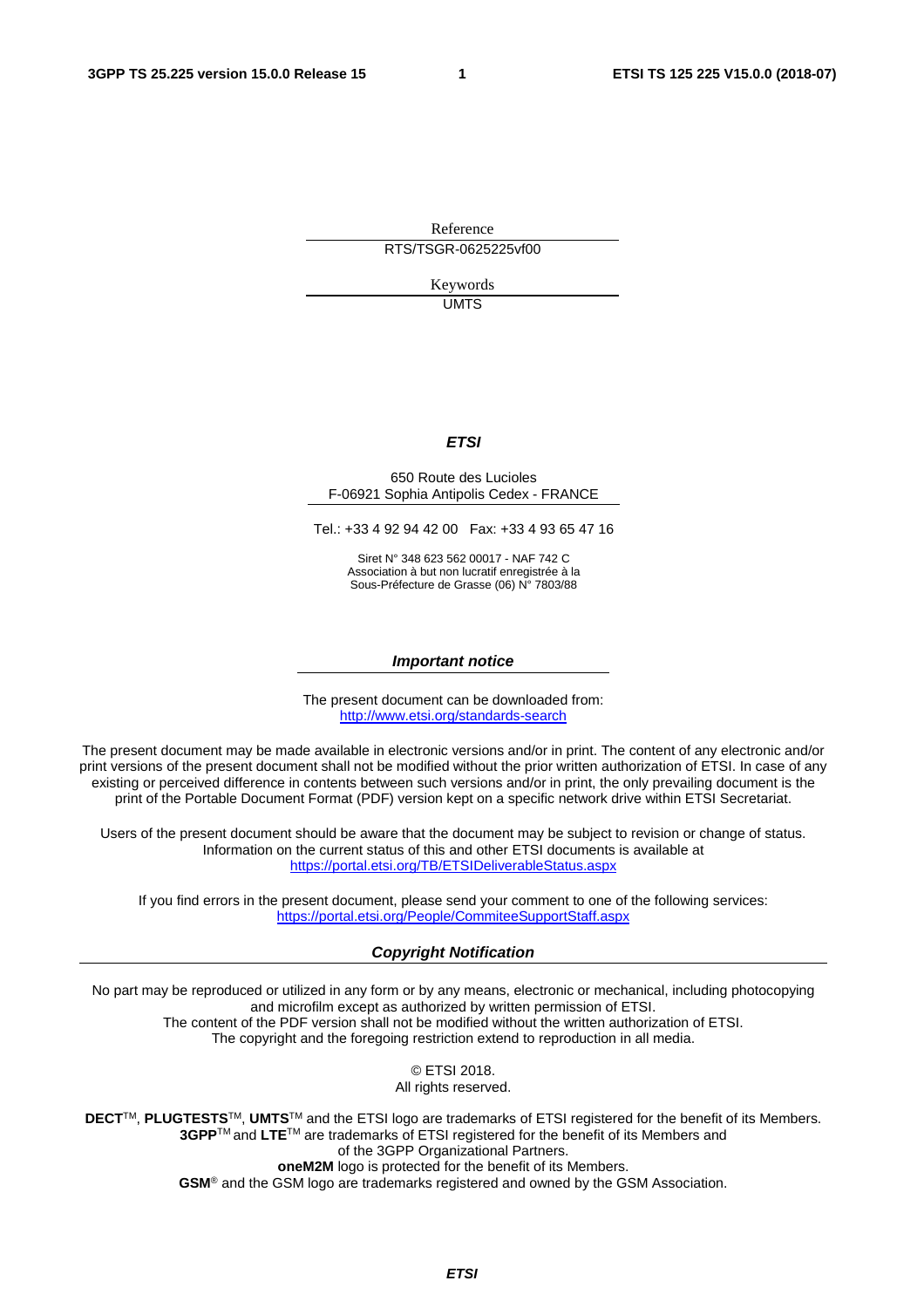### Intellectual Property Rights

#### Essential patents

IPRs essential or potentially essential to normative deliverables may have been declared to ETSI. The information pertaining to these essential IPRs, if any, is publicly available for **ETSI members and non-members**, and can be found in ETSI SR 000 314: *"Intellectual Property Rights (IPRs); Essential, or potentially Essential, IPRs notified to ETSI in respect of ETSI standards"*, which is available from the ETSI Secretariat. Latest updates are available on the ETSI Web server ([https://ipr.etsi.org/\)](https://ipr.etsi.org/).

Pursuant to the ETSI IPR Policy, no investigation, including IPR searches, has been carried out by ETSI. No guarantee can be given as to the existence of other IPRs not referenced in ETSI SR 000 314 (or the updates on the ETSI Web server) which are, or may be, or may become, essential to the present document.

#### **Trademarks**

The present document may include trademarks and/or tradenames which are asserted and/or registered by their owners. ETSI claims no ownership of these except for any which are indicated as being the property of ETSI, and conveys no right to use or reproduce any trademark and/or tradename. Mention of those trademarks in the present document does not constitute an endorsement by ETSI of products, services or organizations associated with those trademarks.

### Foreword

This Technical Specification (TS) has been produced by ETSI 3rd Generation Partnership Project (3GPP).

The present document may refer to technical specifications or reports using their 3GPP identities, UMTS identities or GSM identities. These should be interpreted as being references to the corresponding ETSI deliverables.

The cross reference between GSM, UMTS, 3GPP and ETSI identities can be found under [http://webapp.etsi.org/key/queryform.asp.](http://webapp.etsi.org/key/queryform.asp)

### Modal verbs terminology

In the present document "**shall**", "**shall not**", "**should**", "**should not**", "**may**", "**need not**", "**will**", "**will not**", "**can**" and "**cannot**" are to be interpreted as described in clause 3.2 of the [ETSI Drafting Rules](https://portal.etsi.org/Services/editHelp!/Howtostart/ETSIDraftingRules.aspx) (Verbal forms for the expression of provisions).

"**must**" and "**must not**" are **NOT** allowed in ETSI deliverables except when used in direct citation.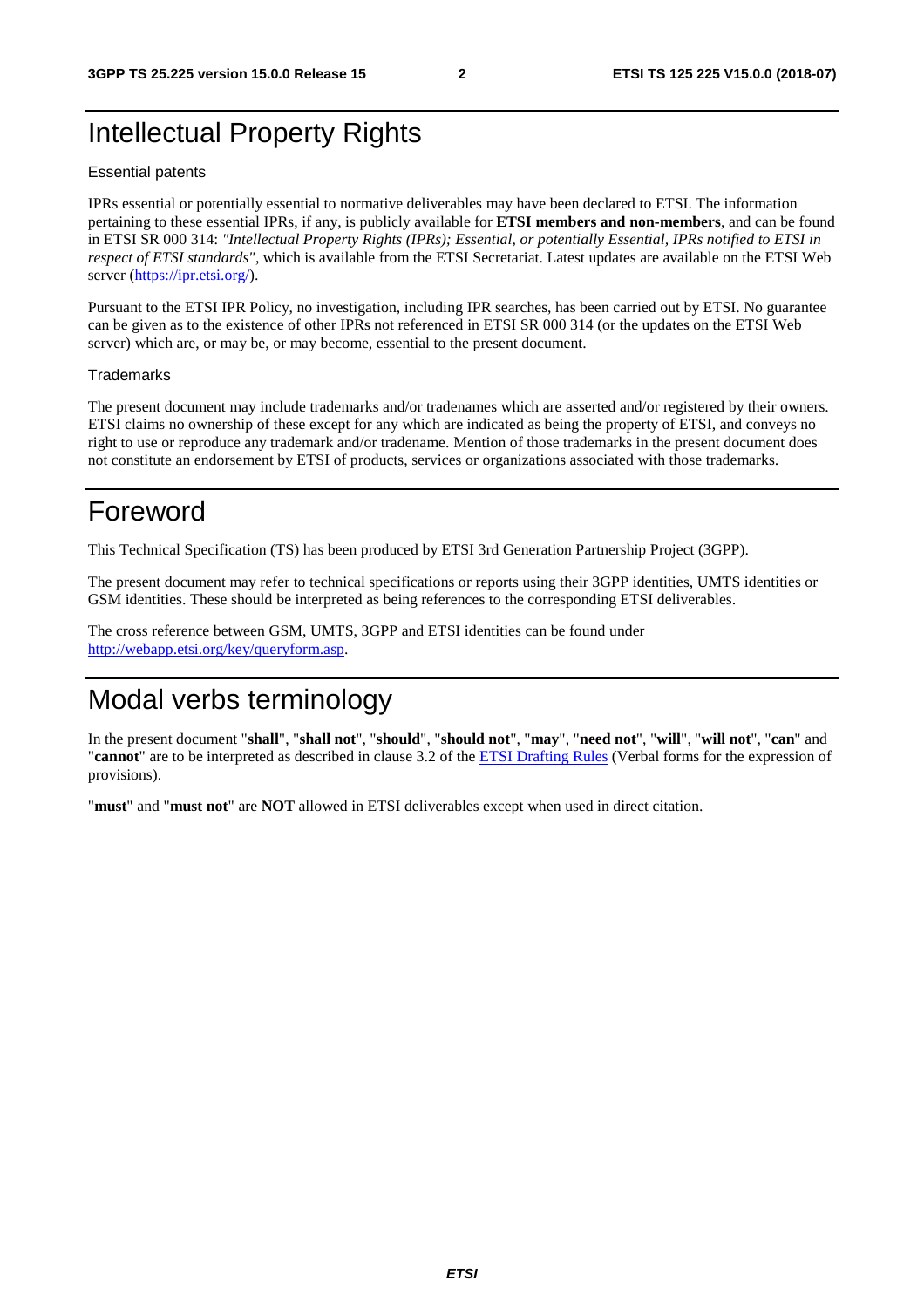$\mathbf{3}$ 

# Contents

| 1      |                                                                                          |  |  |
|--------|------------------------------------------------------------------------------------------|--|--|
| 2      |                                                                                          |  |  |
| 3      |                                                                                          |  |  |
| 4      |                                                                                          |  |  |
| 4.1    |                                                                                          |  |  |
| 4.2    |                                                                                          |  |  |
| 4.3    |                                                                                          |  |  |
| 4.4    |                                                                                          |  |  |
| 4.5    |                                                                                          |  |  |
| 5      |                                                                                          |  |  |
| 5.1    |                                                                                          |  |  |
| 5.1.1  |                                                                                          |  |  |
| 5.1.2  |                                                                                          |  |  |
|        |                                                                                          |  |  |
| 5.1.3  |                                                                                          |  |  |
| 5.1.4  |                                                                                          |  |  |
| 5.1.5  |                                                                                          |  |  |
| 5.1.6  |                                                                                          |  |  |
| 5.1.7  |                                                                                          |  |  |
| 5.1.8  |                                                                                          |  |  |
| 5.1.9  |                                                                                          |  |  |
| 5.1.10 |                                                                                          |  |  |
| 5.1.11 |                                                                                          |  |  |
| 5.1.12 |                                                                                          |  |  |
| 5.1.13 |                                                                                          |  |  |
| 5.1.14 |                                                                                          |  |  |
| 5.1.15 |                                                                                          |  |  |
| 5.1.16 |                                                                                          |  |  |
| 5.1.17 |                                                                                          |  |  |
| 5.1.18 |                                                                                          |  |  |
| 5.1.19 |                                                                                          |  |  |
| 5.1.20 |                                                                                          |  |  |
| 5.2    |                                                                                          |  |  |
| 5.2.1  |                                                                                          |  |  |
| 5.2.2  |                                                                                          |  |  |
| 5.2.3  |                                                                                          |  |  |
| 5.2.4  |                                                                                          |  |  |
| 5.2.5  |                                                                                          |  |  |
| 5.2.6  |                                                                                          |  |  |
| 5.2.7  |                                                                                          |  |  |
| 5.2.8  |                                                                                          |  |  |
| 5.2.9  |                                                                                          |  |  |
| 5.2.10 |                                                                                          |  |  |
| 5.2.11 |                                                                                          |  |  |
| 5.2.12 |                                                                                          |  |  |
| 5.2.13 |                                                                                          |  |  |
| 5.2.14 |                                                                                          |  |  |
| 5.2.15 |                                                                                          |  |  |
| 5.2.16 | Transmitted carrier power of all codes not used for HS-PDSCH, HS-SCCH, E-AGCH, or E-HICH |  |  |
|        |                                                                                          |  |  |
| 5.2.17 |                                                                                          |  |  |
|        |                                                                                          |  |  |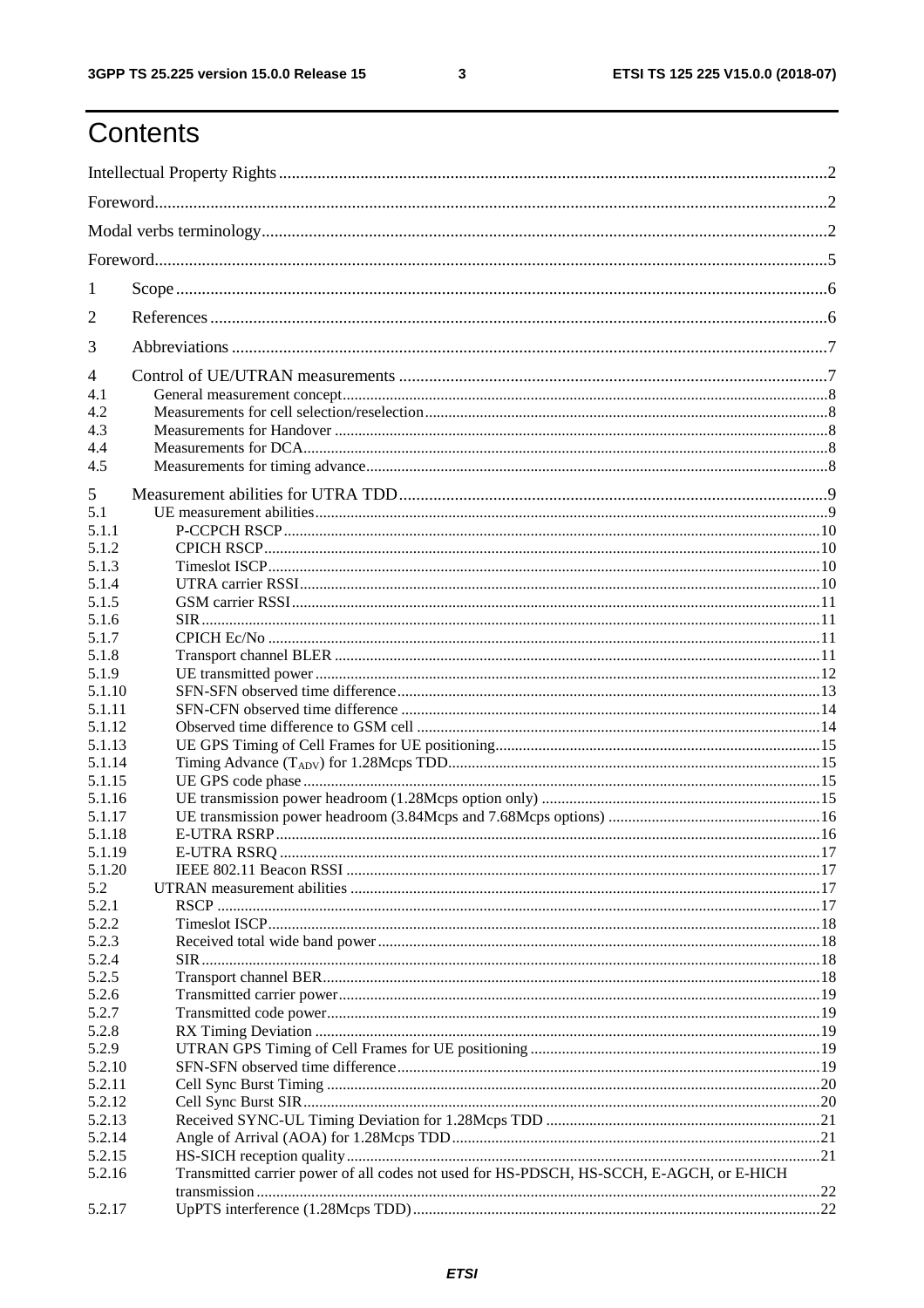| A.1   |                               |                                                                                               |  |
|-------|-------------------------------|-----------------------------------------------------------------------------------------------|--|
| A.1.1 |                               |                                                                                               |  |
| A.2   |                               |                                                                                               |  |
| A.2.1 |                               | Higher data rate traffic using more than 1 uplink and/or 1 downlink TDD times of the 1.28Mcps |  |
|       | <b>Annex B</b> (informative): |                                                                                               |  |
|       |                               |                                                                                               |  |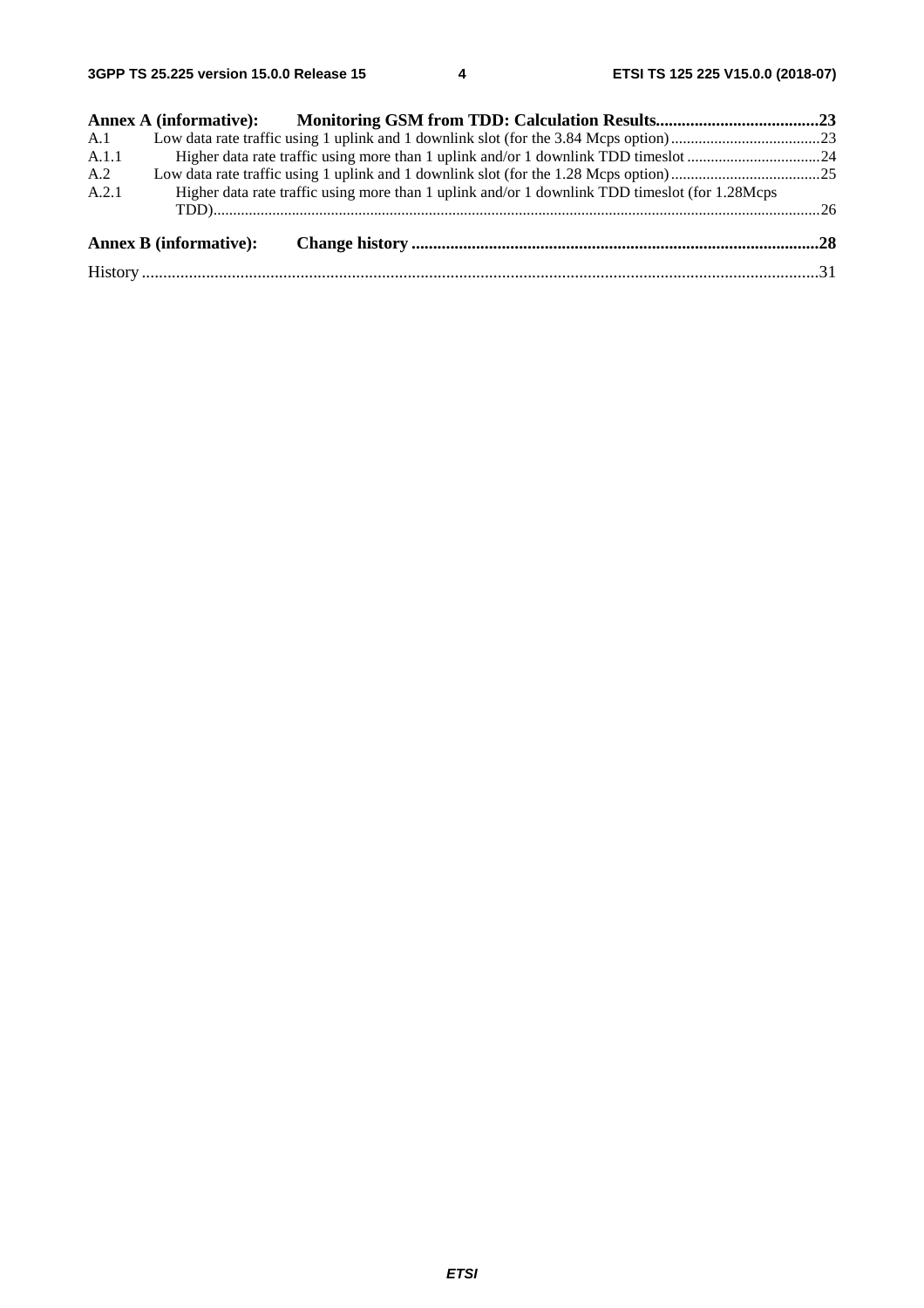# Foreword

This Technical Specification (TS) has been produced by the 3rd Generation Partnership Project (3GPP).

The contents of the present document are subject to continuing work within the TSG and may change following formal TSG approval. Should the TSG modify the contents of the present document, it will be re-released by the TSG with an identifying change of release date and an increase in version number as follows:

Version x.y.z

where:

- x the first digit:
	- 1 presented to TSG for information;
	- 2 presented to TSG for approval;
	- 3 or greater indicates TSG approved document under change control.
- y the second digit is incremented for all changes of substance, i.e. technical enhancements, corrections, updates, etc.
- z the third digit is incremented when editorial only changes have been incorporated in the document.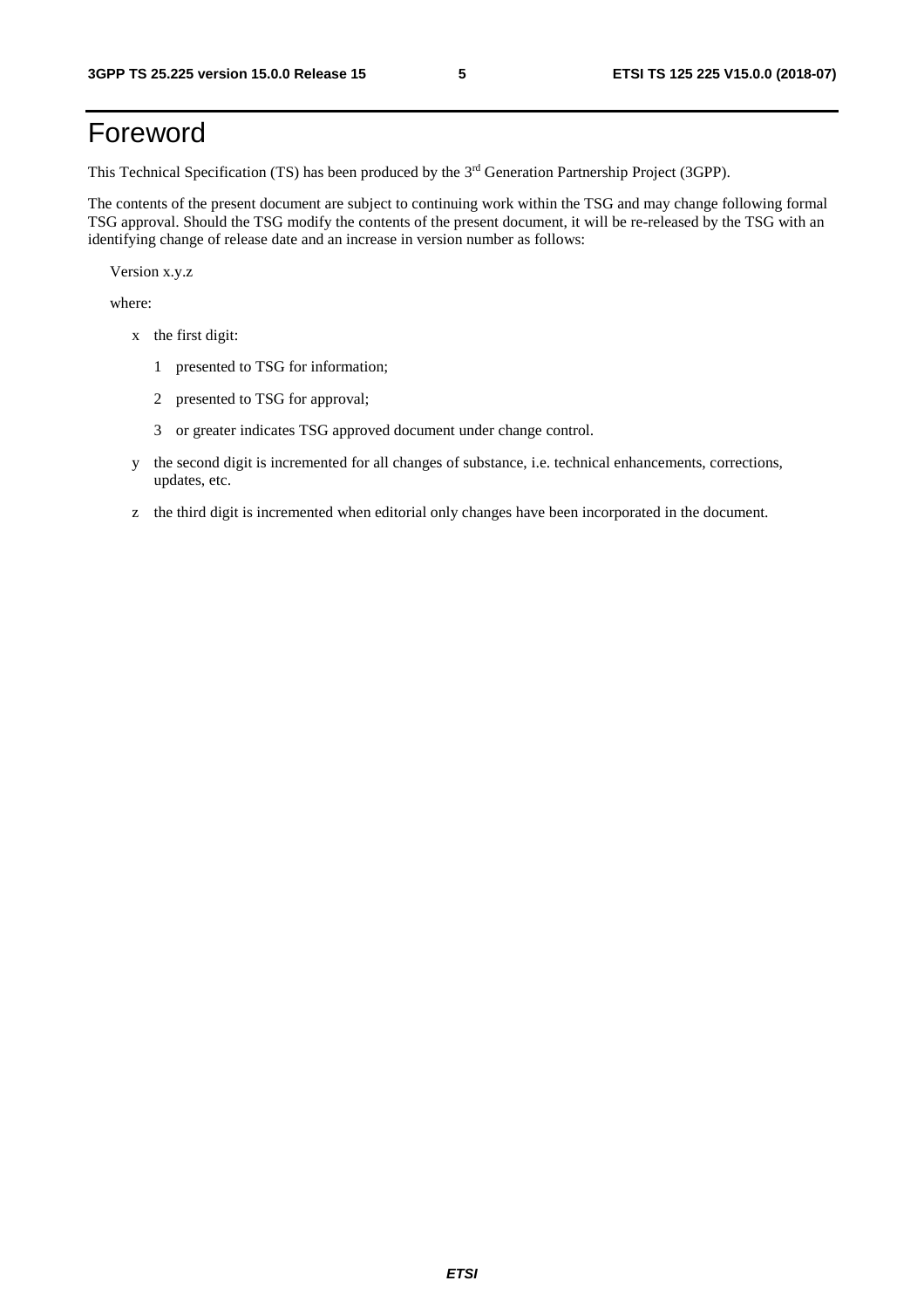### 1 Scope

The present document contains the description and definition of the measurements done at the UE and network in TDD mode in order to support operation in idle mode and connected mode.

# 2 References

The following documents contain provisions which, through reference in this text, constitute provisions of the present document.

- References are either specific (identified by date of publication, edition number, version number, etc.) or non-specific.
- For a specific reference, subsequent revisions do not apply.
- For a non-specific reference, the latest version applies. In the case of a reference to a 3GPP document (including a GSM document), a non-specific reference implicitly refers to the latest version of that document *in the same Release as the present document*.
- [1] 3GPP TS 25.211: "Physical channels and mapping of transport channels onto physical channels (FDD)".
- [2] 3GPP TS 25.212: "Multiplexing and channel coding (FDD)".
- [3] 3GPP TS 25.213: "Spreading and modulation (FDD)".
- [4] 3GPP TS 25.214: "Physical layer procedures (FDD)".
- [5] 3GPP TS 25.215: "Physical layer measurements (FDD)".
- [6] 3GPP TS 25.221: "Physical channels and mapping of transport channels onto physical channels (TDD)".
- [7] 3GPP TS 25.222: "Multiplexing and channel coding (TDD)".
- [8] 3GPP TS 25.223: "Spreading and modulation (TDD)".
- [9] 3GPP TS 25.224: "Physical layer procedures (TDD)".
- [10] 3GPP TS 25.301: "Radio Interface Protocol Architecture".
- [11] 3GPP TS 25.302: "Services provided by the Physical layer".
- [12] 3GPP TS 25.303: "UE functions and interlayer procedures in connected mode".
- [13] 3GPP TS 25.304: "UE procedures in idle mode".
- [14] 3GPP TS 25.331: "RRC Protocol Specification".
- [15] 3GPP TR 25.922: "Radio Resource Management Strategies".
- [16] 3GPP TR 25.923: "Report on Location Services (LCS)".
- [17] 3GPP TS 25.102: "UTRA (UE) TDD; Radio transmission and Reception"
- [18] 3GPP TS 25.105: "UTRA (BS) TDD; Radio transmission and Reception"
- [19] 3GPP TS 25.123: "Requirements for Support of Radio Resources Management (TDD)"
- [20] 3GPP TS 36.211: "E-UTRA; Physical Channels and Modulation"
- [21] 3GPP TS 36.214: "E-UTRA; Physical layer Measurements"
- [22] IEEE 802.11, Part 11: "Wireless LAN Medium Access Control (MAC) and Physical Layer (PHY) specifications, IEEE Std.".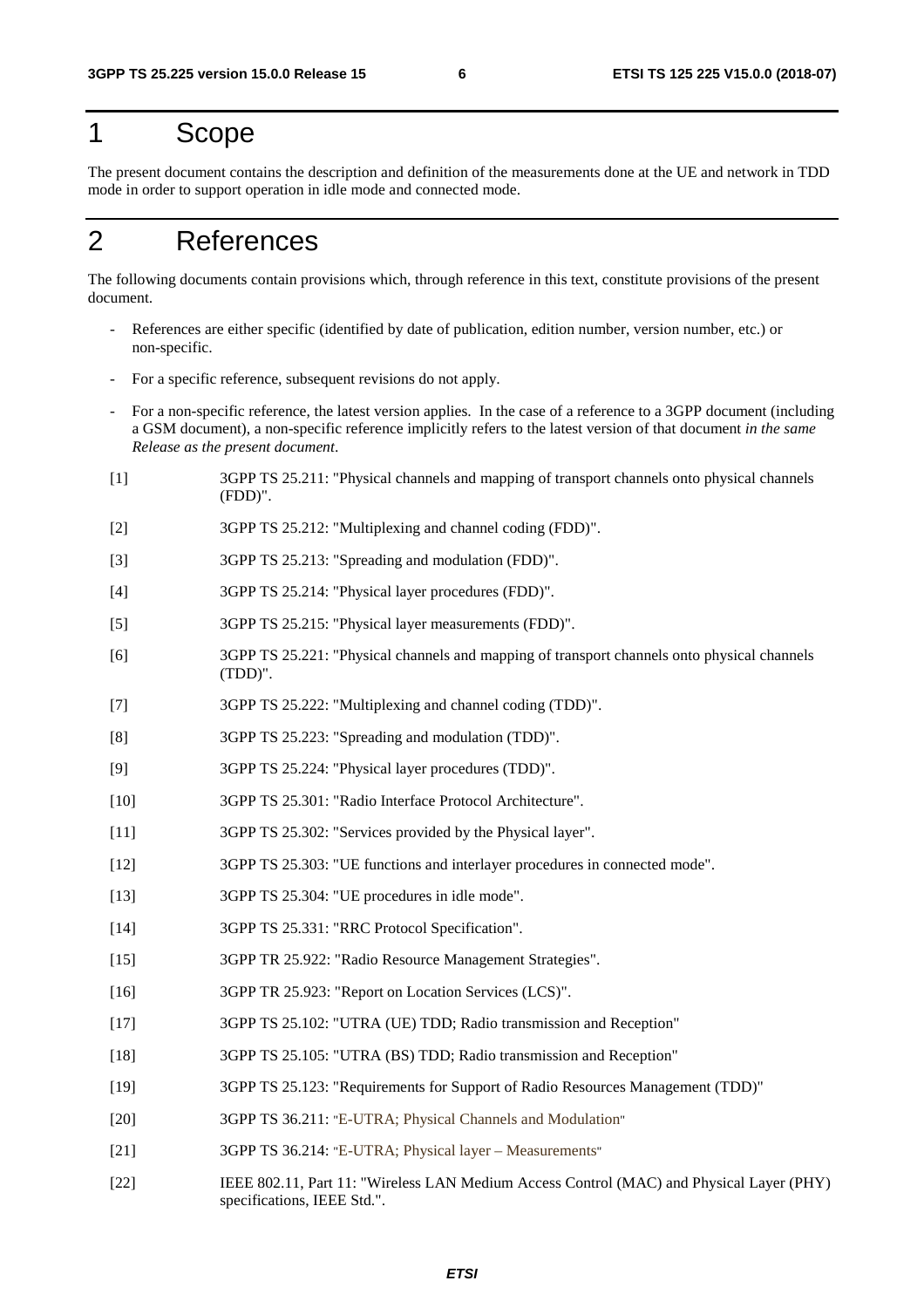# 3 Abbreviations

For the purposes of the present document, the following abbreviations apply:

| <b>BCCH</b><br>Broadcast Control Channel (GSM)<br><b>Bit Error Rate</b><br>BER<br><b>Block Error Rate</b><br><b>BLER</b><br><b>Connection Frame Number</b><br><b>CFN</b><br><b>CPICH</b><br>Common Pilot Channel (FDD)<br><b>CRC</b><br><b>Cyclic Redundancy Check</b><br><b>DCA</b><br>Dynamic Channel Allocation<br><b>DCH</b><br><b>Dedicated Channel</b><br><b>DPCH</b><br>Dedicated Physical Channel<br>Ec/No<br>Received energy per chip divided by the power density in the band<br><b>E-DCH Absolute Grant Channel</b><br>E-AGCH<br>E-HICH<br>E-DCH Hybrid ARQ Indicator Channel<br><b>E-UTRA</b><br><b>Evolved Universal Terrestrial Radio Access</b><br><b>Forward Access Channel</b><br><b>FACH</b><br><b>FCCH</b><br>Frequency Correction Channel (GSM)<br><b>Frequency Division Duplex</b><br><b>FDD</b><br>Global System for Mobile Communication<br><b>GSM</b><br>Global Positioning System<br><b>GPS</b><br>Interference Signal Code Power<br><b>ISCP</b><br>Primary Common Control Physical Channel<br>P-CCPCH<br>Paging Channel<br><b>PCH</b><br>Public Land Mobile Network<br><b>PLMN</b><br><b>PRACH</b><br>Physical Random Access Channel<br><b>PDSCH</b><br>Physical Downlink Shared Channel<br><b>PUSCH</b><br>Physical Uplink Shared Channel<br>Random Access Channel<br><b>RACH</b><br>Received Signal Code Power<br><b>RSCP</b><br><b>RSRP</b><br>Reference Signal Received Power<br>Reference Signal Received Quality<br><b>RSRQ</b><br><b>RSSI</b><br>Received Signal Strength Indicator<br><b>S-CCPCH</b><br>Secondary Common Control Physical Channel<br><b>SCH</b><br><b>Synchronisation Channel</b><br><b>SCTD</b><br>Space Code Transmit Diversity<br>SF<br><b>Spreading Factor</b><br><b>SFN</b><br><b>System Frame Number</b><br>Signal-to-Interference Ratio<br><b>SIR</b><br>TDD<br><b>Time Division Duplex</b><br><b>TDMA</b><br>Time Division Multiple Access<br><b>TrCH</b><br><b>Transport Channel</b><br><b>Transmission Time Interval</b><br><b>TTI</b><br>UE<br>User Equipment<br><b>UMTS</b><br>Universal Mobile Telecommunications System<br><b>USCH</b><br><b>Uplink Shared Channel</b><br><b>UTRA</b><br><b>UMTS Terrestrial Radio Access</b> | <b>BCH</b>   | <b>Broadcast Channel</b>                     |
|-----------------------------------------------------------------------------------------------------------------------------------------------------------------------------------------------------------------------------------------------------------------------------------------------------------------------------------------------------------------------------------------------------------------------------------------------------------------------------------------------------------------------------------------------------------------------------------------------------------------------------------------------------------------------------------------------------------------------------------------------------------------------------------------------------------------------------------------------------------------------------------------------------------------------------------------------------------------------------------------------------------------------------------------------------------------------------------------------------------------------------------------------------------------------------------------------------------------------------------------------------------------------------------------------------------------------------------------------------------------------------------------------------------------------------------------------------------------------------------------------------------------------------------------------------------------------------------------------------------------------------------------------------------------------------------------------------------------------------------------------------------------------------------------------------------------------------------------------------------------------------------------------------------------------------------------------------------------------------------------------------------------------------------------------------------------------------------------------------------------------------------------------------------------------------------------------|--------------|----------------------------------------------|
|                                                                                                                                                                                                                                                                                                                                                                                                                                                                                                                                                                                                                                                                                                                                                                                                                                                                                                                                                                                                                                                                                                                                                                                                                                                                                                                                                                                                                                                                                                                                                                                                                                                                                                                                                                                                                                                                                                                                                                                                                                                                                                                                                                                               |              |                                              |
|                                                                                                                                                                                                                                                                                                                                                                                                                                                                                                                                                                                                                                                                                                                                                                                                                                                                                                                                                                                                                                                                                                                                                                                                                                                                                                                                                                                                                                                                                                                                                                                                                                                                                                                                                                                                                                                                                                                                                                                                                                                                                                                                                                                               |              |                                              |
|                                                                                                                                                                                                                                                                                                                                                                                                                                                                                                                                                                                                                                                                                                                                                                                                                                                                                                                                                                                                                                                                                                                                                                                                                                                                                                                                                                                                                                                                                                                                                                                                                                                                                                                                                                                                                                                                                                                                                                                                                                                                                                                                                                                               |              |                                              |
|                                                                                                                                                                                                                                                                                                                                                                                                                                                                                                                                                                                                                                                                                                                                                                                                                                                                                                                                                                                                                                                                                                                                                                                                                                                                                                                                                                                                                                                                                                                                                                                                                                                                                                                                                                                                                                                                                                                                                                                                                                                                                                                                                                                               |              |                                              |
|                                                                                                                                                                                                                                                                                                                                                                                                                                                                                                                                                                                                                                                                                                                                                                                                                                                                                                                                                                                                                                                                                                                                                                                                                                                                                                                                                                                                                                                                                                                                                                                                                                                                                                                                                                                                                                                                                                                                                                                                                                                                                                                                                                                               |              |                                              |
|                                                                                                                                                                                                                                                                                                                                                                                                                                                                                                                                                                                                                                                                                                                                                                                                                                                                                                                                                                                                                                                                                                                                                                                                                                                                                                                                                                                                                                                                                                                                                                                                                                                                                                                                                                                                                                                                                                                                                                                                                                                                                                                                                                                               |              |                                              |
|                                                                                                                                                                                                                                                                                                                                                                                                                                                                                                                                                                                                                                                                                                                                                                                                                                                                                                                                                                                                                                                                                                                                                                                                                                                                                                                                                                                                                                                                                                                                                                                                                                                                                                                                                                                                                                                                                                                                                                                                                                                                                                                                                                                               |              |                                              |
|                                                                                                                                                                                                                                                                                                                                                                                                                                                                                                                                                                                                                                                                                                                                                                                                                                                                                                                                                                                                                                                                                                                                                                                                                                                                                                                                                                                                                                                                                                                                                                                                                                                                                                                                                                                                                                                                                                                                                                                                                                                                                                                                                                                               |              |                                              |
|                                                                                                                                                                                                                                                                                                                                                                                                                                                                                                                                                                                                                                                                                                                                                                                                                                                                                                                                                                                                                                                                                                                                                                                                                                                                                                                                                                                                                                                                                                                                                                                                                                                                                                                                                                                                                                                                                                                                                                                                                                                                                                                                                                                               |              |                                              |
|                                                                                                                                                                                                                                                                                                                                                                                                                                                                                                                                                                                                                                                                                                                                                                                                                                                                                                                                                                                                                                                                                                                                                                                                                                                                                                                                                                                                                                                                                                                                                                                                                                                                                                                                                                                                                                                                                                                                                                                                                                                                                                                                                                                               |              |                                              |
|                                                                                                                                                                                                                                                                                                                                                                                                                                                                                                                                                                                                                                                                                                                                                                                                                                                                                                                                                                                                                                                                                                                                                                                                                                                                                                                                                                                                                                                                                                                                                                                                                                                                                                                                                                                                                                                                                                                                                                                                                                                                                                                                                                                               |              |                                              |
|                                                                                                                                                                                                                                                                                                                                                                                                                                                                                                                                                                                                                                                                                                                                                                                                                                                                                                                                                                                                                                                                                                                                                                                                                                                                                                                                                                                                                                                                                                                                                                                                                                                                                                                                                                                                                                                                                                                                                                                                                                                                                                                                                                                               |              |                                              |
|                                                                                                                                                                                                                                                                                                                                                                                                                                                                                                                                                                                                                                                                                                                                                                                                                                                                                                                                                                                                                                                                                                                                                                                                                                                                                                                                                                                                                                                                                                                                                                                                                                                                                                                                                                                                                                                                                                                                                                                                                                                                                                                                                                                               |              |                                              |
|                                                                                                                                                                                                                                                                                                                                                                                                                                                                                                                                                                                                                                                                                                                                                                                                                                                                                                                                                                                                                                                                                                                                                                                                                                                                                                                                                                                                                                                                                                                                                                                                                                                                                                                                                                                                                                                                                                                                                                                                                                                                                                                                                                                               |              |                                              |
|                                                                                                                                                                                                                                                                                                                                                                                                                                                                                                                                                                                                                                                                                                                                                                                                                                                                                                                                                                                                                                                                                                                                                                                                                                                                                                                                                                                                                                                                                                                                                                                                                                                                                                                                                                                                                                                                                                                                                                                                                                                                                                                                                                                               |              |                                              |
|                                                                                                                                                                                                                                                                                                                                                                                                                                                                                                                                                                                                                                                                                                                                                                                                                                                                                                                                                                                                                                                                                                                                                                                                                                                                                                                                                                                                                                                                                                                                                                                                                                                                                                                                                                                                                                                                                                                                                                                                                                                                                                                                                                                               |              |                                              |
|                                                                                                                                                                                                                                                                                                                                                                                                                                                                                                                                                                                                                                                                                                                                                                                                                                                                                                                                                                                                                                                                                                                                                                                                                                                                                                                                                                                                                                                                                                                                                                                                                                                                                                                                                                                                                                                                                                                                                                                                                                                                                                                                                                                               |              |                                              |
|                                                                                                                                                                                                                                                                                                                                                                                                                                                                                                                                                                                                                                                                                                                                                                                                                                                                                                                                                                                                                                                                                                                                                                                                                                                                                                                                                                                                                                                                                                                                                                                                                                                                                                                                                                                                                                                                                                                                                                                                                                                                                                                                                                                               |              |                                              |
|                                                                                                                                                                                                                                                                                                                                                                                                                                                                                                                                                                                                                                                                                                                                                                                                                                                                                                                                                                                                                                                                                                                                                                                                                                                                                                                                                                                                                                                                                                                                                                                                                                                                                                                                                                                                                                                                                                                                                                                                                                                                                                                                                                                               |              |                                              |
|                                                                                                                                                                                                                                                                                                                                                                                                                                                                                                                                                                                                                                                                                                                                                                                                                                                                                                                                                                                                                                                                                                                                                                                                                                                                                                                                                                                                                                                                                                                                                                                                                                                                                                                                                                                                                                                                                                                                                                                                                                                                                                                                                                                               |              |                                              |
|                                                                                                                                                                                                                                                                                                                                                                                                                                                                                                                                                                                                                                                                                                                                                                                                                                                                                                                                                                                                                                                                                                                                                                                                                                                                                                                                                                                                                                                                                                                                                                                                                                                                                                                                                                                                                                                                                                                                                                                                                                                                                                                                                                                               |              |                                              |
|                                                                                                                                                                                                                                                                                                                                                                                                                                                                                                                                                                                                                                                                                                                                                                                                                                                                                                                                                                                                                                                                                                                                                                                                                                                                                                                                                                                                                                                                                                                                                                                                                                                                                                                                                                                                                                                                                                                                                                                                                                                                                                                                                                                               |              |                                              |
|                                                                                                                                                                                                                                                                                                                                                                                                                                                                                                                                                                                                                                                                                                                                                                                                                                                                                                                                                                                                                                                                                                                                                                                                                                                                                                                                                                                                                                                                                                                                                                                                                                                                                                                                                                                                                                                                                                                                                                                                                                                                                                                                                                                               |              |                                              |
|                                                                                                                                                                                                                                                                                                                                                                                                                                                                                                                                                                                                                                                                                                                                                                                                                                                                                                                                                                                                                                                                                                                                                                                                                                                                                                                                                                                                                                                                                                                                                                                                                                                                                                                                                                                                                                                                                                                                                                                                                                                                                                                                                                                               |              |                                              |
|                                                                                                                                                                                                                                                                                                                                                                                                                                                                                                                                                                                                                                                                                                                                                                                                                                                                                                                                                                                                                                                                                                                                                                                                                                                                                                                                                                                                                                                                                                                                                                                                                                                                                                                                                                                                                                                                                                                                                                                                                                                                                                                                                                                               |              |                                              |
|                                                                                                                                                                                                                                                                                                                                                                                                                                                                                                                                                                                                                                                                                                                                                                                                                                                                                                                                                                                                                                                                                                                                                                                                                                                                                                                                                                                                                                                                                                                                                                                                                                                                                                                                                                                                                                                                                                                                                                                                                                                                                                                                                                                               |              |                                              |
|                                                                                                                                                                                                                                                                                                                                                                                                                                                                                                                                                                                                                                                                                                                                                                                                                                                                                                                                                                                                                                                                                                                                                                                                                                                                                                                                                                                                                                                                                                                                                                                                                                                                                                                                                                                                                                                                                                                                                                                                                                                                                                                                                                                               |              |                                              |
|                                                                                                                                                                                                                                                                                                                                                                                                                                                                                                                                                                                                                                                                                                                                                                                                                                                                                                                                                                                                                                                                                                                                                                                                                                                                                                                                                                                                                                                                                                                                                                                                                                                                                                                                                                                                                                                                                                                                                                                                                                                                                                                                                                                               |              |                                              |
|                                                                                                                                                                                                                                                                                                                                                                                                                                                                                                                                                                                                                                                                                                                                                                                                                                                                                                                                                                                                                                                                                                                                                                                                                                                                                                                                                                                                                                                                                                                                                                                                                                                                                                                                                                                                                                                                                                                                                                                                                                                                                                                                                                                               |              |                                              |
|                                                                                                                                                                                                                                                                                                                                                                                                                                                                                                                                                                                                                                                                                                                                                                                                                                                                                                                                                                                                                                                                                                                                                                                                                                                                                                                                                                                                                                                                                                                                                                                                                                                                                                                                                                                                                                                                                                                                                                                                                                                                                                                                                                                               |              |                                              |
|                                                                                                                                                                                                                                                                                                                                                                                                                                                                                                                                                                                                                                                                                                                                                                                                                                                                                                                                                                                                                                                                                                                                                                                                                                                                                                                                                                                                                                                                                                                                                                                                                                                                                                                                                                                                                                                                                                                                                                                                                                                                                                                                                                                               |              |                                              |
|                                                                                                                                                                                                                                                                                                                                                                                                                                                                                                                                                                                                                                                                                                                                                                                                                                                                                                                                                                                                                                                                                                                                                                                                                                                                                                                                                                                                                                                                                                                                                                                                                                                                                                                                                                                                                                                                                                                                                                                                                                                                                                                                                                                               |              |                                              |
|                                                                                                                                                                                                                                                                                                                                                                                                                                                                                                                                                                                                                                                                                                                                                                                                                                                                                                                                                                                                                                                                                                                                                                                                                                                                                                                                                                                                                                                                                                                                                                                                                                                                                                                                                                                                                                                                                                                                                                                                                                                                                                                                                                                               |              |                                              |
|                                                                                                                                                                                                                                                                                                                                                                                                                                                                                                                                                                                                                                                                                                                                                                                                                                                                                                                                                                                                                                                                                                                                                                                                                                                                                                                                                                                                                                                                                                                                                                                                                                                                                                                                                                                                                                                                                                                                                                                                                                                                                                                                                                                               |              |                                              |
|                                                                                                                                                                                                                                                                                                                                                                                                                                                                                                                                                                                                                                                                                                                                                                                                                                                                                                                                                                                                                                                                                                                                                                                                                                                                                                                                                                                                                                                                                                                                                                                                                                                                                                                                                                                                                                                                                                                                                                                                                                                                                                                                                                                               |              |                                              |
|                                                                                                                                                                                                                                                                                                                                                                                                                                                                                                                                                                                                                                                                                                                                                                                                                                                                                                                                                                                                                                                                                                                                                                                                                                                                                                                                                                                                                                                                                                                                                                                                                                                                                                                                                                                                                                                                                                                                                                                                                                                                                                                                                                                               |              |                                              |
|                                                                                                                                                                                                                                                                                                                                                                                                                                                                                                                                                                                                                                                                                                                                                                                                                                                                                                                                                                                                                                                                                                                                                                                                                                                                                                                                                                                                                                                                                                                                                                                                                                                                                                                                                                                                                                                                                                                                                                                                                                                                                                                                                                                               |              |                                              |
|                                                                                                                                                                                                                                                                                                                                                                                                                                                                                                                                                                                                                                                                                                                                                                                                                                                                                                                                                                                                                                                                                                                                                                                                                                                                                                                                                                                                                                                                                                                                                                                                                                                                                                                                                                                                                                                                                                                                                                                                                                                                                                                                                                                               |              |                                              |
|                                                                                                                                                                                                                                                                                                                                                                                                                                                                                                                                                                                                                                                                                                                                                                                                                                                                                                                                                                                                                                                                                                                                                                                                                                                                                                                                                                                                                                                                                                                                                                                                                                                                                                                                                                                                                                                                                                                                                                                                                                                                                                                                                                                               |              |                                              |
|                                                                                                                                                                                                                                                                                                                                                                                                                                                                                                                                                                                                                                                                                                                                                                                                                                                                                                                                                                                                                                                                                                                                                                                                                                                                                                                                                                                                                                                                                                                                                                                                                                                                                                                                                                                                                                                                                                                                                                                                                                                                                                                                                                                               |              |                                              |
|                                                                                                                                                                                                                                                                                                                                                                                                                                                                                                                                                                                                                                                                                                                                                                                                                                                                                                                                                                                                                                                                                                                                                                                                                                                                                                                                                                                                                                                                                                                                                                                                                                                                                                                                                                                                                                                                                                                                                                                                                                                                                                                                                                                               |              |                                              |
|                                                                                                                                                                                                                                                                                                                                                                                                                                                                                                                                                                                                                                                                                                                                                                                                                                                                                                                                                                                                                                                                                                                                                                                                                                                                                                                                                                                                                                                                                                                                                                                                                                                                                                                                                                                                                                                                                                                                                                                                                                                                                                                                                                                               |              |                                              |
|                                                                                                                                                                                                                                                                                                                                                                                                                                                                                                                                                                                                                                                                                                                                                                                                                                                                                                                                                                                                                                                                                                                                                                                                                                                                                                                                                                                                                                                                                                                                                                                                                                                                                                                                                                                                                                                                                                                                                                                                                                                                                                                                                                                               |              |                                              |
|                                                                                                                                                                                                                                                                                                                                                                                                                                                                                                                                                                                                                                                                                                                                                                                                                                                                                                                                                                                                                                                                                                                                                                                                                                                                                                                                                                                                                                                                                                                                                                                                                                                                                                                                                                                                                                                                                                                                                                                                                                                                                                                                                                                               |              |                                              |
|                                                                                                                                                                                                                                                                                                                                                                                                                                                                                                                                                                                                                                                                                                                                                                                                                                                                                                                                                                                                                                                                                                                                                                                                                                                                                                                                                                                                                                                                                                                                                                                                                                                                                                                                                                                                                                                                                                                                                                                                                                                                                                                                                                                               | <b>UTRAN</b> | <b>UMTS Terrestrial Radio Access Network</b> |

# 4 Control of UE/UTRAN measurements

In this clause the general measurement control concept of the higher layers is briefly described to provide an understanding on how L1 measurements are initiated and controlled by higher layers.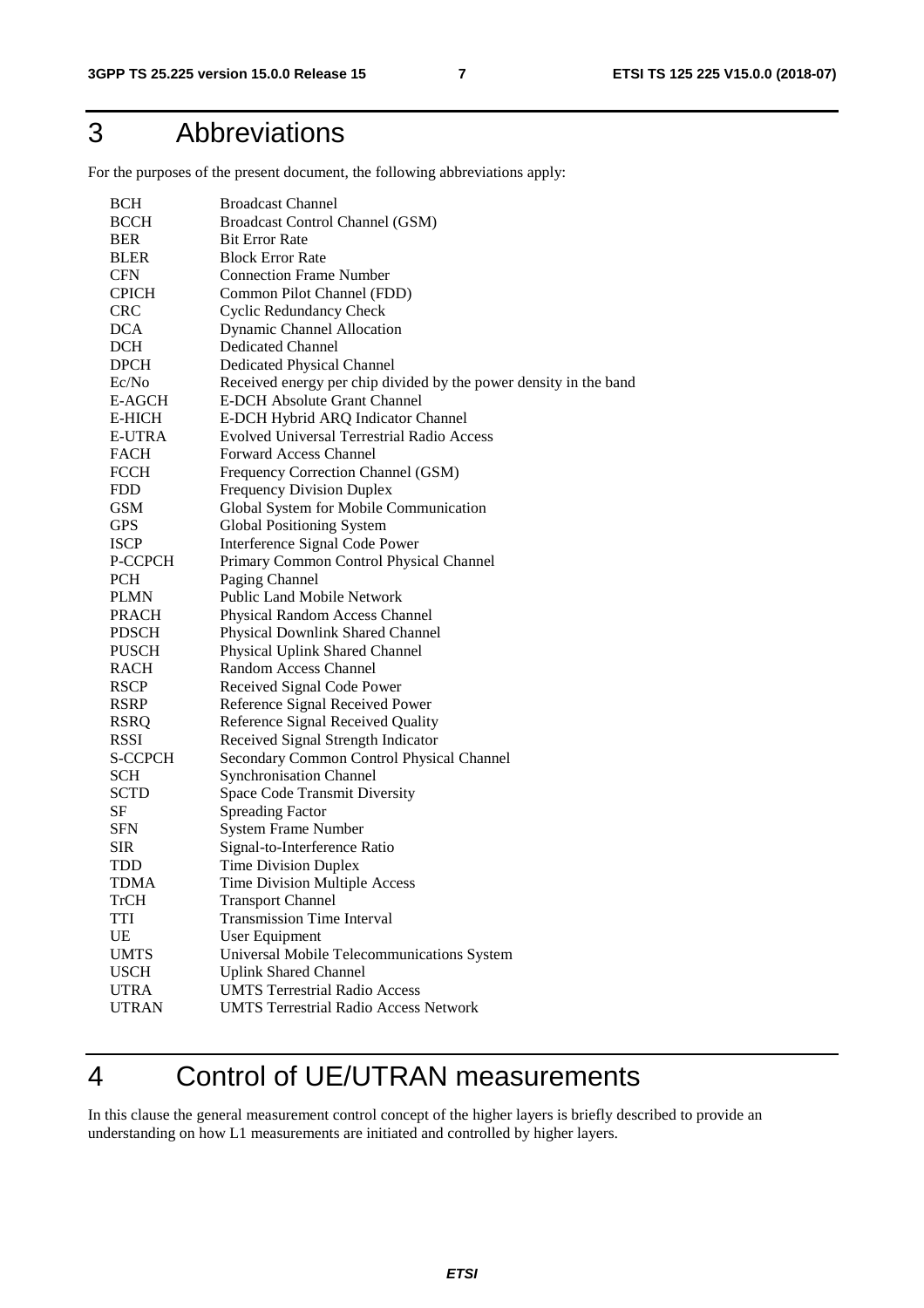#### 4.1 General measurement concept

L1 provides with the measurement specifications a toolbox of measurement abilities for the UE and the UTRAN. These measurements can be differentiated in different measurement types: intra-frequency, inter-frequency, inter-system, traffic volume, quality and internal measurements (see [14]).

In the L1 measurement specifications the measurements are distinguished between measurements in the UE (the messages will be described in the RRC Protocol) and measurements in the UTRAN (the messages will be described in the NBAP and the Frame Protocol).

To initiate a specific measurement the UTRAN transmits a 'measurement control message' to the UE including a measurement ID and type, a command (setup, modify, release), the measurement objects and quantity, the reporting quantities, criteria (periodical/event-triggered) and mode (acknowledged/unacknowledged), see [14]. When the reporting criteria is fulfilled the UE shall answer with a 'measurement report message' to the UTRAN including the measurement ID and the results.

In idle mode the measurement control message is broadcast in a System Information.

Intra-frequency reporting events, traffic volume reporting events and UE internal measurement reporting events described in [14] define events which trigger the UE to send a report to the UTRAN. This defines a toolbox from which the UTRAN can choose the needed reporting events.

#### 4.2 Measurements for cell selection/reselection

Whenever a PLMN has been selected the UE shall start to find a suitable cell to camp on, this is 'cell selection'. When camped on cell the UE regularly searches for a better cell depending on the cell reselection criteria, this is called 'cell reselection'. The procedures for cell selection and reselection are described in [13] and the measurements carried out by the UE are explained in this specification.

#### 4.3 Measurements for Handover

For the handover preparation the UE receives from the UTRAN a list of cells (e.g. TDD, FDD or GSM).which the UE shall monitor (see 'monitored set' in [14]) in its idle timeslots.

At the beginning of the measurement process the UE shall find synchronization to the cell to measure using the synchronization channel. This is described under 'cell search' in [9] if the monitored cell is a TDD cell and in [4] if it is an FDD cell.

For a TDD cell to monitor after this procedure the exact timing of the midamble of the P-CCPCH is known and the measurements can be performed. Depending on the UE implementation and if timing information about the cell to monitor is available, the UE may perform the measurements on the P-CCPCH directly without prior SCH synchronisation.

#### 4.4 Measurements for DCA

DCA is used to optimise the resource allocation by means of a channel quality criteria or traffic parameters. The DCA measurements are configured by the UTRAN. The UE reports the measurements to the UTRAN.

For DCA no measurements are performed in idle mode in the serving TDD cell.

When connecting with the initial access the UE immediately starts measuring the ISCP of time slots which are communicated on the BCH. The measurements and the preprocessing are done while the UTRAN assigns an UL channel for the UE for signalling and measurement reporting.

In connected mode the UE performs measurements according to a measurement control message from the UTRAN.

#### 4.5 Measurements for timing advance

To update timing advance of a moving UE the UTRAN measures 'Received Timing Deviation', i.e. the time difference of the received UL transmission (PRACH, DPCH, PUSCH) in relation to its timeslot structure that means in relation to the ideal case where an UL transmission would have zero propagation delay. The measurements are reported to higher layers, where timing advance values are calculated and signalled to the UE.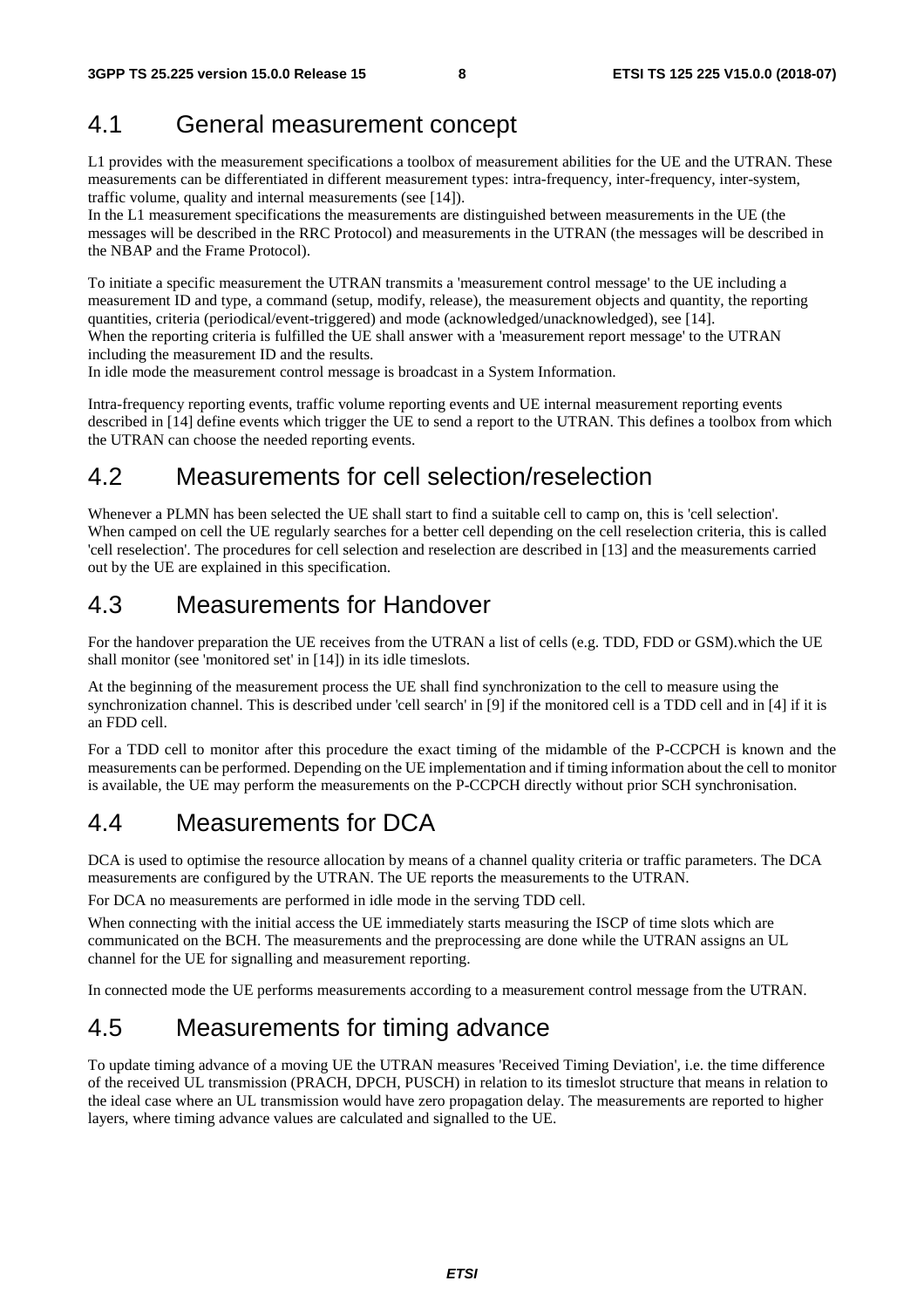# 5 Measurement abilities for UTRA TDD

In this clause the physical layer measurements reported to higher layers. (this may also include UE internal measurements not reported over the air-interface) are defined.

#### 5.1 UE measurement abilities

The structure of the table defining a UE measurement quantity is shown below.

| Column field          | Comment                                                                                                                                                                                                                                                                                                                                                                                                                                                                        |
|-----------------------|--------------------------------------------------------------------------------------------------------------------------------------------------------------------------------------------------------------------------------------------------------------------------------------------------------------------------------------------------------------------------------------------------------------------------------------------------------------------------------|
| <b>Definition</b>     | Contains the definition of the measurement.                                                                                                                                                                                                                                                                                                                                                                                                                                    |
| <b>Applicable for</b> | States in which RRC state according to [14] a measurement shall be possible to be performed.<br>For RRC connected mode states information is also given on the possibility to perform the<br>measurement on intra-frequency and/or inter-frequency.                                                                                                                                                                                                                            |
|                       | The following terms are used in the tables:<br>Idle = Shall be possible to perform in idle mode;<br>URA_PCH = Shall be possible to perform in URA_PCH;<br>CELL_PCH = Shall be possible to perform in CELL_PCH;<br>CELL_FACH = Shall be possible to perform in CELL_FACH;<br>CELL_DCH = Shall be possible to perform in CELL_DCH;                                                                                                                                               |
|                       | For all RRC connected mode states i.e. URA_PCH, CELL_PCH, CELL_FACH and CELL_DCH<br>Intra appended to the RRC state = Shall be possible to perform in the corresponding RRC state<br>on an intra-frequency cell;<br>Inter appended to the RRC state = Shall be possible to perform in the corresponding RRC state<br>on an inter-frequency cell.<br>Inter-RAT appended to the RRC state = Shall be possible to perform in the corresponding RRC<br>state on an inter-RAT cell. |

- NOTE 1: Measurements for TDD which are specified on the Primary CCPCH (P-CCPCH) are carried out on the P-CCPCH or on any other beacon channel, see [6].
- NOTE 2: For the beacon channels [6], the received power measurements shall be based on the received power for midamble m<sup>(1)</sup> if no Space Code Transmit Diversity (SCTD) is applied to the P-CCPCH and on the sum of the received powers for midambles  $m^{(1)}$  and  $m^{(2)}$  if SCTD is applied to the P-CCPCH.
- NOTE 3: The UTRAN has to take into account the UE capabilities when specifying the timeslots to be measured in the measurement control message.
- NOTE 4: The line 'applicable for' indicates whether the measurement is applicable for inter-frequency and/or intrafrequency and furthermore for idle and/or connected mode.
- NOTE 5: The Interference part of the SIR measurement will be dependent on the receiver implementation, and will normally be different from the Timeslot ISCP measurement.
- NOTE 6: The measurement 'Timeslot ISCP' is only a measure of the intercell interference.
- NOTE 7: The term "antenna connector of the UE" used in this sub-clause to define the reference point for the UE measurements is defined in [17].
- NOTE 8: Performance and reporting requirements for the UE measurements are defined in [19].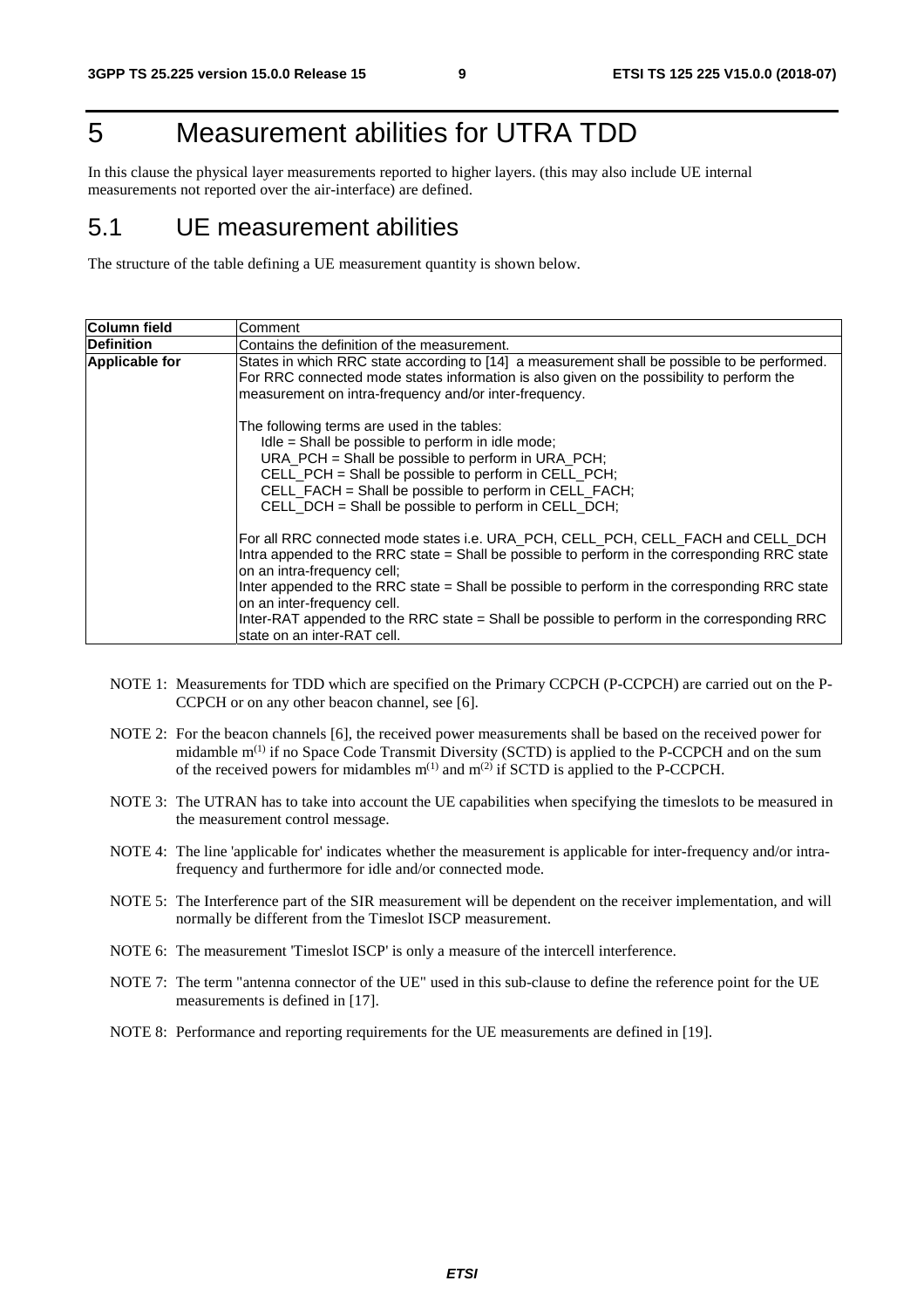#### 5.1.1 P-CCPCH RSCP

| <b>Definition</b> | Received Signal Code Power, the received power on P-CCPCH of own or neighbour cell. The<br>reference point for the RSCP shall be the antenna connector of the UE. If receiver diversity is in<br>use by the UE, the reported value shall not be lower than the corresponding P-CCPCH RSCP of<br>any of the individual diversity branches. |
|-------------------|-------------------------------------------------------------------------------------------------------------------------------------------------------------------------------------------------------------------------------------------------------------------------------------------------------------------------------------------|
| Applicable for    | Ildle.<br>URA PCH intra, URA PCH inter,<br><b>ICELL PCH intra, CELL PCH inter,</b><br><b>ICELL FACH intra, CELL FACH inter,</b><br>CELL_DCH intra, CELL DCH inter                                                                                                                                                                         |

#### 5.1.2 CPICH RSCP

| <b>Definition</b> | Received Signal Code Power, the received power on one code measured on the Primary<br>CPICH. The reference point for the RSCP shall be the antenna connector of the UE. (This<br>measurement is used in TDD for monitoring FDD cells while camping on a TDD cell).<br>If Tx diversity is applied on the Primary CPICH the received code power from each antenna shall<br>be separately measured and summed together in [W] to a total received code power on the<br>Primary CPICH. |
|-------------------|------------------------------------------------------------------------------------------------------------------------------------------------------------------------------------------------------------------------------------------------------------------------------------------------------------------------------------------------------------------------------------------------------------------------------------------------------------------------------------|
| Applicable for    | lldle.<br>IURA PCH inter.<br><b>CELL PCH inter,</b><br><b>CELL FACH inter,</b><br><b>CELL DCH inter</b>                                                                                                                                                                                                                                                                                                                                                                            |

#### 5.1.3 Timeslot ISCP

| <b>Definition</b> | Interference Signal Code Power, the interference on the received signal in a specified times ot<br>measured on the midamble. The reference point for the ISCP shall be the antenna connector of<br>the UE. |
|-------------------|------------------------------------------------------------------------------------------------------------------------------------------------------------------------------------------------------------|
| Applicable for    | <b>CELL FACH intra,</b><br>ICELL DCH intra                                                                                                                                                                 |

#### 5.1.4 UTRA carrier RSSI

| <b>Definition</b> | The received wide band power, including thermal noise and noise generated in the receiver,<br>within the bandwidth defined by the receiver pulse shaping filter, for TDD within a specified<br>timeslot. The reference point for the measurement shall be the antenna connector of the UE. If<br>receiver diversity is in use by the UE, the reported value shall not be lower than the<br>corresponding UTRA carrier RSSI of any of the individual diversity branches. |
|-------------------|-------------------------------------------------------------------------------------------------------------------------------------------------------------------------------------------------------------------------------------------------------------------------------------------------------------------------------------------------------------------------------------------------------------------------------------------------------------------------|
| Applicable for    | <b>ICELL DCH intra, CELL DCH inter</b>                                                                                                                                                                                                                                                                                                                                                                                                                                  |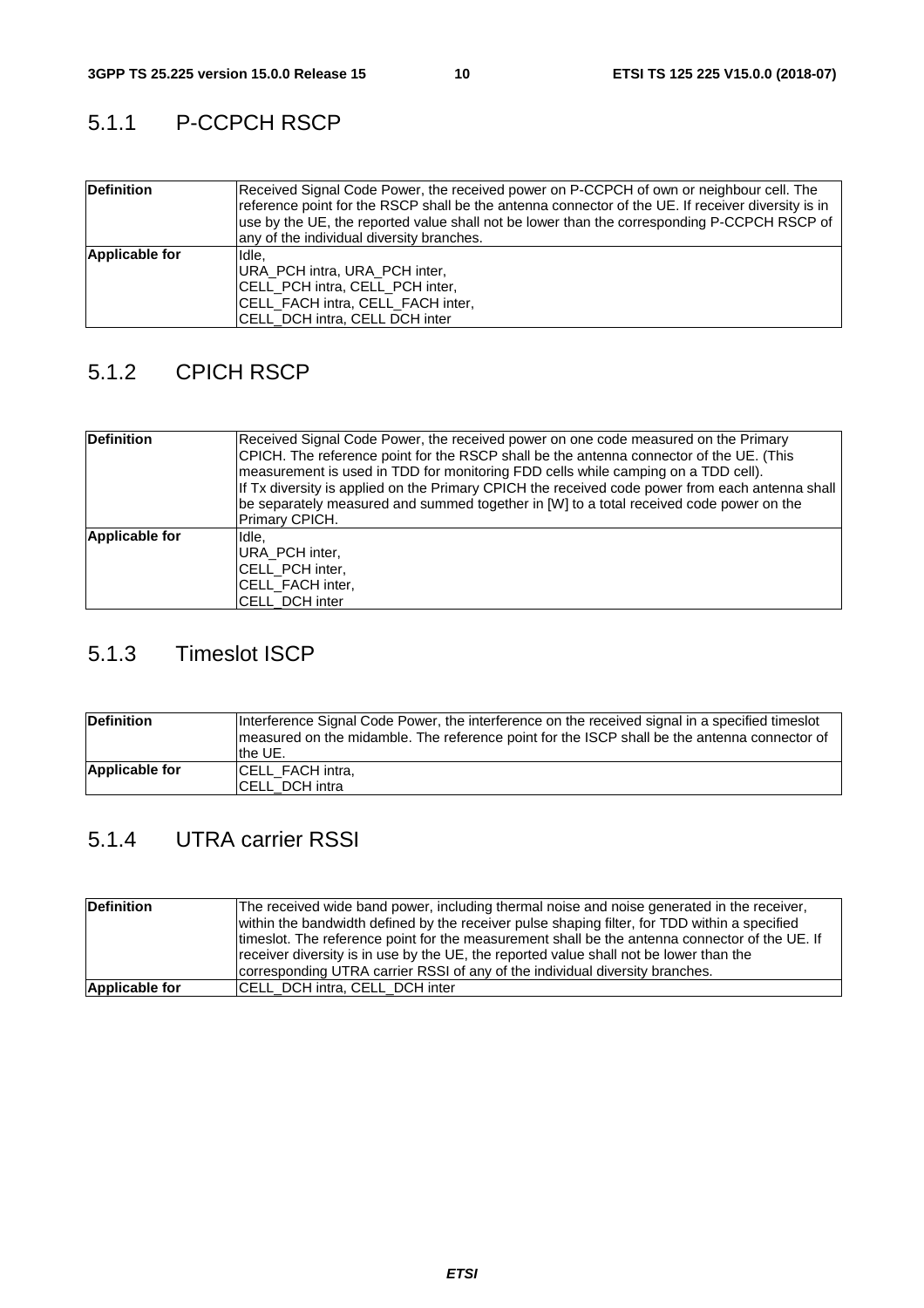#### 5.1.5 GSM carrier RSSI

| <b>Definition</b> | Received Signal Strength Indicator, the wide-band received power within the relevant channel<br>bandwidth Measurement shall be performed on a GSM BCCH carrier. The reference point for the<br><b>IRSSI</b> shall be the antenna connector of the UE. |
|-------------------|-------------------------------------------------------------------------------------------------------------------------------------------------------------------------------------------------------------------------------------------------------|
| Applicable for    | Ildle.<br>URA PCH inter-RAT,<br><b>CELL PCH inter-RAT,</b><br><b>ICELL FACH inter-RAT,</b><br><b>ICELL DCH inter-RAT</b>                                                                                                                              |

#### 5.1.6 SIR

| <b>Definition</b> | Where:                                                                                                                                                                                                                                       | Signal to Interference Ratio, defined as: (RSCP/Interference)xSF.                                          |  |
|-------------------|----------------------------------------------------------------------------------------------------------------------------------------------------------------------------------------------------------------------------------------------|------------------------------------------------------------------------------------------------------------|--|
|                   | $RSCP =$                                                                                                                                                                                                                                     | Received Signal Code Power, the received power on the code of a specified<br>DPCH or PDSCH.                |  |
|                   | $Interference =$                                                                                                                                                                                                                             | The interference on the received signal in the same times ot which can't be<br>eliminated by the receiver. |  |
|                   | $SF =$                                                                                                                                                                                                                                       | The used spreading factor.                                                                                 |  |
|                   | The reference point for the SIR shall be the antenna connector of the UE.<br>If receiver diversity is in use by the UE, the reported SIR value shall not be lower than the<br>corresponding SIR of any of the individual diversity branches. |                                                                                                            |  |
| Applicable for    | CELL_FACH intra,                                                                                                                                                                                                                             |                                                                                                            |  |
|                   | <b>ICELL DCH intra</b>                                                                                                                                                                                                                       |                                                                                                            |  |

#### 5.1.7 CPICH Ec/No

| <b>Definition</b> | The received energy per chip divided by the power density in the band. The CPICH Ec/No is<br>identical to CPICH RSCP/UTRA Carrier RSSI. The measurement shall be performed on the<br>Primary CPICH. The reference point for the CPICH Ec/No shall be the antenna connector of the<br>UE. (This measurement is used in TDD for monitoring FDD cells while camping on a TDD cell)<br>If Tx diversity is applied on the Primary CPICH the received energy per chip (Ec) from each<br>antenna shall be separately measured and summed together in [Ws] to a total received chip<br>energy per chip on the Primary CPICH, before calculating the Ec/No. |
|-------------------|----------------------------------------------------------------------------------------------------------------------------------------------------------------------------------------------------------------------------------------------------------------------------------------------------------------------------------------------------------------------------------------------------------------------------------------------------------------------------------------------------------------------------------------------------------------------------------------------------------------------------------------------------|
| Applicable for    | Idle,<br>IURA PCH inter,<br><b>CELL PCH inter,</b><br><b>CELL FACH inter,</b><br><b>CELL DCH inter</b>                                                                                                                                                                                                                                                                                                                                                                                                                                                                                                                                             |

# 5.1.8 Transport channel BLER

| <b>IDefinition</b>    | Estimation of the transport channel block error rate (BLER). The BLER estimation shall be based |
|-----------------------|-------------------------------------------------------------------------------------------------|
|                       | on evaluating the CRC on each transport block.                                                  |
| <b>Applicable for</b> | ICELL DCH intra                                                                                 |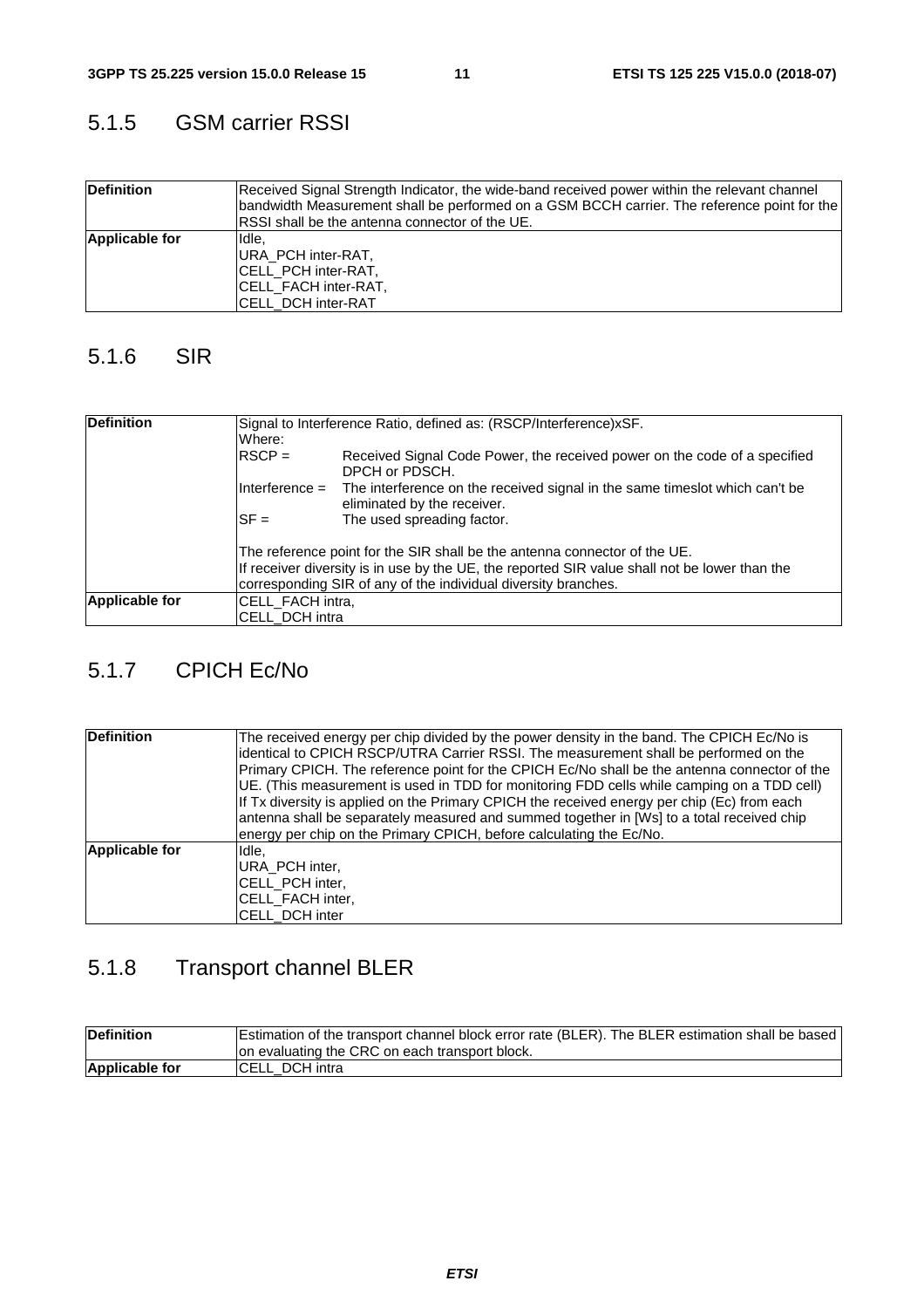# 5.1.9 UE transmitted power

| <b>Definition</b> | The total UE transmitted power on all carriers in a specified timeslot. The reference point for the |
|-------------------|-----------------------------------------------------------------------------------------------------|
|                   | IUE transmitted power shall be the antenna connector of the UE.                                     |
| Applicable for    | CELL_FACH intra, CELL_DCH intra                                                                     |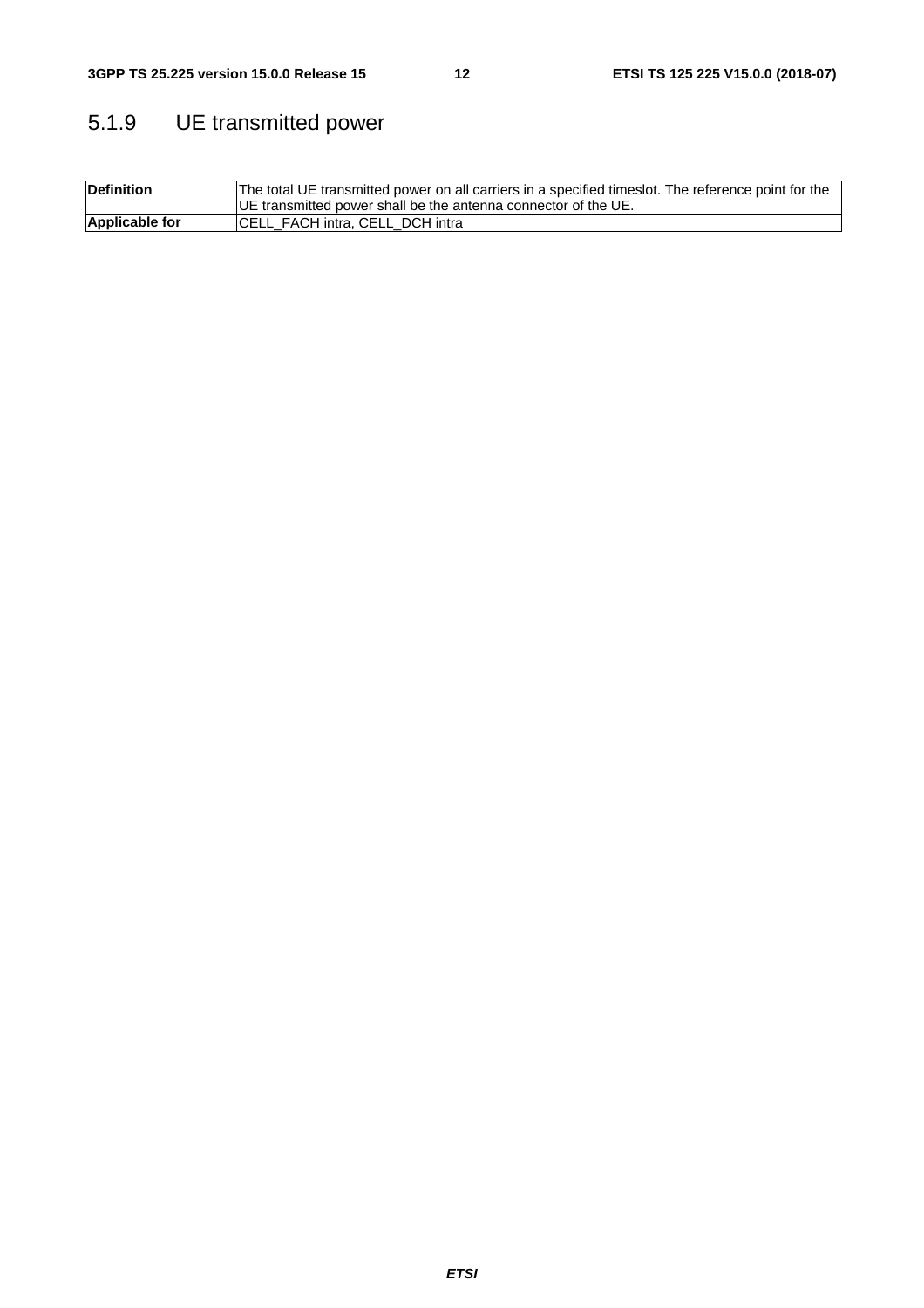### 5.1.10 SFN-SFN observed time difference

| <b>Definition</b>     |                      |                                                                  |                                                                                                                                                                                                                                                                                   | SFN-SFN observed time difference is the time difference of the reception times of frames from<br>two cells (serving and target) measured in the UE and expressed in chips. It is distinguished by<br>two types. Type 2 applies if the serving and the target cell have the same frame timing.             |
|-----------------------|----------------------|------------------------------------------------------------------|-----------------------------------------------------------------------------------------------------------------------------------------------------------------------------------------------------------------------------------------------------------------------------------|-----------------------------------------------------------------------------------------------------------------------------------------------------------------------------------------------------------------------------------------------------------------------------------------------------------|
|                       | connector of the UE. |                                                                  |                                                                                                                                                                                                                                                                                   | The reference point for the SFN-SFN observed time difference type 1 and 2 shall be the antenna                                                                                                                                                                                                            |
|                       | Type 1:              | SFN-SFN observed time difference =                               |                                                                                                                                                                                                                                                                                   |                                                                                                                                                                                                                                                                                                           |
|                       |                      |                                                                  |                                                                                                                                                                                                                                                                                   |                                                                                                                                                                                                                                                                                                           |
|                       |                      |                                                                  |                                                                                                                                                                                                                                                                                   |                                                                                                                                                                                                                                                                                                           |
|                       |                      |                                                                  | $\begin{cases} \text{OFF}\times 12800+T_m \text{ in chips} & \text{for } 1.28 \text{ Mcps TDD} \\ \text{OFF}\times 38400+T_m \text{ in chips} & \text{for } 3.84 \text{ Mcps TDD} \\ \text{OFF}\times 76800+T_m \text{ in chips} & \text{for } 7.68 \text{ Mcps TDD} \end{cases}$ |                                                                                                                                                                                                                                                                                                           |
|                       |                      |                                                                  |                                                                                                                                                                                                                                                                                   |                                                                                                                                                                                                                                                                                                           |
|                       | where:               |                                                                  |                                                                                                                                                                                                                                                                                   |                                                                                                                                                                                                                                                                                                           |
|                       | $T_m =$              |                                                                  | TRXSFNi - TRXSFNk, given in chip units                                                                                                                                                                                                                                            |                                                                                                                                                                                                                                                                                                           |
|                       |                      |                                                                  |                                                                                                                                                                                                                                                                                   | with the range $\begin{cases} [0,1,,12799] \text{ chips} & \text{for } 1.28 \text{ Mcps} \text{ TDD} \\ 0,1,,38399] \text{chips} & \text{for } 3.84 \text{ Mcps} \text{ TDD} \\ 0,1,,76799] \text{chips} & \text{for } 7.68 \text{ Mcps} \text{ TDD} \end{cases}$                                         |
|                       |                      |                                                                  |                                                                                                                                                                                                                                                                                   |                                                                                                                                                                                                                                                                                                           |
|                       |                      |                                                                  |                                                                                                                                                                                                                                                                                   |                                                                                                                                                                                                                                                                                                           |
|                       | $T_{RxSFNi} =$       | the serving TDD cell i.                                          |                                                                                                                                                                                                                                                                                   | time of start (defined by the first detected path in time) of the received frame SFN; of                                                                                                                                                                                                                  |
|                       | $T_{RxSFNk} =$       |                                                                  | $T_{RxSFNk}$ = $T_{RxSFNi}$ (which leads to $T_m=0$ ).                                                                                                                                                                                                                            | time of start (defined by the first detected path in time) of the received frame $SFN_k$ of<br>the target UTRA cell k received most recently in time before the time instant T <sub>RxSFNi</sub> in<br>the UE. If this frame SFN <sub>k</sub> of the target UTRA cell is received exactly at TRXSFNi then |
|                       | $OFF =$              |                                                                  |                                                                                                                                                                                                                                                                                   | (SFN <sub>i</sub> - SFN <sub>k</sub> ) mod 256, given in number of frames with the range [0, 1, , 255] frames                                                                                                                                                                                             |
|                       | $SFNi =$             | TRxSFNi.                                                         |                                                                                                                                                                                                                                                                                   | system frame number for downlink frame from serving TDD cell i in the UE at the time                                                                                                                                                                                                                      |
|                       | $SFNk =$             |                                                                  | at the time TRXSFNk. (for FDD: the P-CCPCH frame)                                                                                                                                                                                                                                 | system frame number for downlink frame from target UTRA cell k received in the UE                                                                                                                                                                                                                         |
|                       | connector of the UE. |                                                                  |                                                                                                                                                                                                                                                                                   | The reference point for the SFN-SFN observed time difference type 1 shall be the antenna                                                                                                                                                                                                                  |
|                       | <u> Type 2:</u>      |                                                                  | SFN-SFN observed time difference = TRx_Frame_cell k - TRx_Frame_cell i, in chips, where                                                                                                                                                                                           |                                                                                                                                                                                                                                                                                                           |
|                       |                      | the serving TDD cell i.                                          |                                                                                                                                                                                                                                                                                   | $T_{Rx\_Frame\_cell}$ : time of start (defined by the first detected path in time) of the frame boundary from                                                                                                                                                                                             |
|                       |                      | cell i.                                                          |                                                                                                                                                                                                                                                                                   | $T_{Rx}$ Frame cell k: time of start (defined by the first detected path in time) of the frame boundary from<br>the target UTRA cell k that is closest in time to the frame boundary of the serving TDD                                                                                                   |
|                       | connector of the UE. |                                                                  |                                                                                                                                                                                                                                                                                   | The reference point for the SFN-SFN observed time difference type 2 shall be the antenna                                                                                                                                                                                                                  |
| <b>Applicable for</b> | <u> Type 2:</u>      | Type 1: CELL_FACH intra                                          |                                                                                                                                                                                                                                                                                   |                                                                                                                                                                                                                                                                                                           |
|                       | Idle,                |                                                                  |                                                                                                                                                                                                                                                                                   |                                                                                                                                                                                                                                                                                                           |
|                       |                      | URA_PCH intra, URA_PCH inter,<br>CELL_PCH intra, CELL_PCH inter, |                                                                                                                                                                                                                                                                                   |                                                                                                                                                                                                                                                                                                           |
|                       |                      | CELL_FACH intra, CELL_FACH inter,                                |                                                                                                                                                                                                                                                                                   |                                                                                                                                                                                                                                                                                                           |
|                       |                      | CELL_DCH intra, CELL_DCH inter                                   |                                                                                                                                                                                                                                                                                   |                                                                                                                                                                                                                                                                                                           |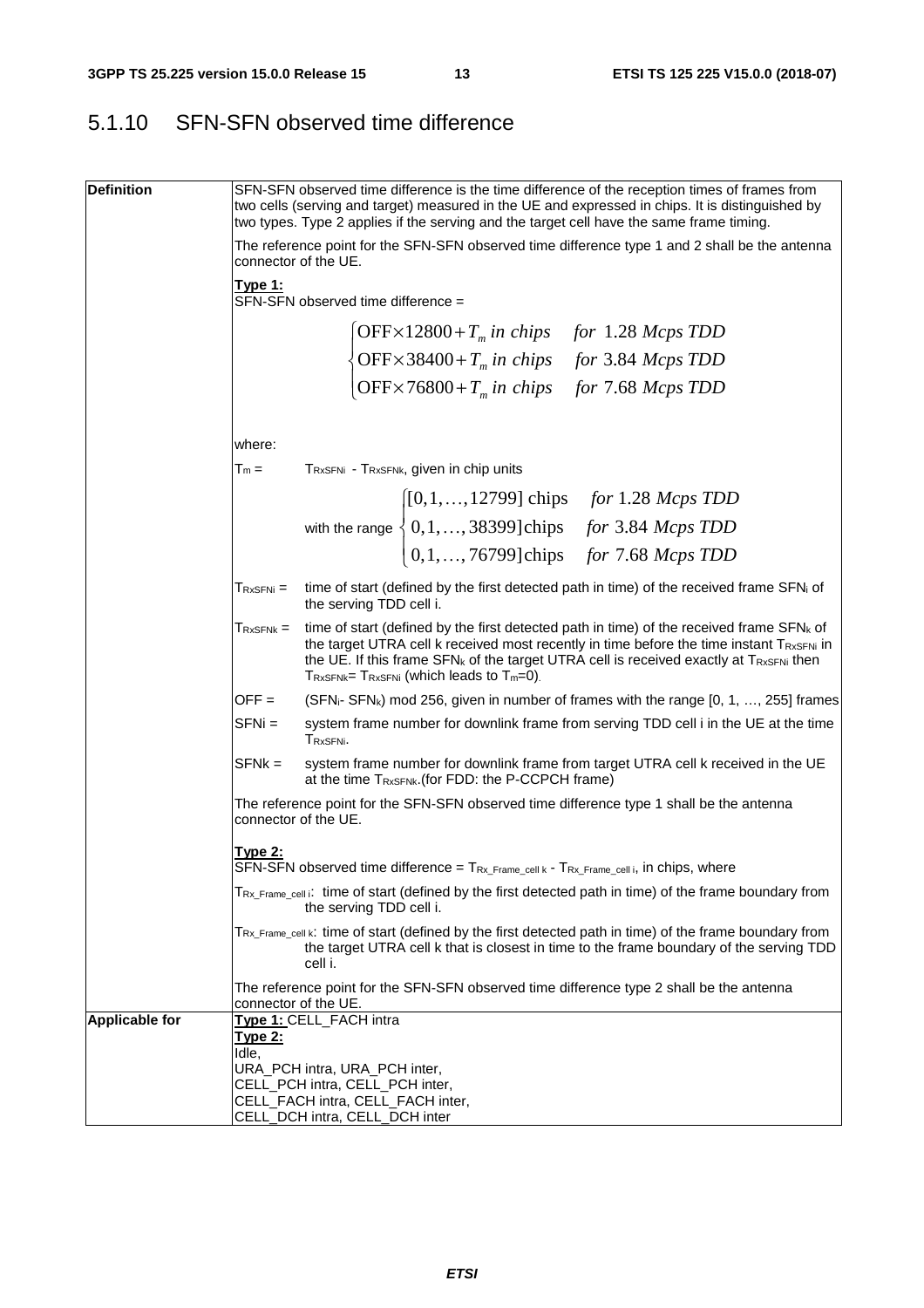#### 5.1.11 SFN-CFN observed time difference

| <b>Definition</b>     | Tm<br><b>OFF</b><br>where:                   | The SFN-CFN observed time difference is defined as:<br>for an FDD neighbour cell (i.e. the value is reported in chips),<br>for a TDD neighbour cell (i.e the value is reported in frames),                                                                                                                                          |
|-----------------------|----------------------------------------------|-------------------------------------------------------------------------------------------------------------------------------------------------------------------------------------------------------------------------------------------------------------------------------------------------------------------------------------|
|                       | $T_m =$                                      | TUET <sub>x</sub> - T <sub>RxSFN</sub> , given in chip units with the range $[0, 1, , 38399]$ chips.                                                                                                                                                                                                                                |
|                       | $T_{UETx} =$                                 | the time at the beginning of the frame with the connection frame number $CFN_{TX}$<br>considering the transmission from the UE in the serving TDD cell.                                                                                                                                                                             |
|                       | $T_{RxSFN} =$                                | the time (defined by the first detected path in time) at the beginning of the frame with<br>the system frame number SFN (for FDD neighbour cells: P-CCPCH frame is<br>considered) received at the UE from a neighbour cell. T <sub>RxSFN</sub> is the time instant most<br>recent in time before the time instant $T_{\text{UETx}}$ |
|                       | $OFF =$                                      | (SFN-CFN <sub>TX</sub> ) mod 256, given in number of frames with the range [0, 1, , 255]<br>frames.                                                                                                                                                                                                                                 |
|                       | $ICFNTx =$                                   | the connection frame number for the UE transmission.                                                                                                                                                                                                                                                                                |
|                       | $\mathsf{I}\mathsf{S}\mathsf{F}\mathsf{N}=1$ | is the system frame number for the neighbouring cell frame (for FDD neighbour cells:<br>P-CCPCH frame) received in the UE at the time instant TRxSFN.                                                                                                                                                                               |
|                       | the UE.                                      | The reference point for the SFN-CFN observed time difference shall be the antenna connector of                                                                                                                                                                                                                                      |
| <b>Applicable for</b> |                                              | CELL DCH intra, CELL DCH inter                                                                                                                                                                                                                                                                                                      |

### 5.1.12 Observed time difference to GSM cell

| Definition            | Observed time difference to GSM cell is reported as the time difference $T_m$ in ms, where                                                                                                                                                                                                                                                                                                                                                                                                                                                                    |  |  |  |
|-----------------------|---------------------------------------------------------------------------------------------------------------------------------------------------------------------------------------------------------------------------------------------------------------------------------------------------------------------------------------------------------------------------------------------------------------------------------------------------------------------------------------------------------------------------------------------------------------|--|--|--|
|                       | $T_m$ = $T_{\tiny\rm{RxGSMk}}$ - $T_{\tiny\rm{RxSFNi}}$                                                                                                                                                                                                                                                                                                                                                                                                                                                                                                       |  |  |  |
|                       | time of start (defined by the first detected path in time) of the received frame SFN=0<br>${\sf T}_{\sf RxSFN0i}$ :<br>of the serving TDD cell i                                                                                                                                                                                                                                                                                                                                                                                                              |  |  |  |
|                       | time of start of the GSM BCCH 51-multiframe of the considered target GSM<br>${\sf Tr}$ xgsmk $\colon$<br>frequency k received closest in time after the time TRxSFN0i. If the next GSM BCCH 51-<br>multiframe is received exactly at $T_{RxSFN0i}$ then $T_{RxSKNk}$ = $T_{RxSFN0i}$ (which leads to<br>$T_m=0$ ). The beginning of the GSM BCCH 51-multiframe is defined as the beginning of<br>the first tail bit of the frequency correction burst in the first TDMA-frame of the GSM<br>BCCH 51-multiframe, i.e. the TDMA-frame following the IDLE-frame. |  |  |  |
|                       | The reference point for the Observed time difference to GSM cell shall be the antenna connector<br>of the UE.                                                                                                                                                                                                                                                                                                                                                                                                                                                 |  |  |  |
|                       | The reported time difference is calculated from the actual measurement in the UE. The actual<br>measurement shall be based on:                                                                                                                                                                                                                                                                                                                                                                                                                                |  |  |  |
|                       | T <sub>MeasGSM,j</sub> : The start of the first tail bit of the most recently received GSM SCH on frequency j<br>T <sub>MeasSFN,i</sub> : The start of the last frame received in TDD cell i before receiving the GSM SCH on<br>frequency j                                                                                                                                                                                                                                                                                                                   |  |  |  |
|                       | For calculating the reported time difference, the frame lengths are always assumed to be 10 ms<br>for UTRA and (60/13) ms for GSM.                                                                                                                                                                                                                                                                                                                                                                                                                            |  |  |  |
| <b>Applicable for</b> | Idle, URA PCH inter-RAT, CELL PCH inter-RAT, CELL_DCH Inter-RAT                                                                                                                                                                                                                                                                                                                                                                                                                                                                                               |  |  |  |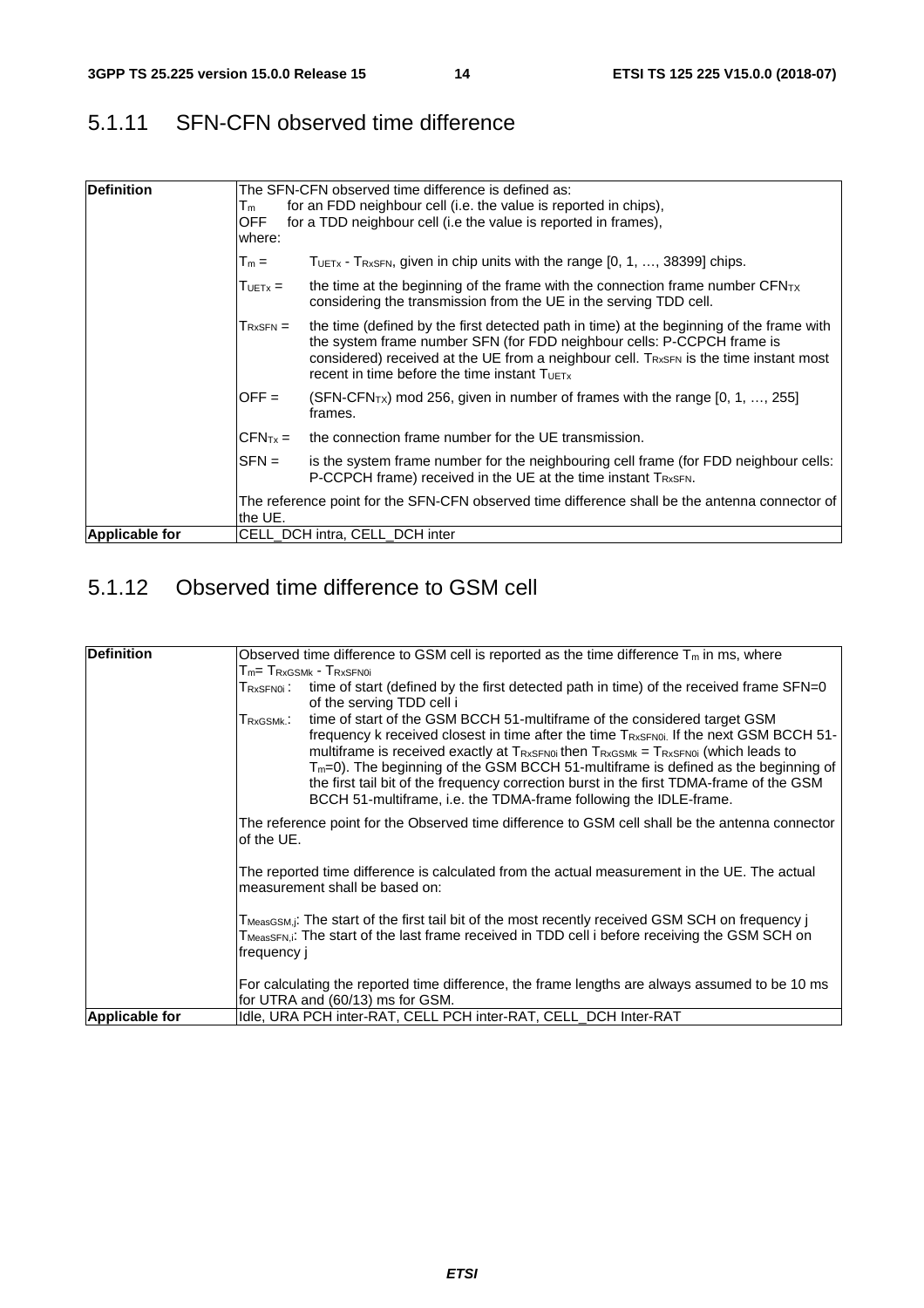### 5.1.13 UE GPS Timing of Cell Frames for UE positioning

| <b>Definition</b> | T <sub>UE-GPSi</sub> is defined as the time of occurrence of a specified UTRAN event according to GPS Time<br>Of Week. The specified UTRAN event is the beginning of a particular frame (identified through its<br>$ SFN $ in the first detected path (in time) of the cell $ P\text{-CCPCH} $ . The reference point for Tue-gps<br>shall be the antenna connector of the UE. |
|-------------------|-------------------------------------------------------------------------------------------------------------------------------------------------------------------------------------------------------------------------------------------------------------------------------------------------------------------------------------------------------------------------------|
| Applicable for    | <b>ICELL FACH intra, CELL DCH intra</b>                                                                                                                                                                                                                                                                                                                                       |

### 5.1.14 Timing Advance (TADV) for 1.28Mcps TDD

| <b>Definition</b>     | The 'timing advance $(T_{ADV})'$ is the time difference                                                                                                                                                                                                                                                                                                                                                                       |
|-----------------------|-------------------------------------------------------------------------------------------------------------------------------------------------------------------------------------------------------------------------------------------------------------------------------------------------------------------------------------------------------------------------------------------------------------------------------|
|                       | $T_{ADV} = T_{RX} - T_{TX}$                                                                                                                                                                                                                                                                                                                                                                                                   |
|                       | Where                                                                                                                                                                                                                                                                                                                                                                                                                         |
|                       | $T_{RX}$ :<br>calculated beginning time of the first uplink time slot in the first subframe used by the UE<br>with the UE timing according to the reception of start (defined by the first detected path in<br>time) of a certain downlink time slot (for the timing it is assumed that the time slots within<br>a sub-frame are scheduled like given in the frame structure described in 25.221<br>chapter <sub>5A.1</sub> ) |
|                       | time of the beginning of the same uplink time slot by the UE (for the timing it is assumed<br>$T_{\mathsf{TX}}$ :<br>that the time slots within a sub-frame are scheduled like given in the frame structure<br>described in 25.221 chapter 5A.1)                                                                                                                                                                              |
|                       | The reference point for the Timing Advance (TADV) shall be the antenna connector of the UE.                                                                                                                                                                                                                                                                                                                                   |
| <b>Applicable for</b> | CELL FACH intra. CELL DCH intra                                                                                                                                                                                                                                                                                                                                                                                               |

#### 5.1.15 UE GPS code phase

| <b>Definition</b> | The whole and fractional phase of the spreading code of the i <sup>th</sup> GPS satellite signal. The<br>reference point for the GPS code phase shall be the antenna connector of the UE. |
|-------------------|-------------------------------------------------------------------------------------------------------------------------------------------------------------------------------------------|
| Applicable for    | Void (this measurement is not related to UTRAN/GSM signals; its applicability is therefore<br>lindependent of the UE RRC state.)                                                          |

### 5.1.16 UE transmission power headroom (1.28Mcps option only)

| <b>Definition</b>     | UE transmission power headroom (UPH) in reference to a carrier is the ratio of the maximum UE<br>transmission power and the product of $P_{\text{e-base}}$ power of this carrier and serving cell path loss, and<br>shall be calculated as following:<br>$UPH = \frac{P_{\text{max},tx}}{P_{e\text{-base}} \cdot L_{Path \; loss}}$<br>where:<br>$ P_{max,tx}$ = min { <i>Maximum allowed UL TX Power, <math>P_{max}</math></i> is the UE maximum transmission power;<br>Maximum allowed UL TX Power is set by UTRAN and defined in [14]; |
|-----------------------|-------------------------------------------------------------------------------------------------------------------------------------------------------------------------------------------------------------------------------------------------------------------------------------------------------------------------------------------------------------------------------------------------------------------------------------------------------------------------------------------------------------------------------------------|
|                       | $P_{max}$ is the UE nominal maximum output power according to the UE power class and specified in<br>$[17]$ table 6.2;<br>$P_{e-base}$ is a closed-loop quantity of this carrier defined in [9] and $L_{Path\_loss}$ is the serving cell path<br>loss.                                                                                                                                                                                                                                                                                    |
|                       | The reference point for the UE transmission power headroom shall be the antenna connector of<br>the UE.                                                                                                                                                                                                                                                                                                                                                                                                                                   |
| <b>Applicable for</b> | <b>CELL DCH intra</b>                                                                                                                                                                                                                                                                                                                                                                                                                                                                                                                     |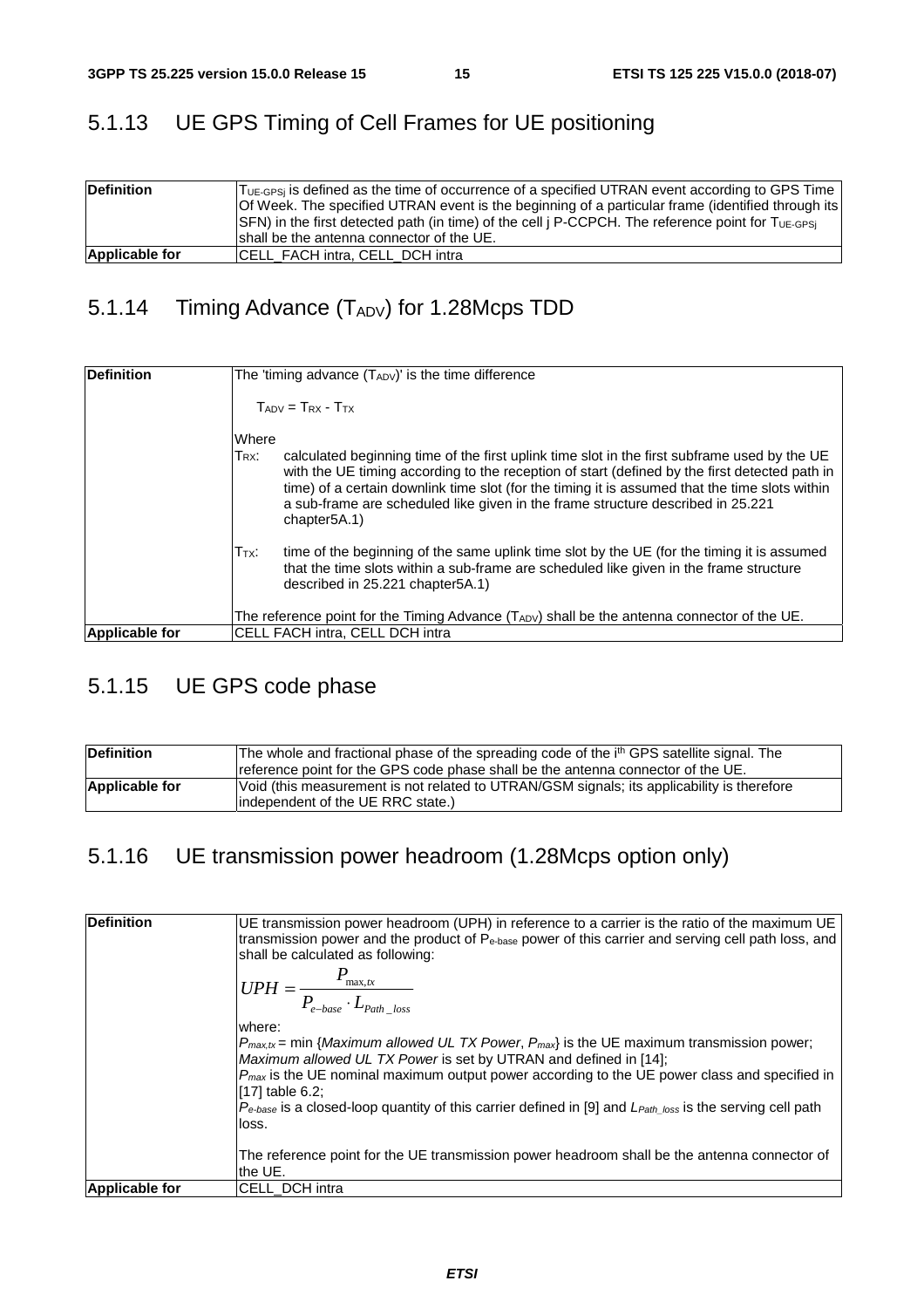#### 5.1.17 UE transmission power headroom (3.84Mcps and 7.68Mcps options)

| <b>Definition</b>     | [UE transmission power headroom (UPH) is the ratio of the maximum UE transmission power and<br>a value P <sub>enorm</sub> , and shall be calculated as per the following:                   |
|-----------------------|---------------------------------------------------------------------------------------------------------------------------------------------------------------------------------------------|
|                       | $ UPH = \frac{P_{\max,tx}}{P}$<br>$e,norm$                                                                                                                                                  |
|                       | where:                                                                                                                                                                                      |
|                       | $P_{\text{max}.tx}$ = min { <i>Maximum allowed UL TX Power, P<sub>max</sub></i> } is the UE maximum transmission power;<br>Maximum allowed UL TX Power is set by UTRAN and defined in [14]; |
|                       | $Pmax$ is the UE nominal maximum output power according to the UE power class and specified in<br>[17] table 6.1;                                                                           |
|                       | $P_{e,norm}$ is equal to the calculated E-PUCH transmission power as defined in [9] for the case in<br>which $\beta_e = 0$ .                                                                |
|                       | The reference point for the UE transmission power headroom shall be the antenna connector of<br>the UE.                                                                                     |
| <b>Applicable for</b> | ICELL DCH intra                                                                                                                                                                             |

#### 5.1.18 E-UTRA RSRP

| Definition<br>Reference signal received power (RSRP), is defined as the linear average over the power<br>contributions (in [W]) of the resource elements that carry cell-specific reference signals within the<br>considered measurement frequency bandwidth.<br>For RSRP determination the cell-specific reference signals R <sub>0</sub> according to TS 36.211 [20] shall<br>be used. If the UE can reliably detect that $R_1$ is available it may use $R_1$ in addition to $R_0$ to<br>ldetermine RSRP. |  |
|-------------------------------------------------------------------------------------------------------------------------------------------------------------------------------------------------------------------------------------------------------------------------------------------------------------------------------------------------------------------------------------------------------------------------------------------------------------------------------------------------------------|--|
| The reference point for the RSRP shall be the antenna connector of the UE.                                                                                                                                                                                                                                                                                                                                                                                                                                  |  |
| If receiver diversity is in use by the UE, the reported value shall not be lower than the<br>corresponding RSRP of any of the individual diversity branches.                                                                                                                                                                                                                                                                                                                                                |  |
| Applicable for<br>Idle.                                                                                                                                                                                                                                                                                                                                                                                                                                                                                     |  |
| IURA PCH inter-RAT                                                                                                                                                                                                                                                                                                                                                                                                                                                                                          |  |
| ICELL PCH inter-RAT                                                                                                                                                                                                                                                                                                                                                                                                                                                                                         |  |
| ICELL DCH inter-RAT                                                                                                                                                                                                                                                                                                                                                                                                                                                                                         |  |

NOTE 1: The number of resource elements within the considered measurement frequency bandwidth and within the measurement period that are used by the UE to determine RSRP is left up to the UE implementation with the limitation that corresponding measurement accuracy requirements have to be fulfilled.

NOTE 2: The power per resource element is determined from the energy received during the useful part of the symbol, excluding the CP.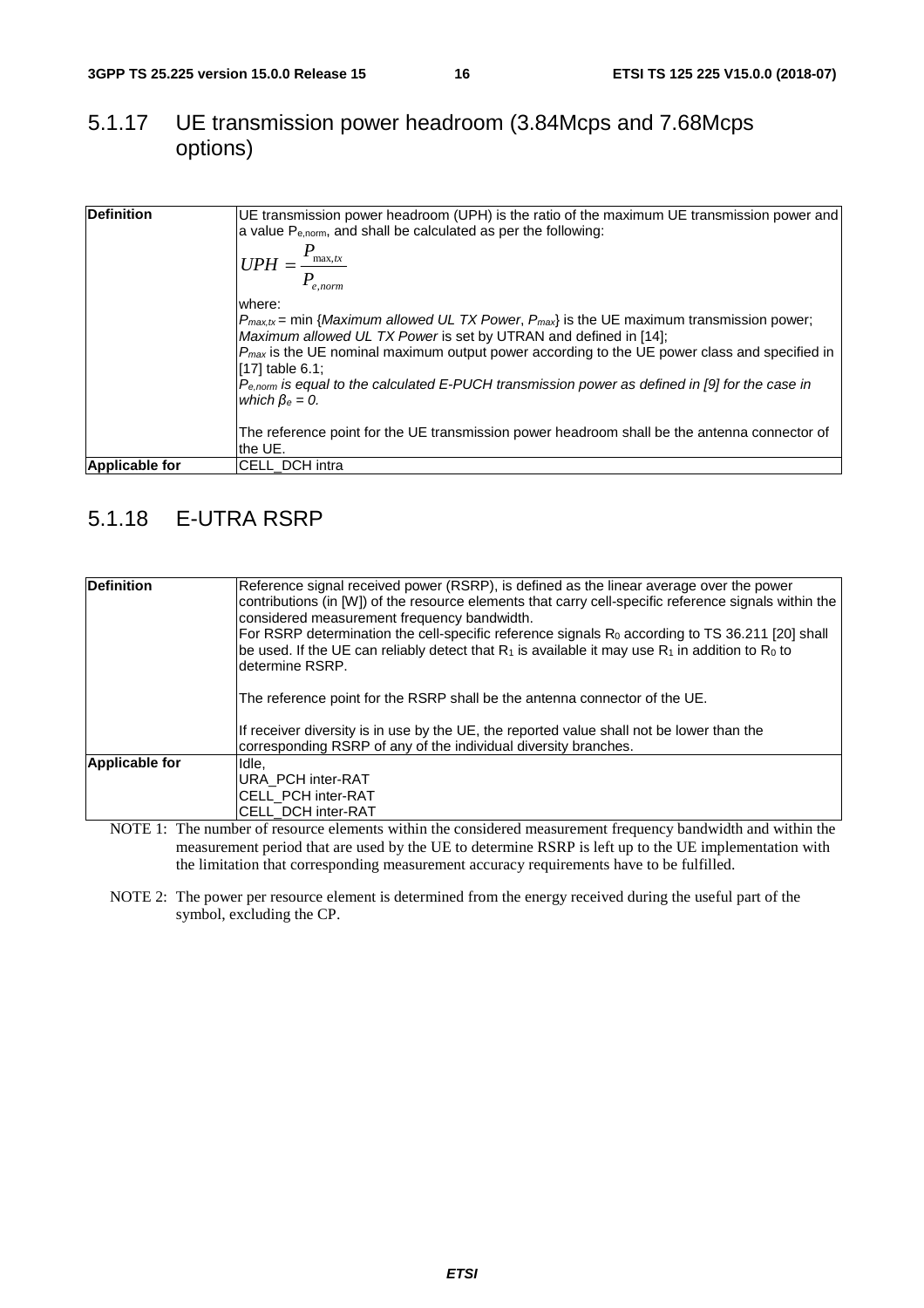#### 5.1.19 E-UTRA RSRQ

| <b>Definition</b>     | Reference Signal Received Quality (RSRQ) is defined as the ratio NxRSRP/(E-UTRA carrier<br>RSSI), where N is the number of resource blocks of the E-UTRA carrier RSSI measurement<br>bandwidth. The measurements in the numerator and denominator shall be made over the same<br>set of resource blocks.                                                                                                 |
|-----------------------|----------------------------------------------------------------------------------------------------------------------------------------------------------------------------------------------------------------------------------------------------------------------------------------------------------------------------------------------------------------------------------------------------------|
|                       | E-UTRA Carrier Received Signal Strength Indicator (RSSI), comprises the linear average of the<br>total received power (in [W]) observed only in certain OFDM symbols of measurement<br>subframes, in the measurement bandwidth, over N number of resource blocks by the UE from all<br>sources, including co-channel serving and non-serving cells, adjacent channel interference,<br>thermal noise etc. |
|                       | Unless indicated otherwise by higher layers, RSSI is measured only from OFDM symbols<br>containing reference symbols for antenna port 0 of measurement subframes. If higher layers<br>indicate all OFDM symbols for performing RSRQ measurements, then RSSI is measured from<br>all OFDM symbols of the DL part of measurement subframes.                                                                |
|                       | The reference point for the RSRQ shall be the antenna connector of the UE.                                                                                                                                                                                                                                                                                                                               |
|                       | If receiver diversity is in use by the UE, the reported value shall not be lower than the<br>corresponding RSRQ of any of the individual diversity branches.                                                                                                                                                                                                                                             |
| <b>Applicable for</b> | Idle,<br><b>URA PCH inter-RAT</b><br><b>CELL PCH inter-RAT</b><br><b>CELL DCH inter-RAT</b>                                                                                                                                                                                                                                                                                                              |

#### 5.1.20 IEEE 802.11 Beacon RSSI

| <b>Definition</b> | IThe IEEE 802.11 Beacon RSSI is defined in [22]. |
|-------------------|--------------------------------------------------|
| Applicable for    | Ildle.                                           |
|                   | <b>IURA PCH inter-RAT</b>                        |
|                   | ICELL PCH inter-RAT                              |
|                   | ICELL FACH inter-RAT                             |
|                   | ICELL DCH inter-RAT                              |

# 5.2 UTRAN measurement abilities

- NOTE 1: If the UTRAN supports multiple frequency bands then the measurements apply for each frequency band individually.
- NOTE 2: The Interference part of the SIR measurement will be dependent on the receiver implementation, and will normally be different from the Timeslot ISCP measurement
- NOTE 3: The term "antenna connector" used in this sub-clause to define the reference point for the UTRAN measurements refers to the "BS antenna connector" test port A and test port B as described in [18]. The term "antenna connector" refers to Rx or Tx antenna connector as described in the respective measurement definitions.

#### 5.2.1 RSCP

| Definition | Received Signal Code Power, the received power on one DPCH, PRACH, PUSCH, HS-SICH or<br>E-PUCH code. The reference point for the RSCP shall be the Rx antenna connector. When Cell |
|------------|------------------------------------------------------------------------------------------------------------------------------------------------------------------------------------|
|            | Portions are defined in the cell, the RSCP for each Cell Portion can be measured and reported to                                                                                   |
|            | higher layers.                                                                                                                                                                     |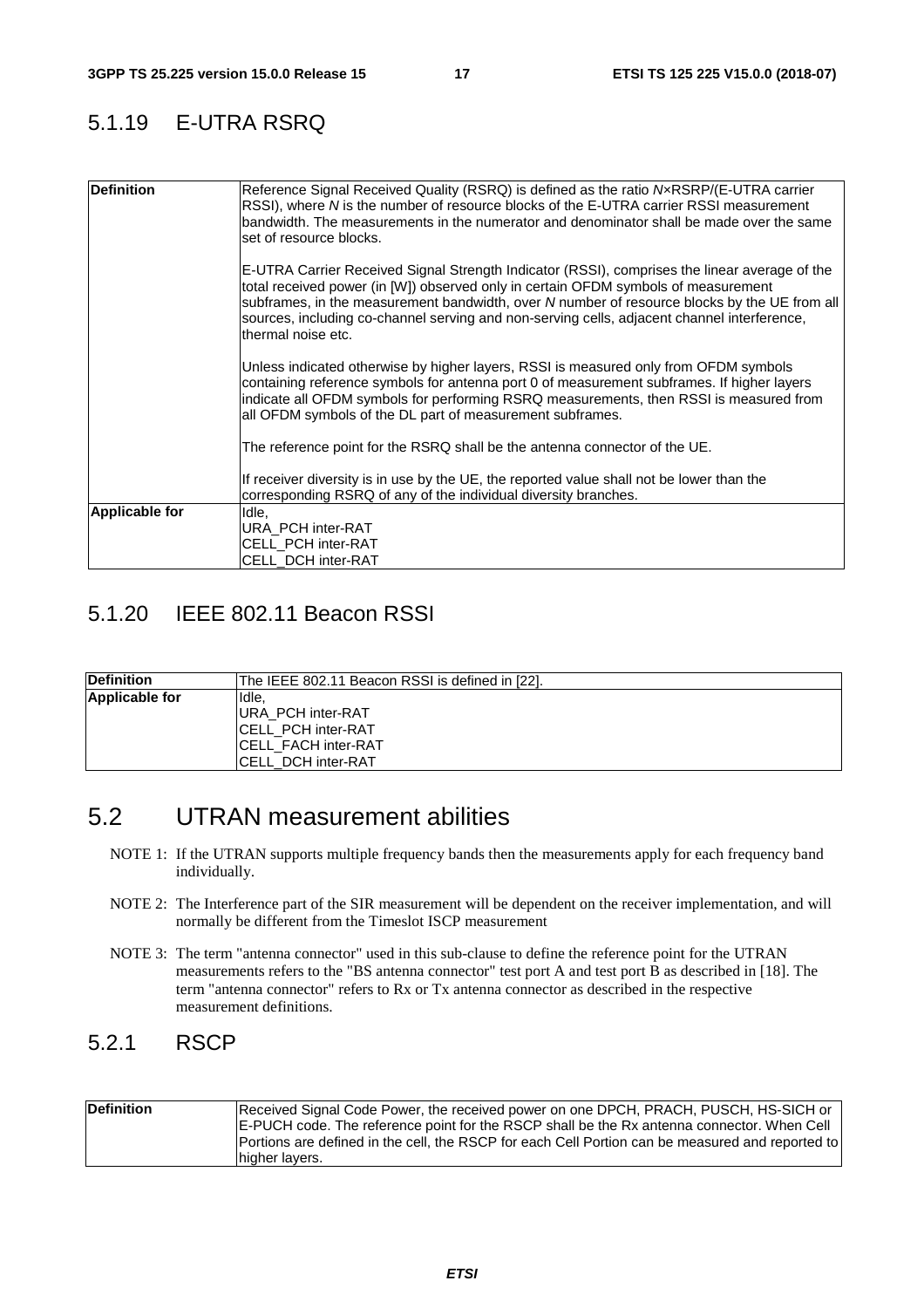#### 5.2.2 Timeslot ISCP

| <b>Definition</b> | Interference Signal Code Power, the interference on the received signal in a specified times ot<br>Imeasured on the midamble. The reference point for the ISCP shall be the Rx antenna connector.<br>In the case of RX antenna diversity, the average of the linear values $[W]$ of the ISCP values |
|-------------------|-----------------------------------------------------------------------------------------------------------------------------------------------------------------------------------------------------------------------------------------------------------------------------------------------------|
|                   | Imeasured for each antenna branch shall be reported. When Cell Portions are defined in the cell,<br>the Timeslot ISCP for each Cell Portion can be measured and reported to higher layers.                                                                                                          |
|                   |                                                                                                                                                                                                                                                                                                     |

### 5.2.3 Received total wide band power

| <b>Definition</b> | The received wide band power in a specified timeslot including the noise generated in the<br>receiver, within the bandwidth defined by the receiver pulse shaping filter. The reference point for<br>the measurement shall be the Rx antenna connector. In case of receiver diversity the reported<br>value shall be the linear average of the power in [W] in the diversity branches. When Cell<br>Portions are defined in the cell, the received total wide band power for each Cell Portion can be<br>Imeasured and reported to higher layers. |
|-------------------|---------------------------------------------------------------------------------------------------------------------------------------------------------------------------------------------------------------------------------------------------------------------------------------------------------------------------------------------------------------------------------------------------------------------------------------------------------------------------------------------------------------------------------------------------|
|-------------------|---------------------------------------------------------------------------------------------------------------------------------------------------------------------------------------------------------------------------------------------------------------------------------------------------------------------------------------------------------------------------------------------------------------------------------------------------------------------------------------------------------------------------------------------------|

#### 5.2.4 SIR

| <b>Definition</b> | Where:           | Signal to Interference Ratio, defined as: (RSCP/Interference)xSF.                                                   |
|-------------------|------------------|---------------------------------------------------------------------------------------------------------------------|
|                   | $RSCP =$         | Received Signal Code Power, the received power on the code of a specified<br>DPCH, PRACH, PUSCH, HS-SICH or E-PUCH. |
|                   | $Interference =$ | The interference on the received signal in the same times ot which can't be<br>eliminated by the receiver.          |
|                   | $SF =$           | The used spreading factor.                                                                                          |
|                   |                  | The reference point for the SIR shall be the Rx antenna connector.                                                  |

### 5.2.5 Transport channel BER

| <b>Definition</b> | The transport channel BER is an estimation of the average bit error rate (BER) of DCH or USCH<br>data. The transport channel (TrCH) BER is measured from the data considering only non-<br>punctured bits at the input of the channel decoder in Node B.<br>It shall be possible to report an estimate of the transport channel BER for a TrCH after the end of<br>each TTI of the TrCH. The reported TrCH BER shall be an estimate of the BER during the latest<br><b>TTI</b> for that TrCH. Transport channel BER is only required to be reported for TrCHs that are |
|-------------------|------------------------------------------------------------------------------------------------------------------------------------------------------------------------------------------------------------------------------------------------------------------------------------------------------------------------------------------------------------------------------------------------------------------------------------------------------------------------------------------------------------------------------------------------------------------------|
|                   | Ichannel coded.                                                                                                                                                                                                                                                                                                                                                                                                                                                                                                                                                        |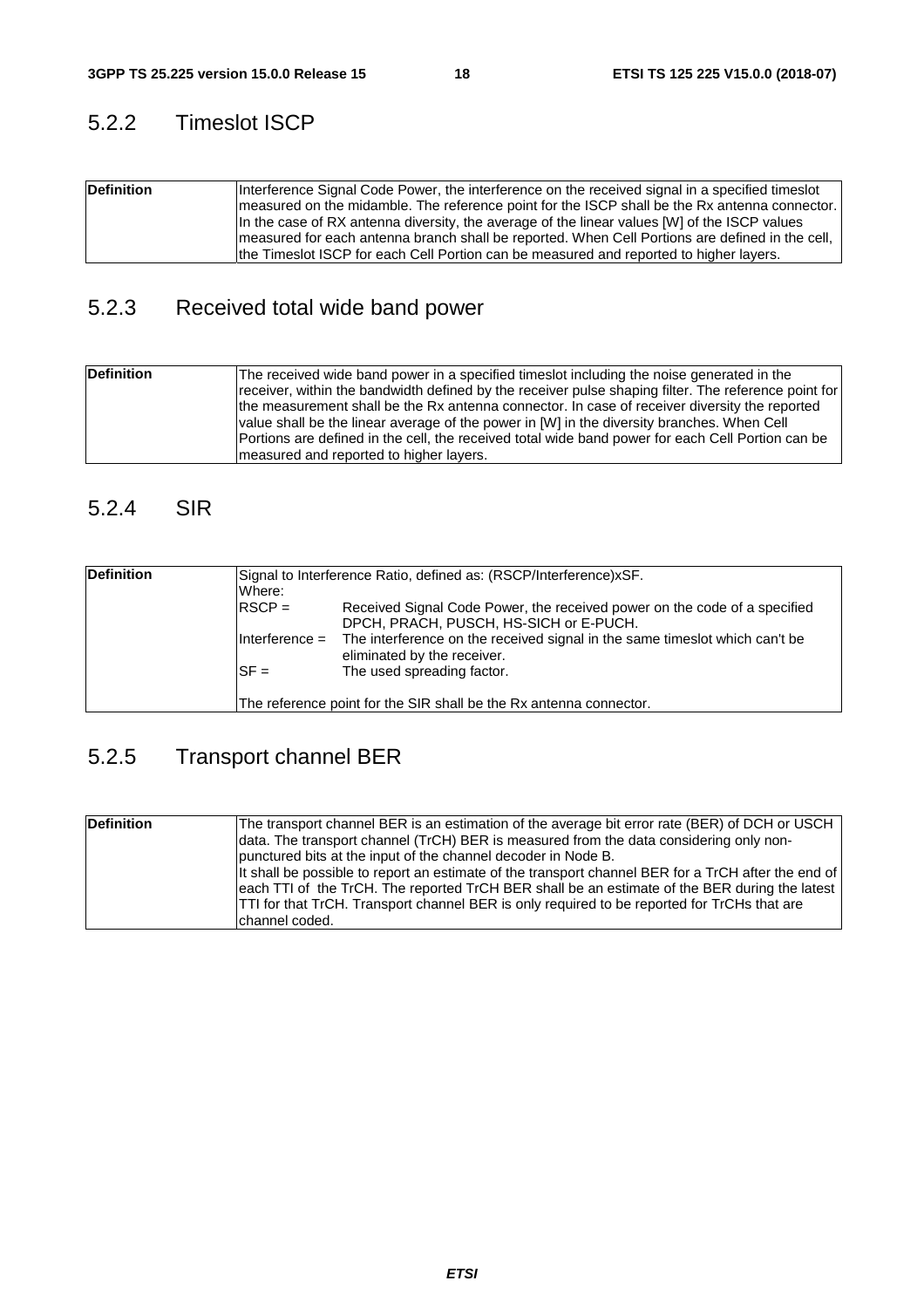#### 5.2.6 Transmitted carrier power

| <b>Definition</b> | Transmitted carrier power, is the ratio between the total transmitted power and the maximum<br>transmission power.                                                                                                                                                                                                             |
|-------------------|--------------------------------------------------------------------------------------------------------------------------------------------------------------------------------------------------------------------------------------------------------------------------------------------------------------------------------|
|                   | Total transmission power is the power [W] transmitted on one DL carrier in a specific timeslot<br>from one UTRAN access point.                                                                                                                                                                                                 |
|                   | Maximum transmission power is the power [W] on the same carrier when transmitting at the<br>configured maximum transmission power for the cell.                                                                                                                                                                                |
|                   | The measurement shall be possible on any carrier transmitted from the UTRAN access point.<br>The reference point for the transmitted carrier power measurement shall be the Tx antenna<br>connector.                                                                                                                           |
|                   | In case of Tx diversity the transmitted carrier power is the ratio between the sum of the total<br>transmitted powers of all branches and the maximum transmission power. When Cell Portions<br>are defined in the cell, the transmitted carrier power for each Cell Portion can be measured and<br>reported to higher layers. |

#### 5.2.7 Transmitted code power

| Definition | Transmitted Code Power, is the transmitted power on one carrier and one channelisation code in  <br>one timeslot. The reference point for the transmitted code power measurement shall be the Tx<br>lantenna connector.    |
|------------|----------------------------------------------------------------------------------------------------------------------------------------------------------------------------------------------------------------------------|
|            | In the case of Tx diversity the transmitted code power for each branch shall be measured and<br>the linear sum of the values shall be reported to higher layers, i.e. only one value will be reported<br>to higher layers. |

#### 5.2.8 RX Timing Deviation

| <b>Definition</b> | ITRXpath: | "IRX Timing Deviation' is the time difference TRXdev = TTS - TRXpath in chips, with<br>time of the reception in the Node B of the first detected uplink path (in time) to be<br>used in the detection process. The reference point for TRXpath shall be the Rx<br>antenna connector. For 1.28 Mcps TDD only the first UL timeslot in the first subframe<br>used by the UE is used for the calculation of $T_{\text{RXpath}}$ . |
|-------------------|-----------|--------------------------------------------------------------------------------------------------------------------------------------------------------------------------------------------------------------------------------------------------------------------------------------------------------------------------------------------------------------------------------------------------------------------------------|
|                   | TTS:      | time of the beginning of the respective slot according to the Node B internal timing                                                                                                                                                                                                                                                                                                                                           |

NOTE: This measurement can be used for timing advance calculation or location services.

#### 5.2.9 UTRAN GPS Timing of Cell Frames for UE positioning

| <b>Definition</b> | TUTRAN-GPS is defined as the time of occurrence of a specified UTRAN event according to GPS            |
|-------------------|--------------------------------------------------------------------------------------------------------|
|                   | Time Of Week. The specified UTRAN event is the beginning of the transmission of a particular           |
|                   | Iframe (identified through its SFN) transmitted in the cell. The reference point for TUTRAN-GPSi shall |
|                   | be the Tx antenna connector.                                                                           |

#### 5.2.10 SFN-SFN observed time difference

| <b>Definition</b> | $\textsf{SFN}\text{-}\textsf{SFN}$ observed time difference = $\textsf{T}_{\textsf{Rx\_Frame\_cell}}$ k - $\textsf{T}_{\textsf{Rx\_Frame\_cell}}$ i, in chips, where                                 |
|-------------------|------------------------------------------------------------------------------------------------------------------------------------------------------------------------------------------------------|
|                   | $ T_{Rx}$ Frame cell i: time of start (defined by the first detected path in time) of the frame boundary from<br>the TDD cell i.                                                                     |
|                   | $ T_{Rx\_Frame\_cell} \kappa$ : time of start (defined by the first detected path in time) of the frame boundary from<br>the cell k that is closest in time to the frame boundary of the TDD cell i. |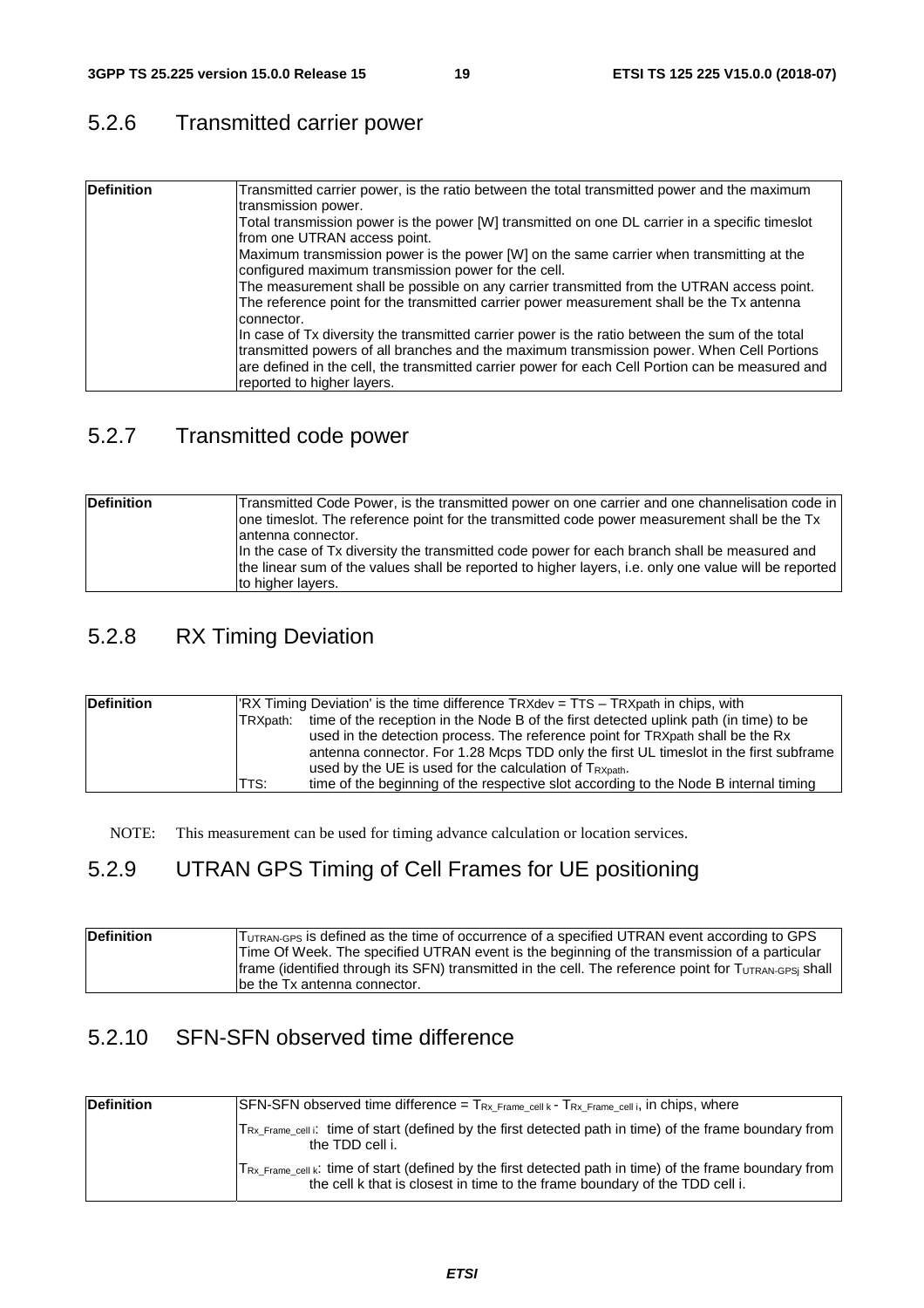### 5.2.11 Cell Sync Burst Timing

| <b>Definition</b>                                                                                    | Cell sync burst timing is the time of start (defined by the first detected path in time) of the cell<br>sync burst of a neighbouring cell. This measurement is applicable for 3.84Mcps TDD and<br>1.28Mcps TDD. For 1.28 Mcps TDD the DwPCH represents the cell sync burst. Type 1 is used<br>for the initial phase of Node B synchronization. Type 2 is used for the steady-state phase of<br>Node B synchronization. Both have different range. |
|------------------------------------------------------------------------------------------------------|---------------------------------------------------------------------------------------------------------------------------------------------------------------------------------------------------------------------------------------------------------------------------------------------------------------------------------------------------------------------------------------------------------------------------------------------------|
| The reference point for the cell sync burst timing measurement shall be the Rx antenna<br>connector. |                                                                                                                                                                                                                                                                                                                                                                                                                                                   |
|                                                                                                      | Type 1:<br>Cell sync burst timing = $T_{Rx}$ - $T_{slot}$ in chips, where                                                                                                                                                                                                                                                                                                                                                                         |
|                                                                                                      | time of start of the cell sync timeslot in the frame, where the cell sync burst was<br>$\mathsf{T}_{\mathsf{slot}}$ :<br>received.                                                                                                                                                                                                                                                                                                                |
|                                                                                                      | $T_{RX}$ : time of start (defined by the first detected path in time) of a cell sync burst received from<br>the target UTRA cell.                                                                                                                                                                                                                                                                                                                 |
|                                                                                                      | Type 2:<br>Cell sync burst timing $=$ T <sub>Rx</sub> - T <sub>slot</sub> , in chips, where                                                                                                                                                                                                                                                                                                                                                       |
|                                                                                                      | time of start of the cell sync timeslot in the frame, where the cell sync burst was<br>$\mathsf{T}_{\mathsf{slot}}$ :<br>received.                                                                                                                                                                                                                                                                                                                |
|                                                                                                      | time of start (defined by the first detected path in time) of a cell sync burst received<br>$\mathsf{T}_{\mathsf{R}}$ x :<br>from the target UTRA cell.                                                                                                                                                                                                                                                                                           |

# 5.2.12 Cell Sync Burst SIR

| <b>Definition</b> |                  | Signal to Interference Ratio for the cell sync burst, defined as: RSCP/Interference, where:                                                       |  |  |
|-------------------|------------------|---------------------------------------------------------------------------------------------------------------------------------------------------|--|--|
|                   | $RSCP =$         | Received Signal Code Power, the received power on the code and code offset<br>of a cell sync burst.                                               |  |  |
|                   | $Interference =$ | The interference on the received signal in the same times ot which can't be<br>eliminated by the receiver                                         |  |  |
|                   |                  | This measurement is applicable for 3.84Mcps TDD and 1.28Mcps TDD.                                                                                 |  |  |
|                   |                  | The reference point for the cell sync burst SIR shall be the Rx antenna connector. For 1.28 Mcps<br>TDD the DwPCH represents the cell sync burst. |  |  |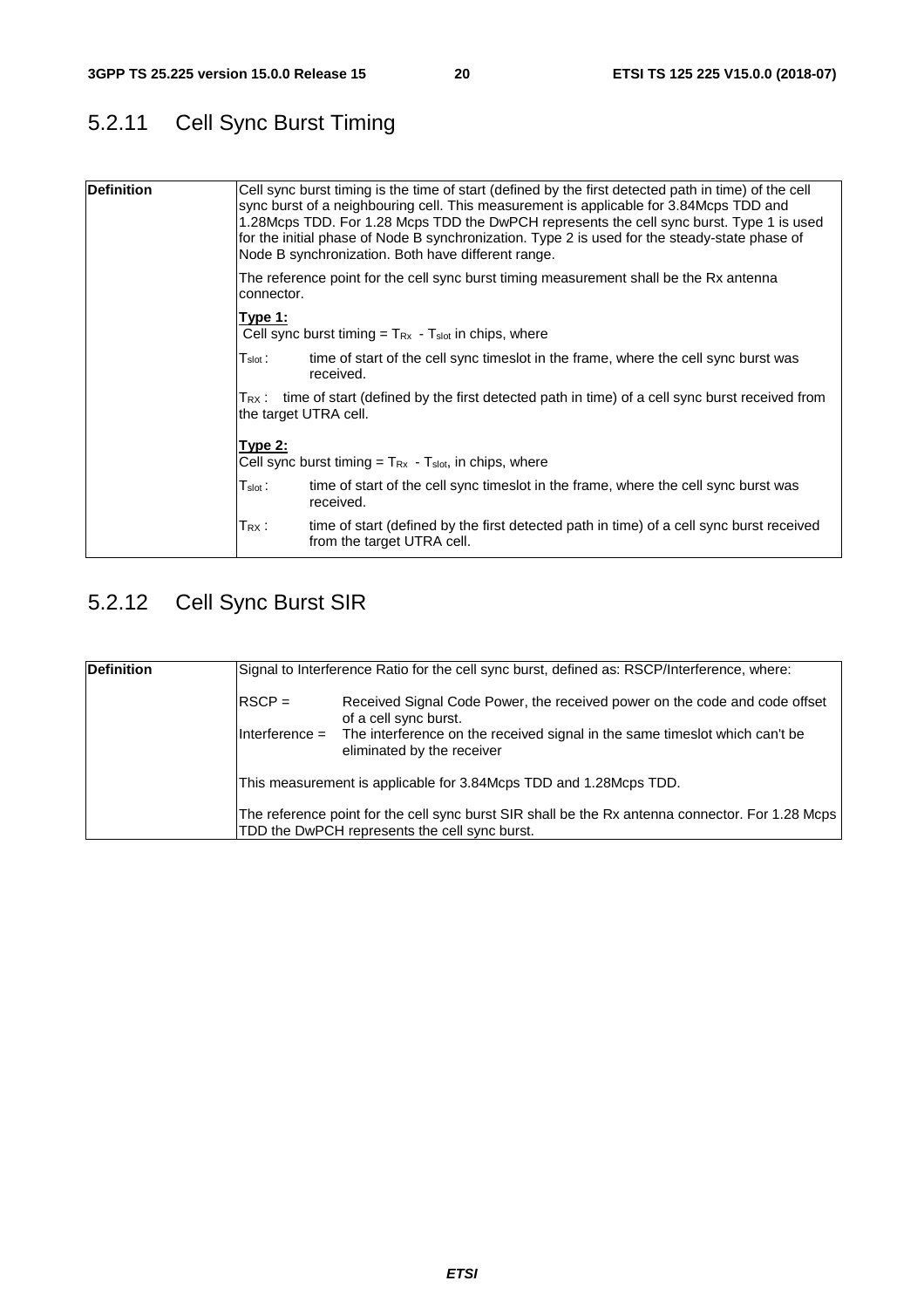### 5.2.13 Received SYNC-UL Timing Deviation for 1.28Mcps TDD

| <b>IDefinition</b> | 'Received SYNC-UL Timing Deviation' is the time difference<br>$UpPCHPOS = UpPCHRxpath - UpPCHTS$                                                                             |  |  |  |  |
|--------------------|------------------------------------------------------------------------------------------------------------------------------------------------------------------------------|--|--|--|--|
|                    | Where                                                                                                                                                                        |  |  |  |  |
|                    | UpPCH <sub>Rxpath</sub> : time of the reception in the Node B of the SYNC-UL to be used in the uplink<br>synchronization process                                             |  |  |  |  |
|                    | UpPCH <sub>TS</sub> : time instance 128 chips prior to the start of the UpPCH according to the Node B<br>internal timing                                                     |  |  |  |  |
|                    | UE can calculate Round Trip Time (RTT) towards the UTRAN after the reception of the FPACH<br>containing UpPCH <sub>POS</sub> transmitted from the UTRAN.                     |  |  |  |  |
|                    | Round Trip Time RTT is defined by<br>$RTT = UpPCHAVD + UpPCHPOS - 8*16 TC$                                                                                                   |  |  |  |  |
|                    | Where<br>$UpPCH_{ADV}$ : the amount of time by which the transmission of UpPCH is advanced in time<br>relative to the end of the guard period according to the UE Rx timing. |  |  |  |  |

### 5.2.14 Angle of Arrival (AOA) for 1.28Mcps TDD

| <b>Definition</b> | AOA defines the estimated angle of a user with respect to a reference direction. The reference |
|-------------------|------------------------------------------------------------------------------------------------|
|                   | direction for this measurement shall be the North, positive in a counter-clockwise direction.  |
|                   | The AOA is determined at the BS antenna for an UL channel corresponding to this UE. When       |
|                   | Cell Portions are defined in the cell, the AOA for cell portion can be measured if possible.   |

### 5.2.15 HS-SICH reception quality

| Definition | The HS-SICH reception quality is defined via the following quantities. Each quantity is measured |
|------------|--------------------------------------------------------------------------------------------------|
|            | over the defined reporting period per UE:                                                        |
|            | the number of expected HS-SICH transmissions from a given UE, and                                |
|            | the number of unsuccessful HS-SICH receptions for this same UE in the Node B.                    |
|            | The number of expected HS-SICH transmissions from any given UE shall correspond to the           |
|            | number of scheduled HS-SCCH transmissions to the same UE.                                        |
|            | Unsuccessful HS-SICH receptions shall be further divided into two categories;                    |
|            | - the number of failed HS-SICH receptions, and                                                   |
|            | the number of missed HS-SICH receptions                                                          |
|            | for a given UE counted during the reporting period.                                              |
|            | A failed HS-SICH reception is defined as an HS-SICH estimated to have been transmitted by the    |
|            | UE, but deemed not to have been received successfully by the Node B. A missed HS-SICH            |
|            | reception is defined as an HS-SICH estimated not to have been transmitted by the UE, if an HS-   |
|            | SICH transmission occasion was scheduled for the UE.                                             |
|            | For the HS-SICH reception quality measurement, only HS-SICH transmission occasions for the       |
|            | respective UE during the reporting period shall be taken into account.                           |
|            |                                                                                                  |
|            |                                                                                                  |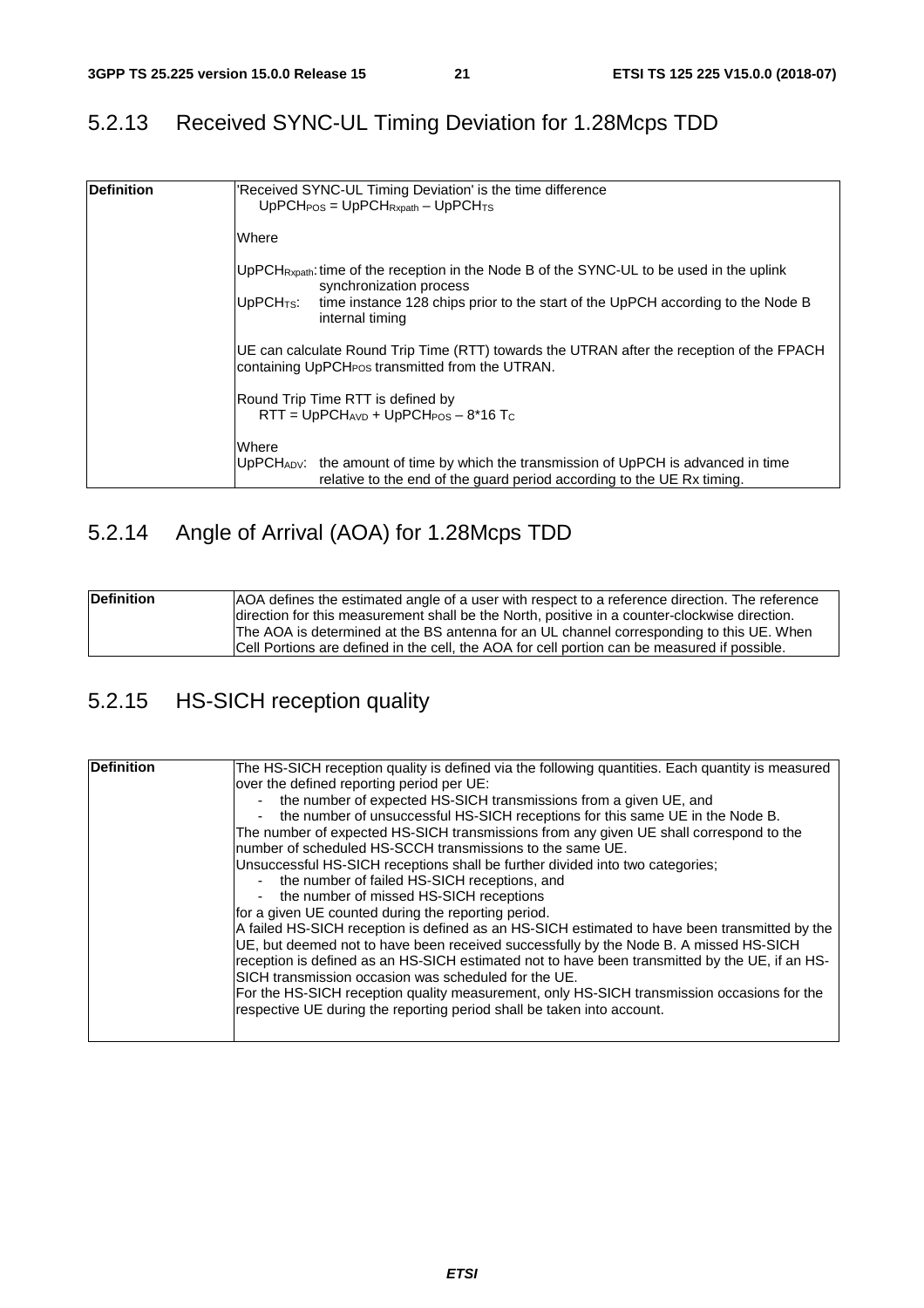#### 5.2.16 Transmitted carrier power of all codes not used for HS-PDSCH, HS-SCCH, E-AGCH, or E-HICH transmission

| Definition | Transmitted carrier power of all codes not used for HS-PDSCH, HS-SCCH, E-AGCH or E-HICH<br>transmission is the ratio between the total transmitted power of all codes not used for HS-<br>PDSCH, HS-SCCH, E-AGCH or E-HICH transmission in a specified timeslot on one DL carrier<br>from one UTRAN access point, and the maximum transmission power possible to use on that DL<br>carrier in the timeslot. Total transmission power of all codes not used for HS-PDSCH, HS-SCCH,<br>E-AGCH or E-HICH transmission is the sum of the mean power levels [W] of each of the codes<br>not used for HS-PDSCH, HS-SCCH, E-AGCH or E-HICH transmission in the specified timeslot<br>on one carrier from one UTRAN access point. Maximum transmission power is the mean power<br>[W] in the specified timeslot on one carrier from one UTRAN access point when transmitting at<br>the configured maximum power for the cell. The measurement shall be possible on any timeslot<br>and carrier transmitted from the UTRAN access point. The reference point for the transmitted<br>carrier power measurement of all codes not used for HS-PDSCH, HS-SCCH, E-AGCH or E-<br>HICH transmission shall be the Tx antenna connector. In case of Tx diversity the transmitted<br>carrier power of all codes not used for HS-PDSCH, HS-SCCH, E-AGCH or E-HICH transmission<br>is the ratio between the sum of the total transmitted powers of all codes not used for HS-PDSCH,<br>HS-SCCH, E-AGCH or E-HICH transmission of all branches and the maximum transmission<br>power. When Cell Portions are defined in the cell, the transmitted carrier power of all codes not<br>used for HS-PDSCH, HS-SCCH, E-AGCH or E-HICH transmission for each Cell Portion can be<br>measured and reported to higher layers. |
|------------|-------------------------------------------------------------------------------------------------------------------------------------------------------------------------------------------------------------------------------------------------------------------------------------------------------------------------------------------------------------------------------------------------------------------------------------------------------------------------------------------------------------------------------------------------------------------------------------------------------------------------------------------------------------------------------------------------------------------------------------------------------------------------------------------------------------------------------------------------------------------------------------------------------------------------------------------------------------------------------------------------------------------------------------------------------------------------------------------------------------------------------------------------------------------------------------------------------------------------------------------------------------------------------------------------------------------------------------------------------------------------------------------------------------------------------------------------------------------------------------------------------------------------------------------------------------------------------------------------------------------------------------------------------------------------------------------------------------------------------------------------------------------------------------------------|

### 5.2.17 UpPTS interference (1.28Mcps TDD)

| <b>Definition</b> | The level of interference in the UpPTS, defined as the difference between the mean received<br>power in the UpPTS and the sum of the estimated mean power levels of all detected UpPCH<br>transmissions. In the case of antenna diversity, the linear average of the UpPTS interference             |
|-------------------|-----------------------------------------------------------------------------------------------------------------------------------------------------------------------------------------------------------------------------------------------------------------------------------------------------|
|                   | levels calculated for each antenna branch shall be calculated. The reference point for the UpPTS<br>linterference measurement shall be the Rx antenna connector. When Cell Portions are defined in<br>the cell, the UpPTS interference for each Cell Portion can be measured and reported to higher |
|                   | llavers.                                                                                                                                                                                                                                                                                            |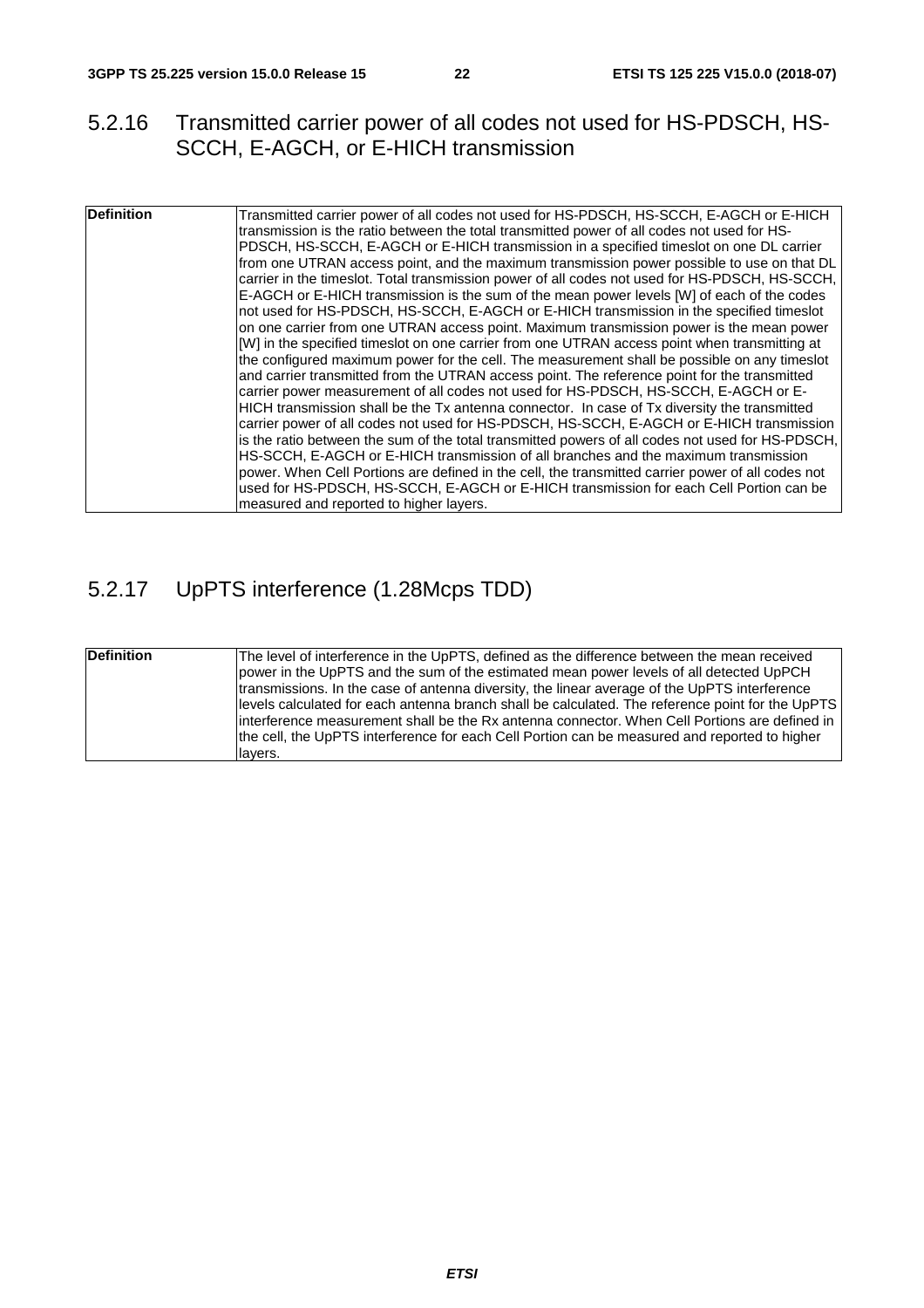# Annex A (informative): Monitoring GSM from TDD: Calculation Results

### A.1 Low data rate traffic using 1 uplink and 1 downlink slot (for the 3.84 Mcps option)

NOTE: The section evaluates the time to acquire the FCCH if all idle slots are devoted to the tracking of a FCCH burst, meaning that no power measurements is done concurrently. The derived figures are better than those for GSM. The section does not derive though any conclusion. A conclusion may be that the use of the idle slots is a valid option. An alternative conclusion may be that this is the only mode to be used, removing hence the use of the slotted frames for low data traffic or the need for a dual receiver, if we were to considering the monitoring of GSM cells only, rather than GSM, TDD and FDD.

If a single synthesiser UE uses only one uplink and one downlink slot, e.g. for speech communication, the UE is not in transmit or receive state during 13 slots in each frame. According to the timeslot numbers allocated to the traffic, this period can be split into two continuous idle intervals A and B as shown in the figure below.





A is defined as the number of idle slots between the Tx and Rx slots and B the number of idle slots between the Rx and Tx slots. It is clear that  $A+B=13$  time slots.

In the scope of low cost terminals, a [0.8] ms period is supposed to be required to perform a frequency jump from UMTS to GSM. This lets possibly two free periods of  $A*Ts-1.6$  ms and  $B*Ts-1.6$  ms during which the mobile station can monitor GSM, Ts being the slot period.

Following table evaluates the average synchronisation time and maximum synchronisation time, where the announced synchronisation time corresponds to the time needed to find the FCCH. The FCCH is supposed to be perfectly detected meaning that the FCCH is found if it is entirely present in the monitoring window. The FCCH being found the SCH location is unambiguously known from that point. All the 13 idle slots are assumed to be devoted to FCCH tracking and the UL traffic is supposed to occupy the time slot 0.

| Table A.1: example- of average and maximum synchronisation time with two busy timeslots per |
|---------------------------------------------------------------------------------------------|
| frame and with 0.8 ms switching time (*)                                                    |

| <b>Downlink</b><br>time slot<br>number | А              | Number of Number of<br>В | Average<br>free TS in $ $ free TS in $ $ synchronisation time<br>(ms) | <b>Maximum</b><br>synchronisation<br>time (ms) |
|----------------------------------------|----------------|--------------------------|-----------------------------------------------------------------------|------------------------------------------------|
|                                        | O              | 13                       | 44                                                                    | 140                                            |
| 2                                      |                | 12                       | 50                                                                    | 187                                            |
| 3                                      | $\overline{2}$ | 11                       | 58                                                                    | 188                                            |
| 4                                      | 3              | 10                       | 66                                                                    | 189                                            |
| 5                                      | 4              | 9                        | 70                                                                    | 233                                            |
| 6                                      | 5              | 8                        | 77                                                                    | 234                                            |
| 7                                      | 6              | 7                        | 75                                                                    | 189                                            |
| 8                                      | 7              | 6                        | 75                                                                    | 189                                            |
| 9                                      | 8              | 5                        | 75                                                                    | 235                                            |
| 10                                     | 9              | 4                        | 67                                                                    | 235                                            |
| 11                                     | 10             | 3                        | 63                                                                    | 186                                            |
| 12                                     | 11             | $\overline{2}$           | 56                                                                    | 186                                            |
| 13                                     | 12             |                          | 49                                                                    | 186                                            |
| 14                                     | 13             | 0                        | 43                                                                    | 132                                            |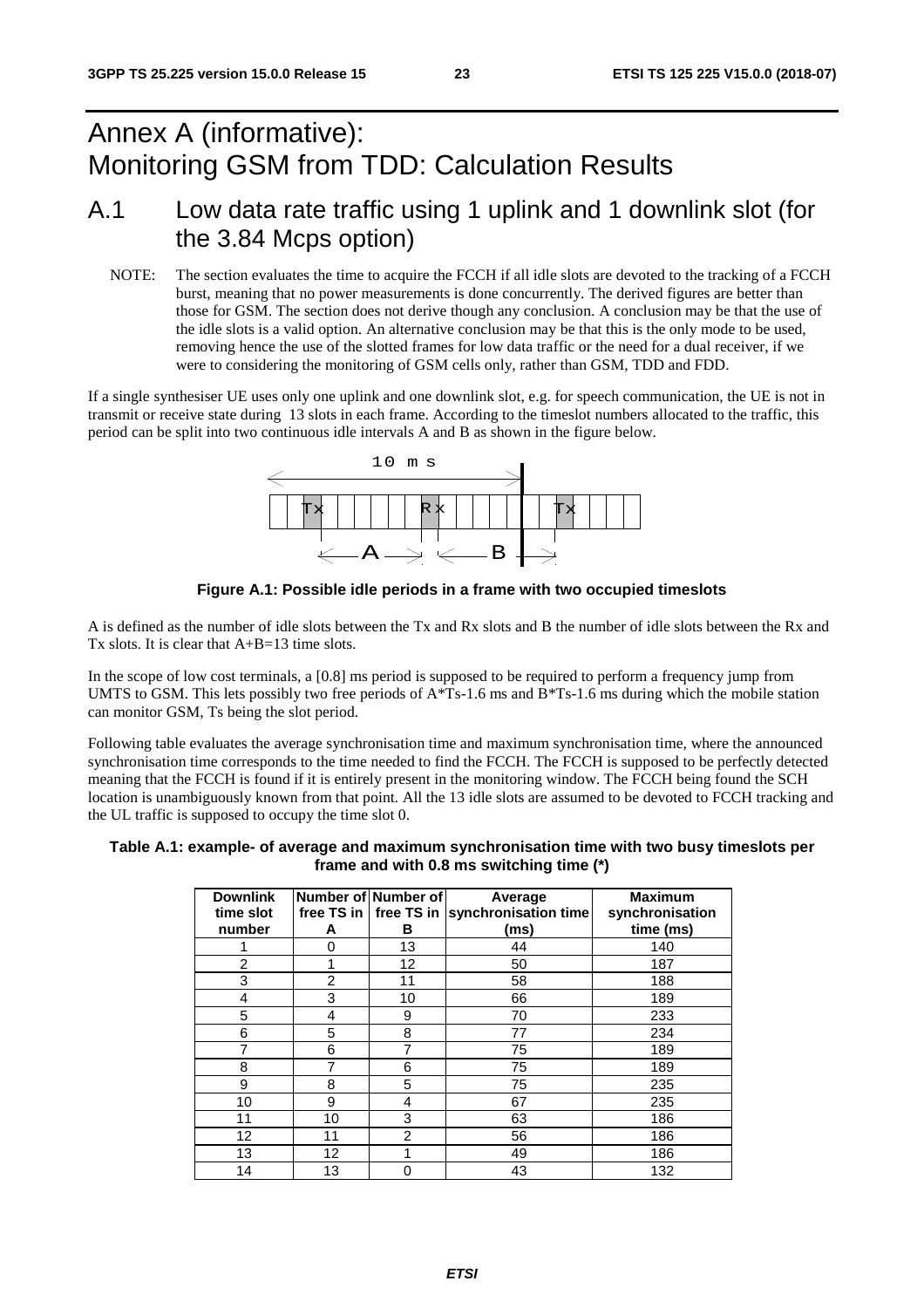(\*) All simulations have been performed with a random initial delay between GSM frames and UMTS frames.

Each configuration of TS allocation described above allows a monitoring period sufficient to acquire synchronisation.

#### A.1.1 Higher data rate traffic using more than 1 uplink and/or 1 downlink TDD timeslot

The minimum idle time to detect a complete FCCH burst for all possible alignments between the GSM and the TDD frame structure (called 'guaranteed FCCH detection'), assuming that monitoring happens every TDD frame, can be calculated as follows ( $t_{\text{FCCH}}$  = one GSM slot):

$$
t_{\min, \, guaranteed} = 2 \times t_{\text{synth}} + t_{\text{FCCH}} + \frac{10 \text{ms}}{13} = 2 \times t_{\text{synth}} + \frac{35 \text{ms}}{26}
$$

- (e.g for t<sub>synth</sub> =0ms: 3 TDD **consecutive** idle timeslots needed, for t<sub>synth</sub> =0,3ms: 3 slots, for t<sub>synth</sub> =0,5ms: 4 slots, for t<sub>synth</sub> =0,8ms: 5 slots). Under this conditions the FCCH detection time can never exceed the time of 660ms.
- (For a more general consideration t<sub>synth</sub> may be considered as a sum of all delays before starting monitoring is possible).
- For detecting SCH instead of FCCH (for a parallel search) the same equation applies.
- In the equation before the dual synthesiser UE is included if the synthesiser switching time is 0ms.

#### **Table A.2: FCCH detection time for a dual synthesizer UE monitoring GSM from TDD every TDD frame**

| occupied slots= | cases | <b>FCCH detection time in ms</b> |         |
|-----------------|-------|----------------------------------|---------|
| 15-idle slots   |       | Average                          | maximum |
| $\overline{2}$  | 105   | 37                               | 189     |
| 3               | 455   | 46                               | 327     |
| 4               | 1365  | 58                               | 419     |
| 5               | 3003  | 72                               | 501     |
| 6               | 5005  | 90                               | 646     |
| 7               | 6435  | 114                              | 660     |
| 8               | 6435  | 144                              | 660     |
| 9               | 5005  | 175                              | 660     |
| 10              | 3003  | 203                              | 660     |
| 11              | 1365  | 228                              | 660     |
| 12              | 455   | 254                              | 660     |
| 13              | 105   |                                  |         |
| 14              | 15    |                                  |         |
|                 |       |                                  |         |

In the table above for a given number of occupied slots in the TDD mode all possible cases of distributions of these occupied TDD slots are considered (see 'cases'). For every case arbitrary alignments of the TDD and the GSM frame structure are taken into account for calculating the average FCCH detection time (only these cases are used which guarantee FCCH detection for all alignments; only the non-parallel FCCH search is reflected by the detection times in the table 2).

The term 'occupied slots' means that the UE is not able to monitor in these TDD slots.

For a synthesiser switching time of one or one half TDD timeslot the number of needed consecutive idle TDD timeslots is summarized in the table below: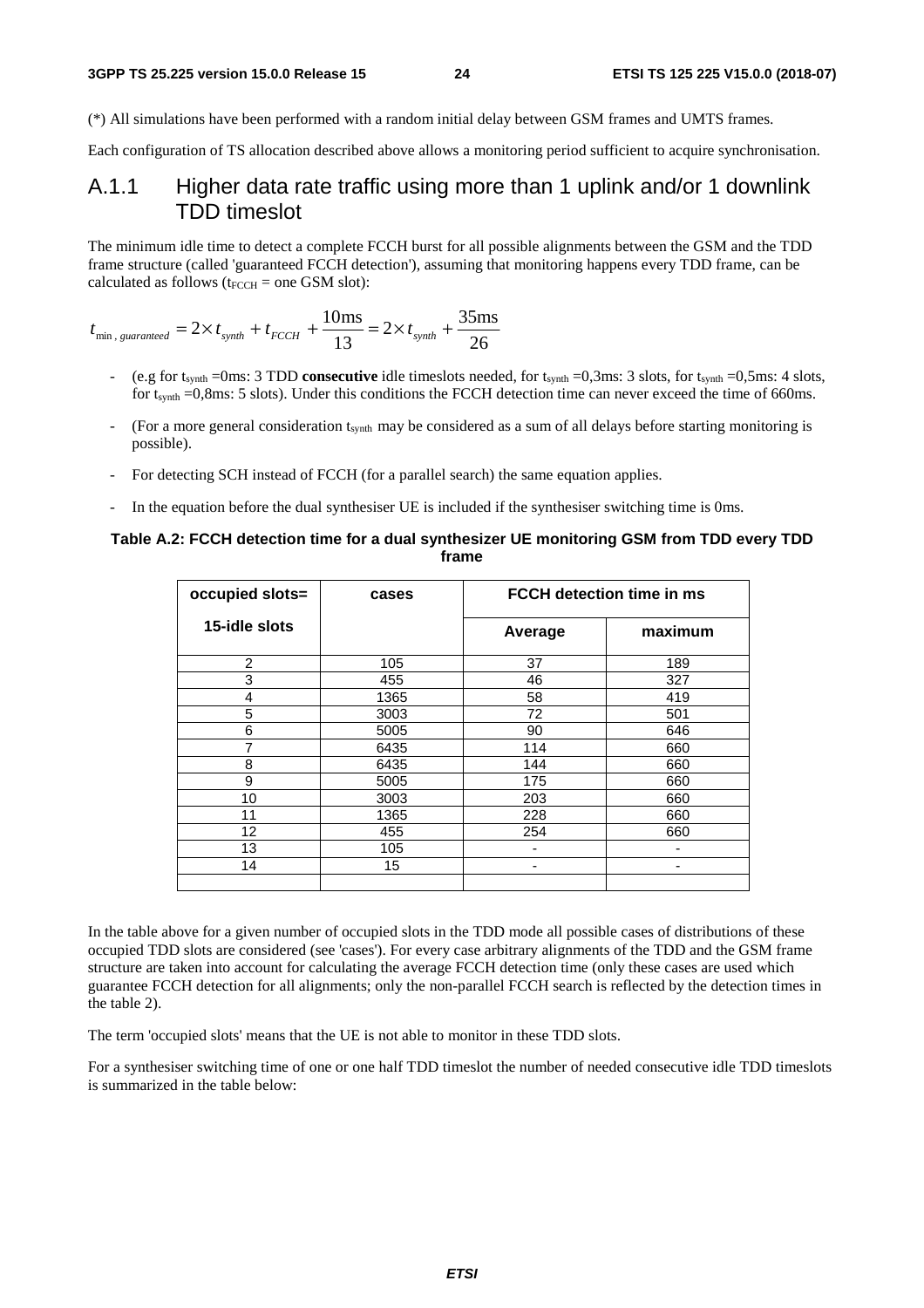| Table A.3: Link between the synthesiser performance and the number of free consecutive TSs for |
|------------------------------------------------------------------------------------------------|
| guaranteed FCCH detection, needed for GSM monitoring                                           |

| One-way switching time for<br>the synthesiser | Number of free consecutive TDD<br>timeslots needed in the frame for a<br>guaranteed FCCH detection |
|-----------------------------------------------|----------------------------------------------------------------------------------------------------|
| 1 TS $(=2560 \text{ chips})$                  | 5                                                                                                  |
| $0.5$ TS (=1280 chips)                        | 4                                                                                                  |
| 0 (dual synthesiser)                          | 3                                                                                                  |

#### A.2 Low data rate traffic using 1 uplink and 1 downlink slot (for the 1.28 Mcps option)

NOTE: The section evaluates the time to acquire the FCCH if all idle slots are devoted to the tracking of a FCCH burst, meaning that no power measurements is done concurrently. The derived figures are better than those for GSM. The section does not derive though any conclusion. A conclusion may be that the use of the idle slots is a valid option. An alternative conclusion may be that this is the only mode to be used, removing hence the use of the slotted frames for low data traffic or the need for a dual receiver, if we were to considering the monitoring of GSM cells only, rather than GSM, TDD and FDD.

If a single synthesiser UE uses only one uplink and one downlink slot, e.g. for speech communication, the UE is not in transmit or receive state during 5 slots in each frame. According to the timeslot numbers allocated to the traffic, this period can be split into two continuous idle intervals A and B as shown in the figure below.



**Figure A.2: Possible idle periods in a subframe with two occupied timeslots** 

A is defined as the number of idle slots between the Tx and Rx slots and B the number of idle slots between the Rx and Tx slots. It is clear that A+B=5 time slots and C is equal to the DwPTS+GP+UpPTS.

In the scope of low cost terminals, a [0.5] ms period is supposed to be required to perform a frequency jump from 1.28Mcps TDD to GSM and vice versa. This lets possibly two free periods of A\*Timeslots-1 ms and B\*Timeslots+C-1 ms during which the mobile station can monitor GSM, Timeslots being the slot period.

Following table evaluates the average synchronisation time and maximum synchronisation time, where the announced synchronisation time corresponds to the time needed to find the FCCH. The FCCH is supposed to be perfectly detected which means that it is entirely present in the monitoring window. The FCCH being found the SCH location is unambiguously known from that point. All the 5 idle slots and the DwPTS+GP+UpPTS are assumed to be devoted to FCCH tracking and the UL traffic is supposed to occupy the time slot 1.

| Table A.4: example- of average and maximum synchronisation time with two busy timeslots per |  |
|---------------------------------------------------------------------------------------------|--|
| sub-frame and with 0.5 ms switching time                                                    |  |

| <b>Downlink</b><br>time slot<br>number | Number of Number of<br>free<br><b>Timeslots</b><br>in A | free<br><b>Timeslots</b><br>in B | Average<br>synchronisation time<br>(ms) | <b>Maximum</b><br>synchronisation<br>time (ms) |
|----------------------------------------|---------------------------------------------------------|----------------------------------|-----------------------------------------|------------------------------------------------|
|                                        |                                                         |                                  | 83                                      | 231                                            |
|                                        |                                                         |                                  | 75                                      | 186                                            |
|                                        |                                                         |                                  | 98                                      | 232                                            |
|                                        |                                                         |                                  | 185                                     | 558                                            |
|                                        |                                                         |                                  | 288                                     | 656                                            |
|                                        |                                                         |                                  |                                         | 27                                             |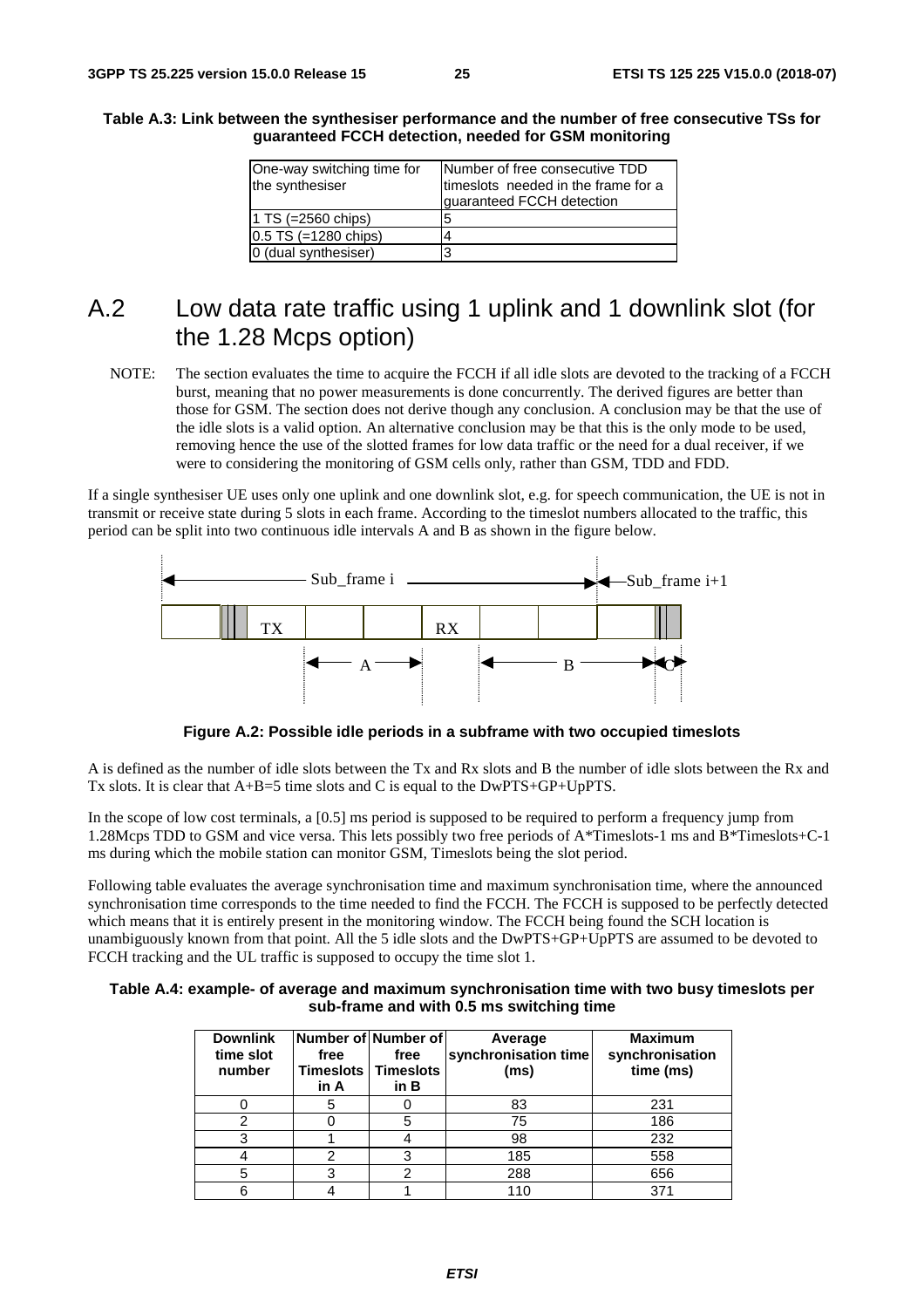(\*) All simulations have been performed with a random initial delay between GSM frames and 1.28Mcps TDD subframes.

Each configuration of Timeslots allocation described above allows a monitoring period sufficient to acquire synchronisation.

NOTE: Considering about the frame structure of 1.28Mcps TDD, there are total 7 timeslots in each sub-frame that can be used as data traffic. If more than 1 uplink and/or 1 downlink TDD timeslot are used for data traffic, that means it will occupy at least 3 time slots, equal to 0.675\*3=2.205ms. And more time slots for traffic data means more switching point are needed to switch between the GSM and the 1.28Mcps TDD. As it was mentioned above, each switching will take 0.5ms. As a result, the idle time left for monitoring the GSM will be very little. So monitoring GSM from 1.28Mcps TDD under this situation will be considered in the future. It will need more carefully calculation and simulation.

#### A.2.1 Higher data rate traffic using more than 1 uplink and/or 1 downlink TDD timeslot (for 1.28Mcps TDD)

The minimum idle time to detect a complete FCCH burst for all possible alignments between the GSM and the 1.28Mcps TDD frame structure (called 'guaranteed FCCH detection'), assuming that monitoring happens every subframe, can be calculated as follows ( $t_{\text{FCCH}}$  = one GSM slot):

$$
t_{\min, \; guarantee\; ed} = 2 \times t_{\text{synth}} + t_{\text{FCCH}} + \frac{5 \,\text{ms}}{13} = 2 \times t_{\text{synth}} + \frac{25 \,\text{ms}}{26}
$$

- (e.g for tsynth =0ms: 2 1.28Mcps TDD **consecutive** idle timeslots needed, for tsynth =0.3ms: 3 slots (or 2 slots and the DwPTS+GP+UpPTS), for  $t_{synth} = 0.5$ ms: 3 slots, for  $t_{synth} = 0.8$ ms: 4 slots). Under this conditions the FCCH detection time can never exceed the time of 660ms.
- (For a more general consideration t<sub>synth</sub> may be considered as a sum of all delays before starting monitoring is possible).
- For detecting SCH instead of FCCH (for a parallel search) the same equation applies.
- In the equation before the dual synthesiser UE is included if the synthesiser switching time is 0ms.

#### **Table A.5 : FCCH detection time for a single synthesizer UE monitoring GSM from 1.28Mcps TDD every sub-frame**

| Occupied     | <b>Cases</b> | <b>AVERAGE</b> | <b>MAXIMUM</b> |
|--------------|--------------|----------------|----------------|
| <b>Slots</b> |              | <b>FCCH</b>    | <b>FCCH</b>    |
|              |              | detection time | detection time |
|              |              | in ms          | in ms          |
|              | 21           | 136.625        | 660.785        |
|              | 35           | 188.451        | 660.785        |
|              | 35           | 231.115        | 660.785        |
| 5            | 21           |                |                |
|              |              |                |                |
|              |              |                |                |

The result in the above table is based on the following assumption:

- A single synthesizer is used.
- A [0.5] ms period is supposed to be required to perform a frequency jump from 1.28Mcps TDD to GSM and vice versa.
- For a given number of occupied slots in the TDD mode all possible cases of distributions of these occupied TDD slots are considered (see 'cases'). For every case arbitrary alignments of the TDD and the GSM frame structure are taken into account for calculating the average FCCH detection time (only these cases are used which guarantee FCCH detection for all alignments; only the non-parallel FCCH search is reflected by the detection times in the above table).

The term 'occupied slots' means that the UE is not able to monitor in these TDD slots.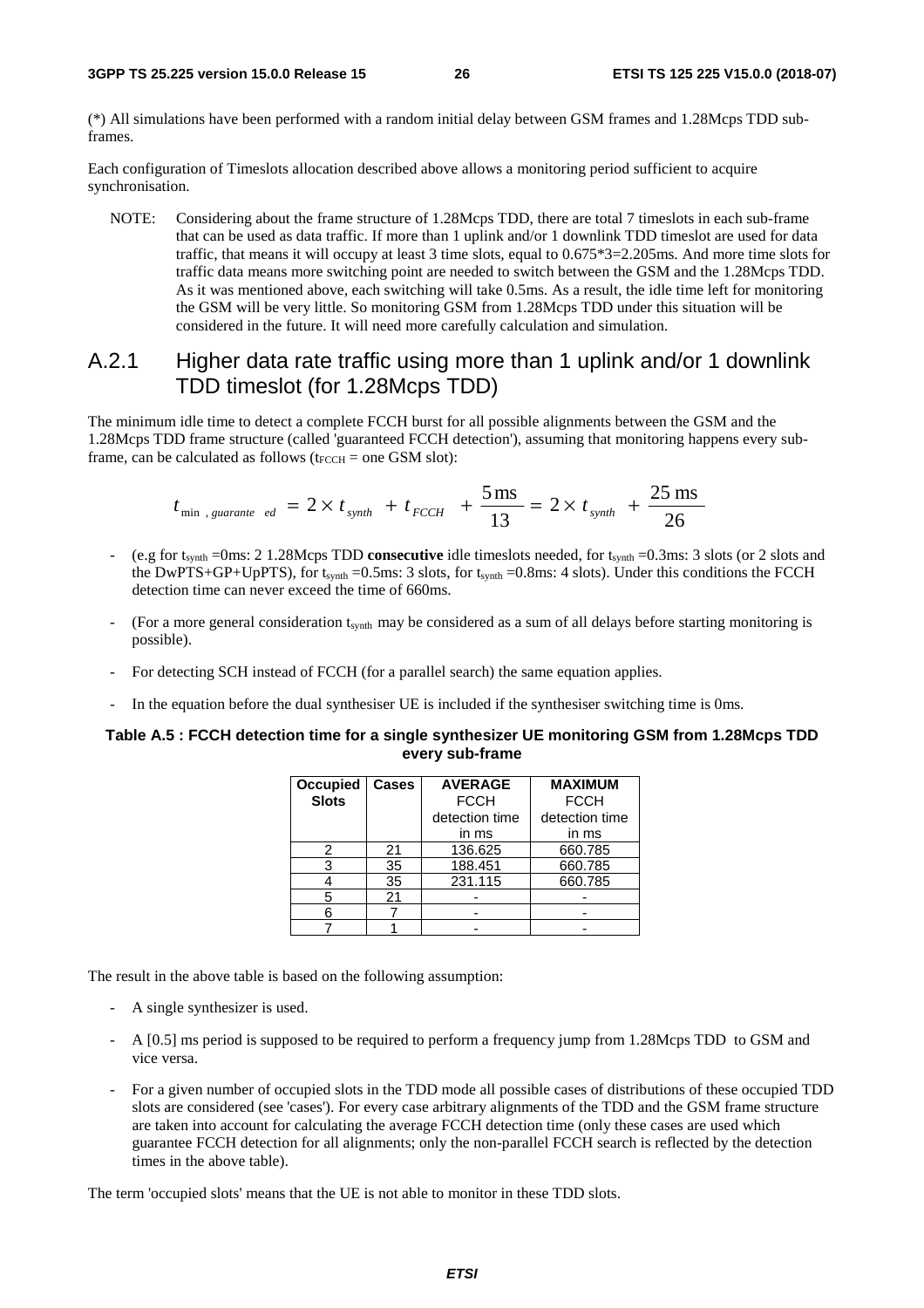For a synthesiser switching time of one or one half TDD timeslot the number of needed consecutive idle TDD timeslots is summarized in the table below:

#### **Table A.6 : Link between the synthesiser performance and the number of free consecutive Timeslots for guaranteed FCCH detection, needed for GSM monitoring**

| One-way switching time for<br>the synthesiser | Number of free consecutive<br>1.28Mcps TDD timeslots needed<br>in the sub-frame for a guaranteed<br><b>FCCH detection</b> |
|-----------------------------------------------|---------------------------------------------------------------------------------------------------------------------------|
| 1 Timeslot $(=864 \text{ chips})$             |                                                                                                                           |
| $0.5$ Timeslot (=432 chips)                   |                                                                                                                           |
| 0 (dual synthesiser)                          |                                                                                                                           |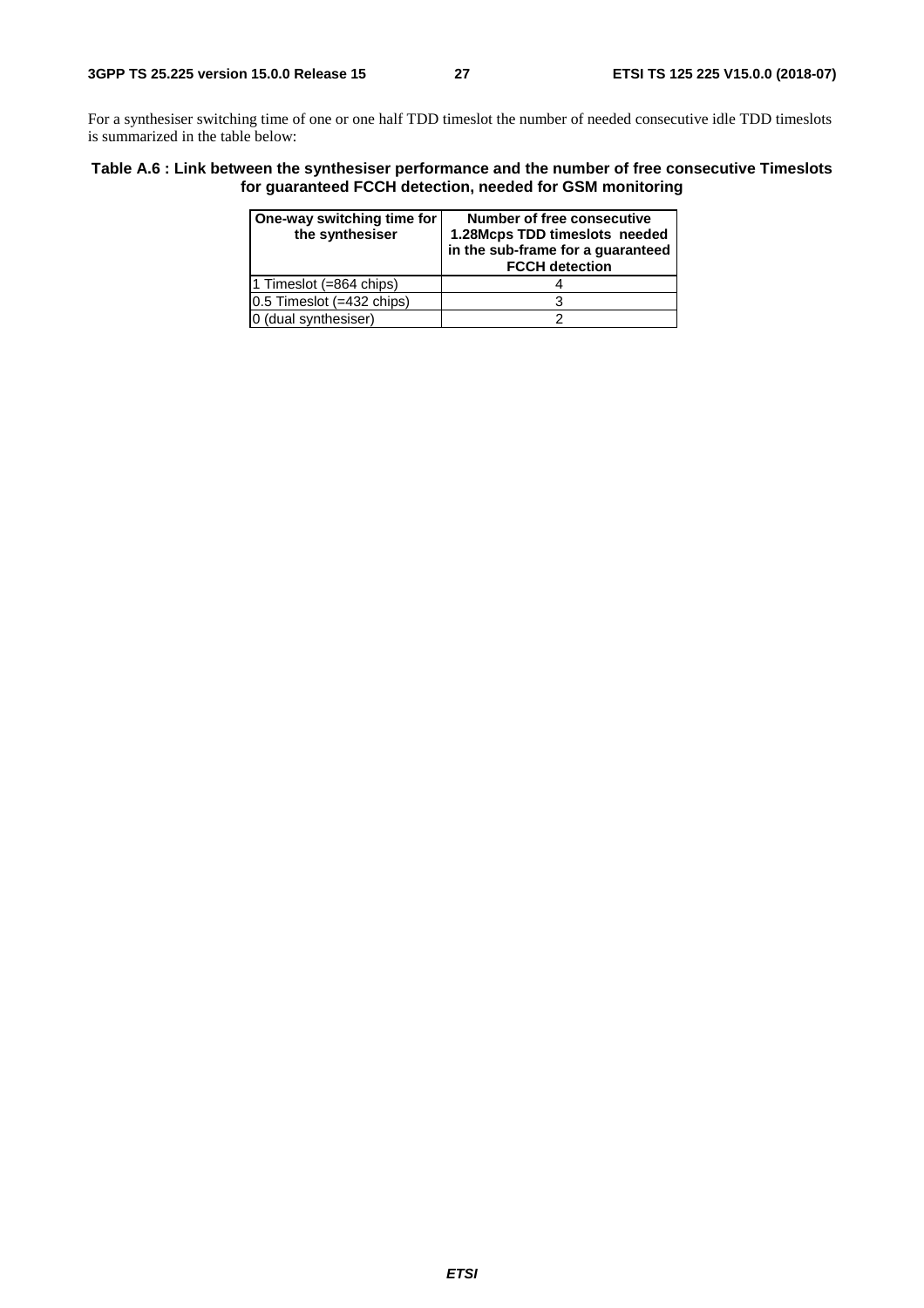Annex B (informative): Change history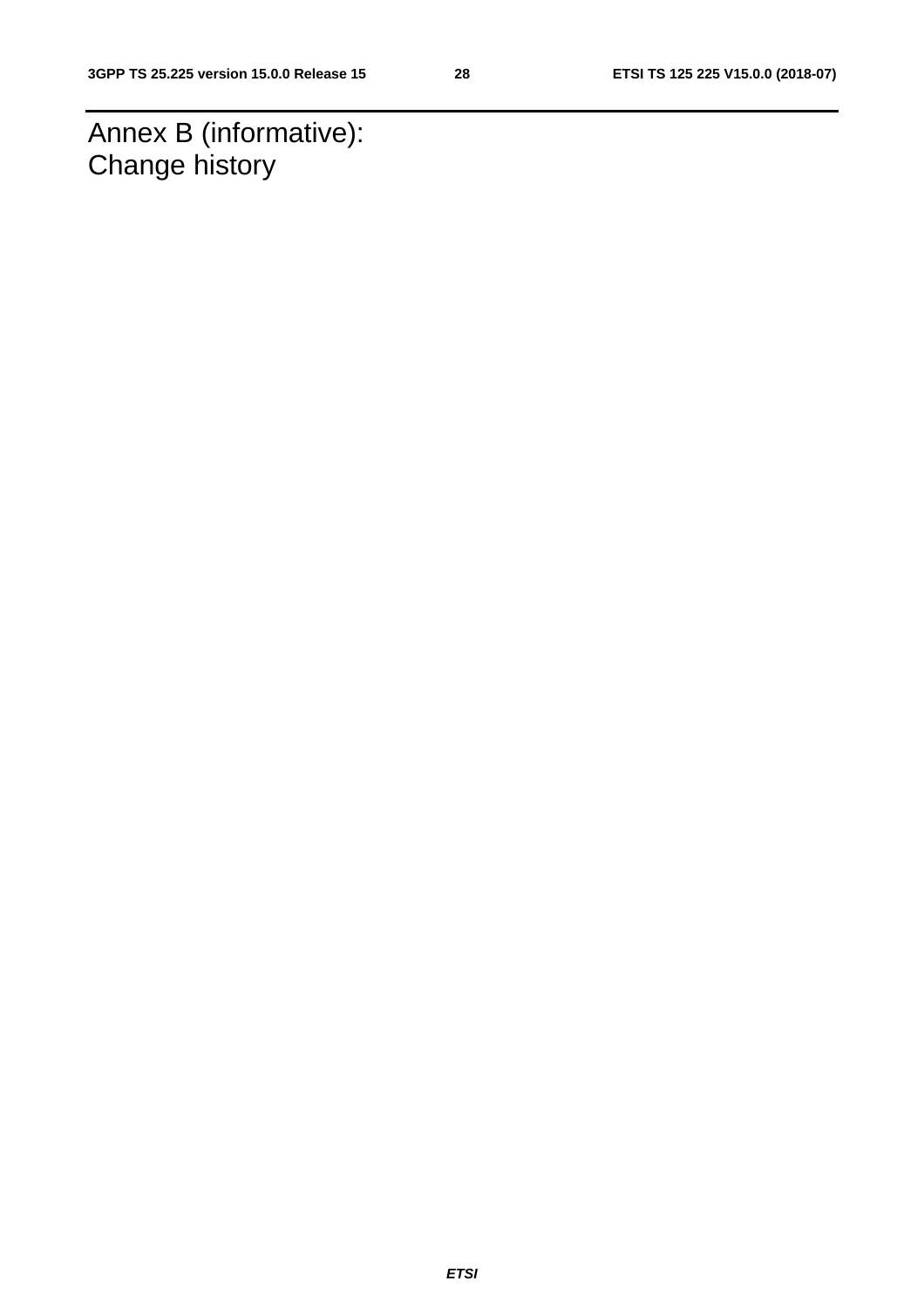| <b>Change history</b> |                      |                           |                |                                            |                                                                               |                |            |
|-----------------------|----------------------|---------------------------|----------------|--------------------------------------------|-------------------------------------------------------------------------------|----------------|------------|
| Date                  | TSG#                 | <b>TSG Doc.</b>           | CR             | Rev                                        | Subject/Comment                                                               | Old            | <b>New</b> |
| 14/01/00              | <b>RAN 05</b>        | RP-99595                  | $\blacksquare$ |                                            | Approved at TSG RAN #5 and placed under Change Control                        | $\blacksquare$ | 3.0.0      |
| 14/01/00              | <b>RAN_06</b>        | RP-99700                  | 001            | $\mathbf{1}$                               | Primary and Secondary CCPCH in TDD                                            | 3.0.0          | 3.1.0      |
| 14/01/00              | <b>RAN 06</b>        | RP-99701                  | 002            | 1                                          | Block STTD capability for P-CCPCH, TDD component                              | 3.0.0          | 3.1.0      |
| 14/01/00              | <b>RAN 06</b>        | RP-99700                  | 003            | $\mathbf{1}$                               | Update concerning measurement definitions, ranges and mappings                | 3.0.0          | 3.1.0      |
| 14/01/00              | $\sim$               |                           | $\sim$         |                                            | Change history was added by the editor                                        | 3.1.0          | 3.1.1      |
| 31/03/00              | <b>RAN_07</b>        | RP-000071                 | 004            | $\mathbf{1}$                               | Correction of CPICH measurements and 'RX Timing Deviation'                    | 3.1.1          | 3.2.0      |
|                       |                      |                           |                |                                            | range                                                                         |                |            |
| 31/03/00              | <b>RAN_07</b>        | RP-000071                 | 005            | $\overline{2}$                             | Editorial modifications to 25.225                                             | 3.1.1          | 3.2.0      |
| 31/03/00              | <b>RAN 07</b>        | RP-000071                 | 006            | 1                                          | Corrections to 25.225 Measurements for TDD                                    | 3.1.1          | 3.2.0      |
| 26/06/00              | <b>RAN 08</b>        | RP-000275                 | 009            |                                            | Clarifications on TxDiversity for UTRA TDD                                    | 3.2.0          | 3.3.0      |
| 26/06/00              | <b>RAN_08</b>        | RP-000275                 | 010            | $\blacksquare$                             | Removal of Range/mapping                                                      | 3.2.0          | 3.3.0      |
| 26/06/00              | <b>RAN 08</b>        | RP-000275                 | 011            | $\ddot{\phantom{a}}$                       | Removal of transport channel BLER                                             | 3.2.0          | 3.3.0      |
| 23/09/00              | <b>RAN 09</b>        | RP-000348                 | 012            | 1                                          | Alignment of TDD measurements with FDD : GPS related                          | 3.3.0          | 3.4.0      |
|                       |                      |                           |                |                                            | measurements                                                                  |                |            |
| 23/09/00              | <b>RAN_09</b>        | RP-000348                 | 013            | $\mathbf{1}$                               | Alignment of TDD measurements with FDD :SFN-CFN observed                      | 3.3.0          | 3.4.0      |
|                       |                      |                           |                |                                            | time difference                                                               |                |            |
| 23/09/00              | <b>RAN 09</b>        | RP-000348                 | 014            | $\Box$                                     | Clarification of the Timeslot ISCP measurements                               | 3.3.0          | 3.4.0      |
| 23/09/00              | <b>RAN 09</b>        | RP-000348                 | 015            |                                            | Terminology regarding the beacon function                                     | 3.3.0          | 3.4.0      |
| 23/09/00              | <b>RAN_09</b>        | RP-000348                 | 016            |                                            | Removal of Physical Channel BER                                               | 3.3.0          | 3.4.0      |
| 23/09/00              | <b>RAN_09</b>        | RP-000348                 | 017            | $\ddot{\phantom{a}}$                       | Update of TS25.225 due to recent change for FDD: Reporting of                 | 3.3.0          | 3.4.0      |
|                       |                      |                           |                |                                            | UTRAN TX carrier power                                                        |                |            |
| 15/12/00              | <b>RAN_10</b>        | RP-000545                 | 018            | $\overline{2}$                             | Corrections and Clarifications to 25.225                                      | 3.4.0          | 3.5.0      |
| 15/12/00              | $\overline{RAN}$ _10 | RP-000545                 | 019            | $\mathbf{1}$                               | Corrections and Clarifications to 25.225                                      | 3.4.0          | 3.5.0      |
| 15/12/00              | <b>RAN_10</b>        | RP-000545                 | 020            | $\mathbf{1}$                               | Clarification of measurement reference points                                 | 3.4.0          | 3.5.0      |
| 15/12/00              | <b>RAN 10</b>        | RP-000545                 | 021            | $\blacksquare$                             | Removal of incorrect note relating to RSCP measurements                       | 3.4.0          | 3.5.0      |
| 16/03/01              | <b>RAN_11</b>        |                           | $\blacksquare$ | $\blacksquare$                             | Approved as Release 4 specification (v4.0.0) at TSG RAN #11                   | 3.5.0          | 4.0.0      |
| 16/03/01              | <b>RAN_11</b>        | RP-010066                 | 023            | $\blacksquare$                             | Correction of the observed time difference to GSM measurement                 | 3.5.0          | 4.0.0      |
| 16/03/01              | <b>RAN 11</b>        | RP-010073                 | 022            | $\overline{\phantom{a}}$                   | Measurements for Node B synchronisation                                       | 3.5.0          | 4.0.0      |
| 16/03/01              | <b>RAN_11</b>        | RP-010071                 | 024            | 1                                          | Inclusion of 1.28Mcps TDD in TS 25.225                                        | 3.5.0          | 4.0.0      |
| 16/03/01              | <b>RAN_11</b>        | RP-010072                 | 025            | $\blacksquare$                             | RTD measurement in UTRAN for UP-TDD                                           | 3.5.0          | 4.0.0      |
| 15/06/01              | <b>RAN 12</b>        | RP-010339                 | 029            | $\ddot{\phantom{a}}$                       | Renaming of LCS measurements                                                  | 4.0.0          | 4.1.0      |
| 15/06/01              | <b>RAN 12</b>        | RP-010339                 | 030            | $\overline{\phantom{a}}$                   | Addition to the abbreviation list                                             | 4.0.0          | 4.1.0      |
| 21/09/01              | <b>RAN_13</b>        | RP-010526                 | 034            | $\blacksquare$                             | Clarification of the Beacon Measurement in TS25.225                           | 4.1.0          | 4.2.0      |
| 21/09/01              | $RAN_13$             | RP-010707                 | 031            | $\mathbf{1}$                               | RxTiming Deviation for 1.28 Mcps TDD                                          | 4.1.0          | 4.2.0      |
| 21/09/01              | <b>RAN 13</b>        | RP-010532                 | 032            | $\overline{\phantom{a}}$                   | SFN-SFN type 1 for 1.28 Mcps TDD                                              | 4.1.0          | 4.2.0      |
| 14/12/01              | <b>RAN_14</b>        | RP-010743                 | 036            | 1                                          | Removal of references to Block STTD                                           | 4.2.0          | 4.3.0      |
| 14/12/01              | <b>RAN_14</b>        | RP-010743                 | 040            | $\overline{\phantom{a}}$                   | Correction of measurement definition for UTRA Carrier RSSI and                | 4.2.0          | 4.3.0      |
|                       |                      |                           |                |                                            | CPICH_Ec/No                                                                   |                |            |
| 14/12/01              | <b>RAN_14</b>        | RP-010750                 | 038            | 1                                          | Introduction of new "UE GPS code phase" measurement                           | 4.2.0          | 4.3.0      |
| 14/12/01              |                      | RAN_14   RP-010750        | 042            | $\Box$                                     | Corrections in annex A.2 in TS 25.225                                         | 4.2.0          | 4.3.0      |
| 08/03/02              |                      | RAN_15   RP-020055        | 041            | 1                                          | Introduction of "Node B synchronization for 1.28 Mcps TDD"                    | 4.3.0          | 5.0.0      |
| 08/03/02              | $RAN_15$             | RP-020057                 | 043<br>050     | $\overline{\phantom{a}}$<br>$\overline{2}$ | Introduction of "UE Positioning Enhancements for 1.28 Mcps TDD"               | 4.3.0<br>5.0.0 | 5.0.0      |
| 07/06/02              | <b>RAN_16</b>        | RP-020312                 |                |                                            | Clarification of UE measurements Applicability                                |                | 5.1.0      |
| 20/09/02              | <b>RAN_17</b>        | RP-0205/8                 | 053            | $\Box$                                     | Correction to SFN-SFN Type 2 measurement                                      | 5.1.0          | 5.2.0      |
| 20/09/02              | <b>RAN_17</b>        | RP-020558                 | 061            |                                            | Correction of UE SFN-SFN type 1 measurement for TDD                           | 5.1.0          | 5.2.0      |
| 22/12/02              |                      | RAN_18   RP-020844        | 064            | $\blacksquare$                             | Received Total Wide Band Power Measurement Definition                         | 5.2.0          | 5.3.0      |
| 24/03/03              |                      | RAN_19 RP-030080          | 065            | 2                                          | Addition of HS-SICH quality measurement for UTRA TDD                          | 5.3.0          | 5.4.0      |
| 24/06/03<br>24/06/03  | <b>RAN 20</b>        | RP-030366                 | 070            | 1                                          | Power Measurement in non HSDPA codes for TDD                                  | 5.4.0          | 5.5.0      |
|                       | <b>RAN_20</b>        | RP-030365                 | 074            |                                            | Correction of transmitted carrier power definition in case of Tx<br>diversity | 5.4.0          | 5.5.0      |
| 06/01/04              | <b>RAN_22</b>        | RP-030651                 | 071            | 4                                          | Definition of Transmitted Code Power and ISCP measurements in                 | 5.5.0          | 5.6.0      |
|                       |                      |                           |                |                                            | the case of antenna diversity for TDD                                         |                |            |
| 13/01/04              | <b>RAN 22</b>        |                           |                | $\ddot{\phantom{a}}$                       | created for M.1457 update                                                     | 5.6.0          | 6.0.0      |
| 23/03/04              |                      | RAN_23   RP-040088        | 069            | 1                                          | Interference measurement in UpPTS for 1.28Mcps TDD                            | 6.0.0          | 6.1.0      |
| 23/03/04              |                      | RAN_23 RP-040084          | 078            | 1                                          | Clarification of TA definition for 1.28Mcps TDD                               | 6.0.0          | 6.1.0      |
| 20/03/06              | RAN_31               | RP-060079                 | 0079           |                                            | Introduction of 7.68Mcps TDD option                                           | 6.1.0          | 7.0.0      |
| 12/06/06              | <b>RAN_32</b>        | RP-060294                 | 0081           |                                            | Clarify the reference point for LCR TDD TA                                    | 7.0.0          | 7.1.0      |
| 29/09/06              |                      | RAN_33 RP-060492          | 0083           | $\blacksquare$                             | Introduction of E-DCH for 3.84Mcps and 7.68Mcps TDD                           | 7.1.0          | 7.2.0      |
| 07/03/07              | <b>RAN_35</b>        | RP-070120                 | 087            | $\blacksquare$                             | Physical layerspecification of UE Power Headroom measurement                  | 7.2.0          | 7.3.0      |
| 07/03/07              | <b>RAN_35</b>        | RP-070118                 | 086            | $\Box$                                     | Introduction of E-DCH for 1.28Mcps TDD                                        | 7.2.0          | 7.3.0      |
| 13/03/07              | <b>RAN_35</b>        | RP-070113                 | 085            | 1                                          | Modification on the HS-SICH reception quality of HS-SICH for LCR              | 7.2.0          | 7.3.0      |
|                       |                      |                           |                |                                            | TDD                                                                           |                |            |
| 11/09/07              | <b>RAN_37</b>        | RP-070650                 | 088            | $\blacksquare$                             | Introduction of multi-frequency operation for 1.28Mcps TDD                    | 7.3.0          | 7.4.0      |
| 04/03/08              | <b>RAN_39</b>        |                           |                |                                            | Creation of Release 8 further to RAN_39 decision                              | 7.4.0          | 8.0.0      |
| 09/09/08              | <b>RAN_41</b>        | RP-080667                 | 0089           | $\blacksquare$                             | E-UTRA measurements for UTRA TDD - E-UTRA interworking                        | 8.0.0          | 8.1.0      |
| 03/03/09              | <b>RAN_43</b>        | RP-090232                 | 0091           | 2                                          | RSRP and RSRQ Measurement Definitions                                         | 8.1.0          | 8.2.0      |
| 15/09/09              | <b>RAN_45</b>        | RP-090888                 | 0092           |                                            | Clarification on reference point of RSRP and RSRQ for EUTRA                   | 8.2.0          | 8.3.0      |
| 15/09/09              | <b>RAN_45</b>        | RP-090891                 | 0093           | $\Box$                                     | Clarification of UE measurement definitions for RX diversity of LCR           | 8.2.0          | 8.3.0      |
|                       |                      |                           |                |                                            | TDD                                                                           |                |            |
| 01/12/09              |                      | RAN_46   RP-091175   0094 |                | 3                                          | Introduction of Cell Portion for 1.28 Mcps TDD                                | 8.3.0          | 9.0.0      |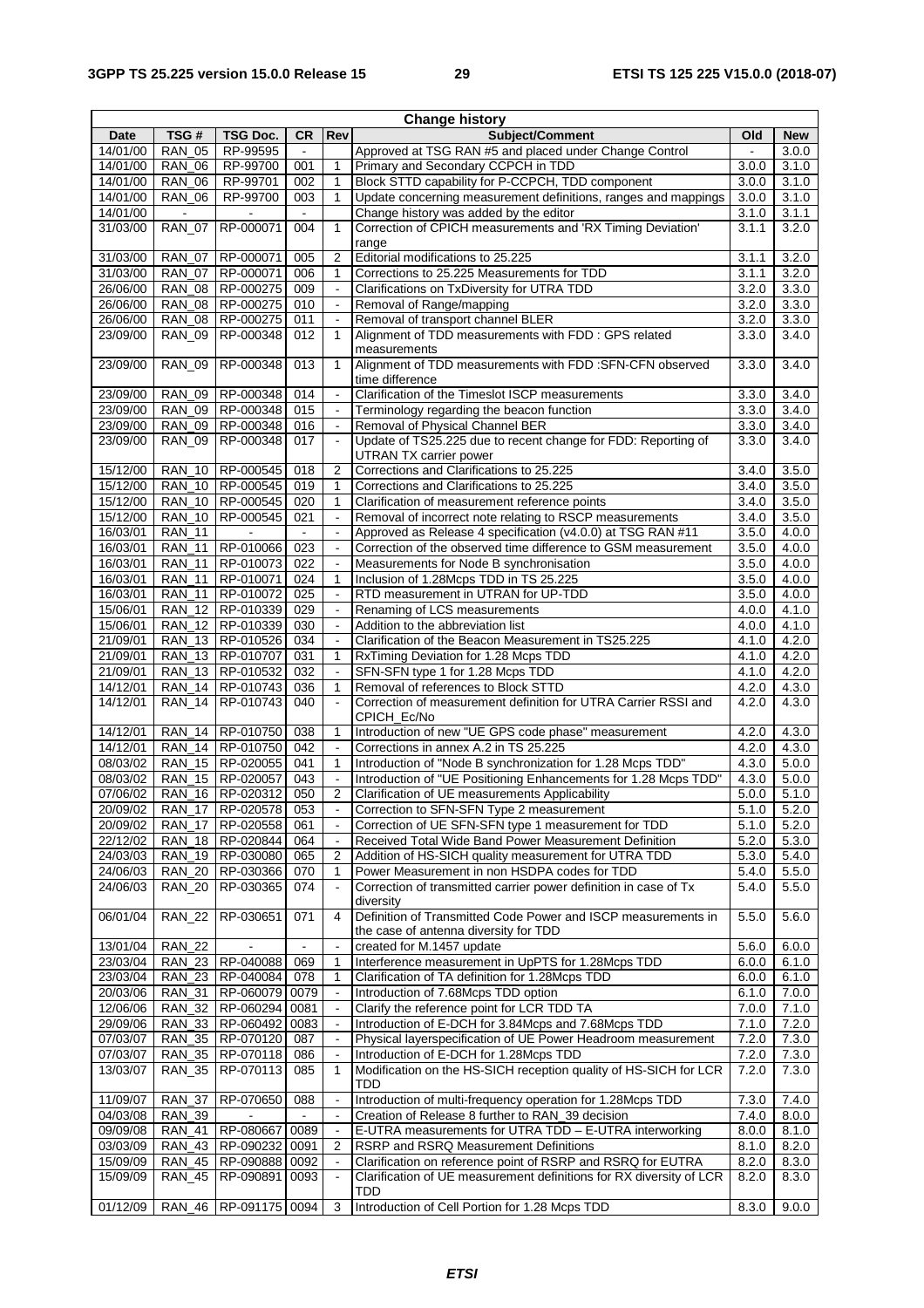| <b>Change history</b> |               |                 |           |                |                                                                        |        |            |
|-----------------------|---------------|-----------------|-----------|----------------|------------------------------------------------------------------------|--------|------------|
| Date                  | TSG#          | <b>TSG Doc.</b> | <b>CR</b> | <b>Rev</b>     | <b>Subject/Comment</b>                                                 | Old    | <b>New</b> |
| 16/03/10              | <b>RAN 47</b> | RP-100205 0095  |           |                | Modification of RSRQ definition                                        |        | 9.1.0      |
| 01/06/10              | <b>RAN 48</b> | RP-100584 0098  |           | $\mathbf{r}$   | Correction to the reference table number for nominal maximum           | 9.1.0  | 9.2.0      |
|                       |               |                 |           |                | output power for 1.28Mcps TDD                                          |        |            |
| 07/12/10              | <b>RAN 50</b> | RP-101317 0099  |           | 2              | Introduction of MC-HSUPA for 1.28Mcps TDD<br>9.2.0                     |        | 10.0.0     |
| 01/06/11              | <b>RAN 52</b> | RP-110817 0101  |           | 2              | Introduction of Cell Portion in AOA measurement for LCR TDD<br>10.0.01 |        | 10.1.0     |
| 2012-09               | SP 57         |                 | ۰.        |                | Update to Rel-11 version (MCC)                                         | 10.1.0 | 11.0.0     |
| 10/09/14              | <b>RAN 65</b> | RP-141484 0104  |           |                | Inclusion of definition of WLAN Beacon RSSI in UMTS<br>11.0.0          |        | 12.0.0     |
|                       |               |                 |           |                | specifications                                                         |        |            |
| 09/03/15              | <b>RAN 67</b> | RP-150361 0103  |           | 3              | New E-UTRA RSRQ measurement definition<br>12.0.0                       |        | 12.1.0     |
| 07/12/15              | SP 70         |                 |           | $\blacksquare$ | Creation of Release 13 further to SP 70 decision<br>12.1.0 13.0.0      |        |            |

| <b>Change history</b> |                |                          |                          |       |     |                                                        |            |
|-----------------------|----------------|--------------------------|--------------------------|-------|-----|--------------------------------------------------------|------------|
| <b>Date</b>           | <b>Meeting</b> | <b>TDoc</b>              | СR                       | Rev l | Cat | <b>Subject/Comment</b>                                 | <b>New</b> |
|                       |                |                          |                          |       |     |                                                        | version    |
| 2017-03               | 75             | $\overline{\phantom{a}}$ | $\overline{\phantom{a}}$ |       |     | Promotion to Release 14 without technical change (MCC) | 14.0.0     |
| 2018-06               | 80             | $\sim$                   | $\sim$                   |       |     | Promotion to Release 15 without technical change (MCC) | 15.0.0     |